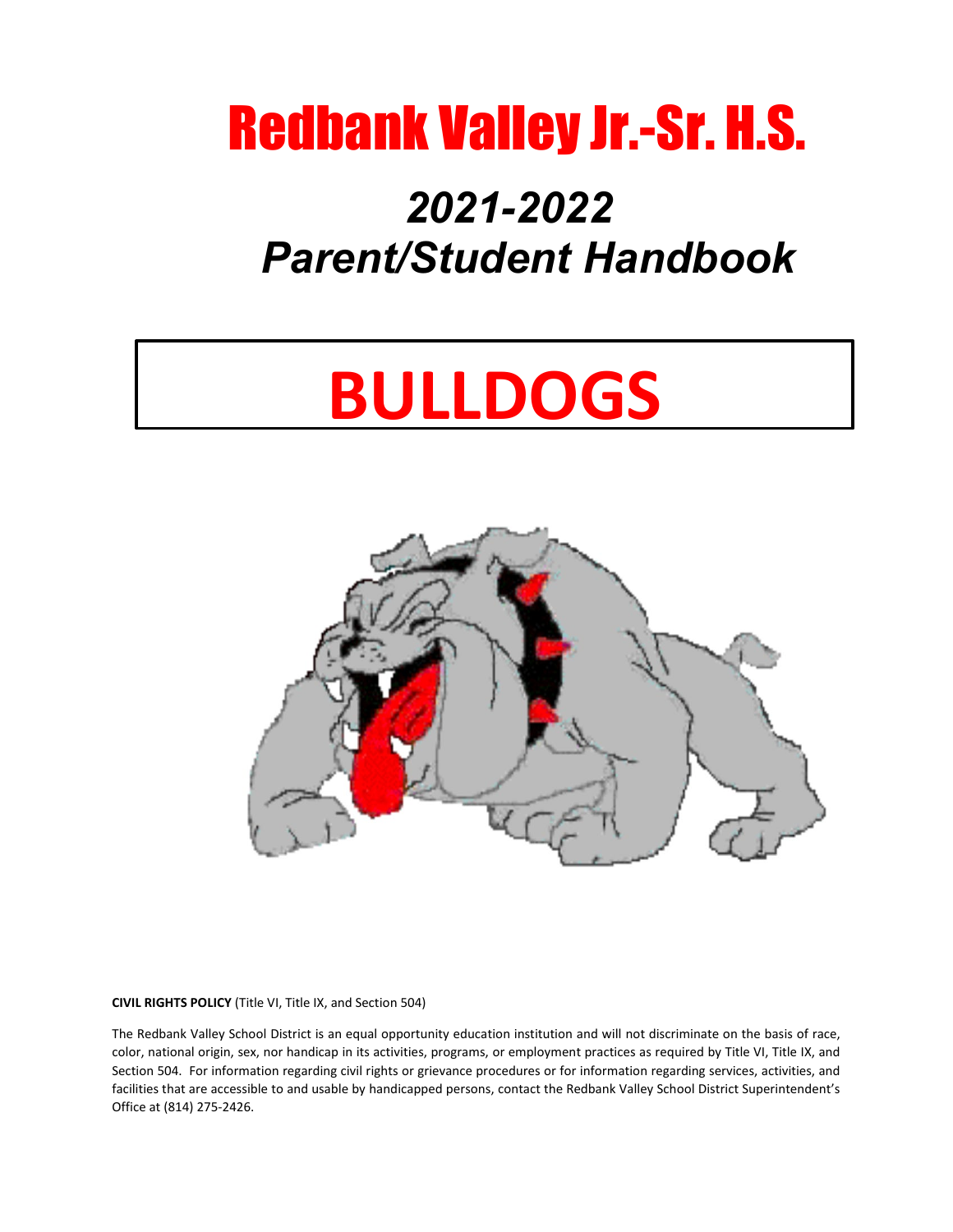This handbook is provided to acquaint parents and students with important information about our school and an understanding of the rules, regulations, and policy guidelines which govern the dayto-day operation of the school. It is the obligation of both students and parents to familiarize themselves with the contents of this handbook. Knowing the contents of this handbook and respecting school rules will go far toward enabling every student to become an outstanding citizen of both our school and our community.

We encourage you to take advantage of every educational opportunity and activity offered by Redbank Valley High School. We look forward to this school year with great excitement and hope all of our students will have a rewarding and successful year.

# SCHOOL COLORS: Red & White

#### **MISSION STATEMENT**

The mission of the Redbank Valley School District community is to instill the knowledge, attitudes, and skills needed for each student to achieve at his or her highest potential while providing a safe, disciplined and inviting environment.

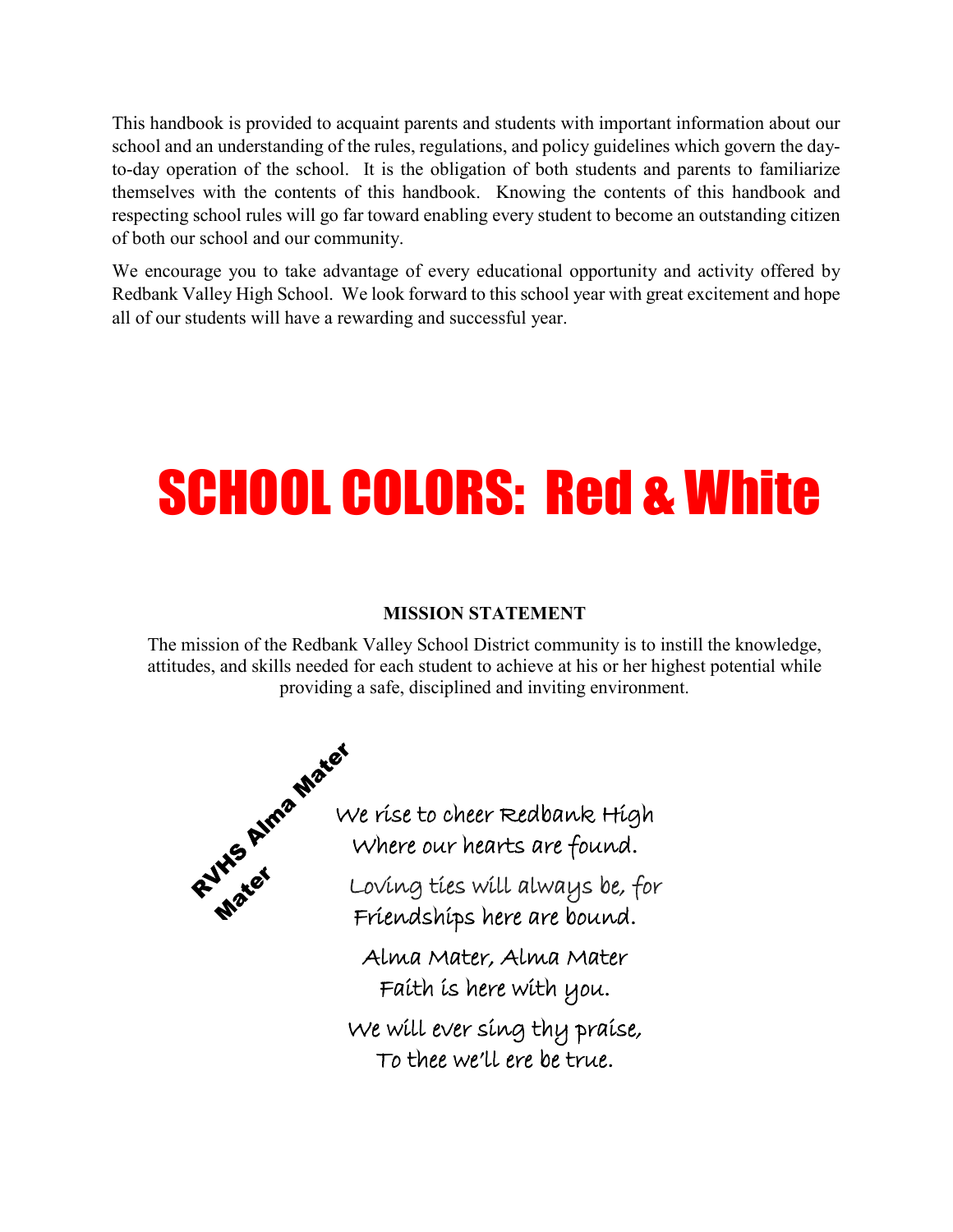# **SCHOOL PERSONNEL**

#### **BOARD OF EDUCATION**

Carrie Adams Dee Bell Jason Barnett Linda Ferringer

William Reddinger (President) Ann Kopnitsky (Vice-Pres.) Darren Bain Dr. Donald Nair

Dr. Chad Shaffer

#### **DISTRICT ADMINISTRATION & SUPPORT STAFF**

Telephone (814) 275-2426 · FAX (814) 275-2428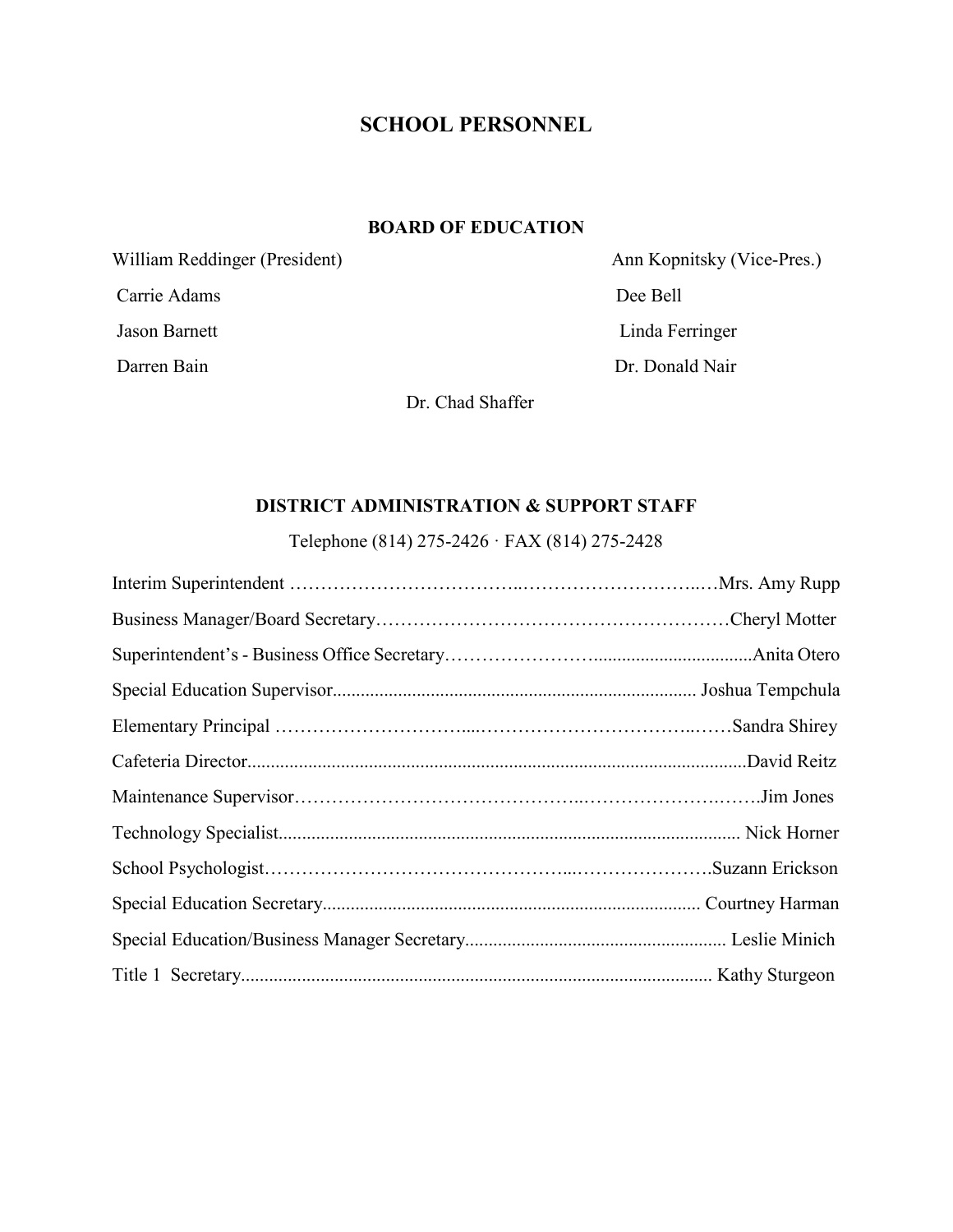#### **JUNIOR-SENIOR HIGH SCHOOL ADMINISTRATION & SUPPORT STAFF**

Telephone: Main Office 814-275-2424 · Attendance/Guidance 814-275-2421 · Attendance/Guidance FAX 814-275-2652

#### **FACULTY & STAFF**

Julie Aaron – English Dianna Bain – Special Ed. Michael Bauer – Science Tracie Bonfardine – Gifted Greg Campbell – Science Brady Carrier – Social Studies Ruben Carrillo – Math Mary Jane Chludzinski – Math Karen Crawford – Special Education Patrick Craig – Social Studies Sandor Cserr – Tech. Assist. Jane DiGiammarino – English Debra Dinger – Computer Skills Michael Fricko – English Blane Gold – Social Studies Joe Harmon – Social Studies Megan Harmon – Health/P.E. Roddy Hartle – Art/Athletic Director Pam Hawk – Reading Dave Hepler - Math Craig Hibell – P.E.

Kyle Hicks - Guidance Rachelle Kirkpatrick –  $6<sup>th</sup>$  Grade Kate Kronen – Science/Ag Renee Kusnir - English Deven Laird – Science Pamela Liberato – Foreign Lang. Leslie Lightner – Science Carrie McIntire – Choir/Music Holly McNaughton – Special Ed. Taylor Medsger - Special Ed. Barbara Mitchell - Life Skills Barb Orange – Family Consumer Sc. Andrew Rex – Health/P.E. Kelly Ripple – Special Ed. Lila Rummell –  $6<sup>th</sup>$  Grade Kira Smith - Math Amy Switzer – Guidance Eli Terwilliger – Band/Music Brittany Weaver – Math Kody Wolff – Science Kristin Young – Special Ed./Reading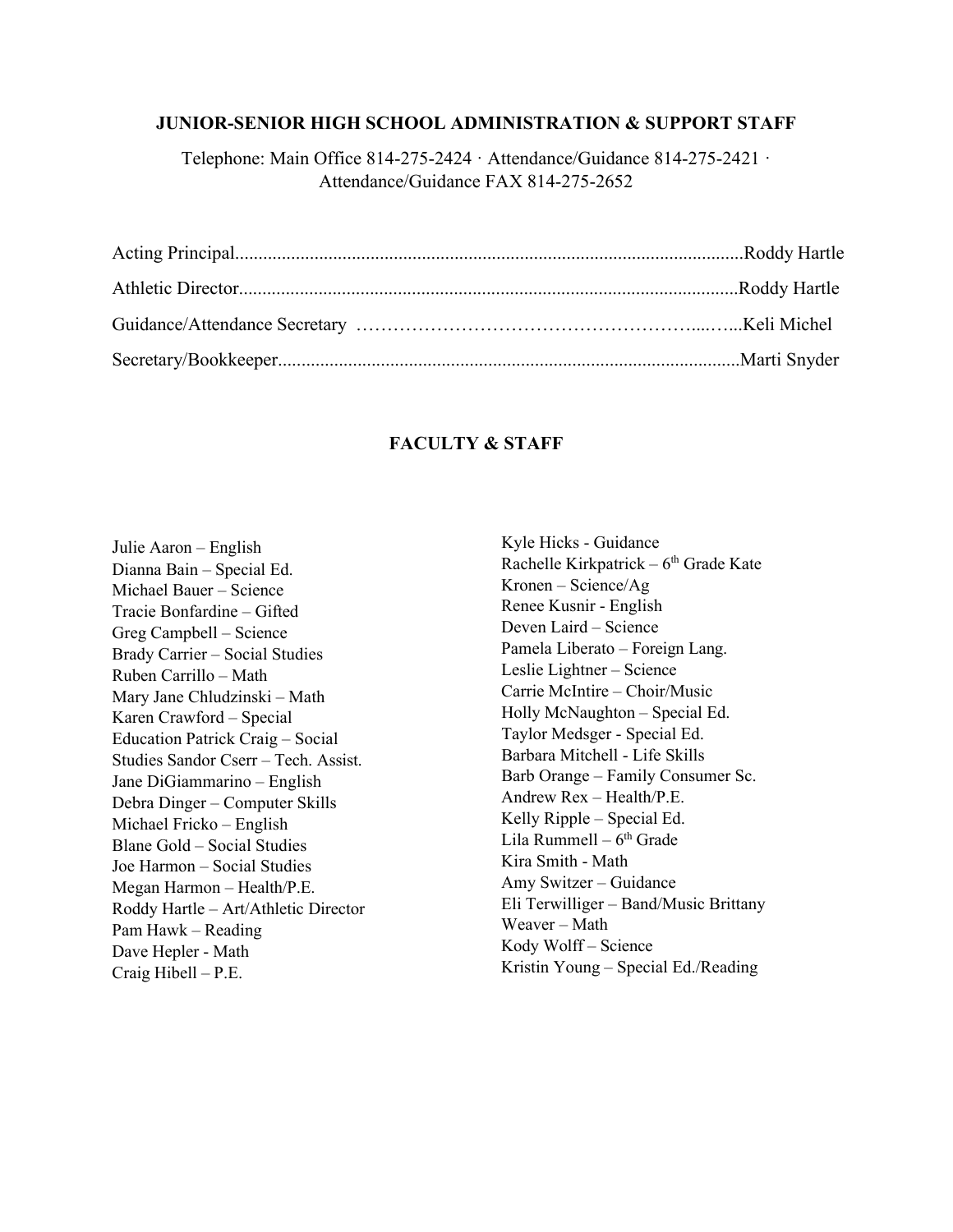# **2021-2022 HS Bell Schedule**

7:30 – 7:55 Student Arrival Time (Staff on duty to monitor) 7:45 Teachers Arrive 7:55 – 8:00 – Homeroom 8:00 – 8:25 – Activity Period/Remediation/Make up work/Vo Tech HR 8:29 – 9:16 – Period 1  $9:20 - 10:02$  – Period 2 10:06 – 10:48 – Period 3

| A Lunch                    | <b>B</b> Lunch             | C Lunch                    |
|----------------------------|----------------------------|----------------------------|
| $10:52 - 11:22 -$ Lunch    | $10:52 - 11:34 - Period 4$ | $10:52 - 11:34 - Period 4$ |
| $11:25 - 12:07 - Period 4$ | $11:37 - 12:07 -$ Lunch    | $11:37 - 12:19 - Period 5$ |
| $12:10 - 12:52 - Period 5$ | $12:10 - 12:52 - Period 5$ | $12:22 - 12:52$ – Lunch    |
| $12:56 - 1:37 - Period 6$  |                            |                            |
| $1:41 - 2:22 - Period 7$   |                            |                            |
| $2:26 - 3:07 - Period 8$   |                            |                            |

++++++++++++++++++++++++++++++++++++++++++++++++++++++++++

## **2 Hour Delay Schedule**

9:30 – 9:55 - Student Arrival Time (Staff on duty to monitor) 9:45 – Teachers Arrive 9:55-10:00 HR 10:00 – 10:30 – Period 1 10:35 – 11:00 – Period 2 11:04 – 11:34 – Period 3

3:07 – Student Dismissal 3:30 – Teacher Dismissal

1:10 – 1:46 – Period 6 1:50 – 2:26 – Period 7 2:30 – 3:07 – Period 8 3:07 – Student Dismissal 3:30 – Teacher Dismissal

**A Lunch B Lunch B Lunch C Lunch**  $11:38 - 11:58 -$ Lunch  $11:38 - 11:58 -$ Pd 4  $11:38 - 11:58 -$ Pd 4  $12:02 - 12:32 - Pd4$   $12:02 - 12:32 - LUNCH$   $12:02 - 12:32 - Pd5$ 12:36 – 1:06 – Pd 5 12:36 – 1:06 – Pd 5 12:36 – 1:06 – LUNCH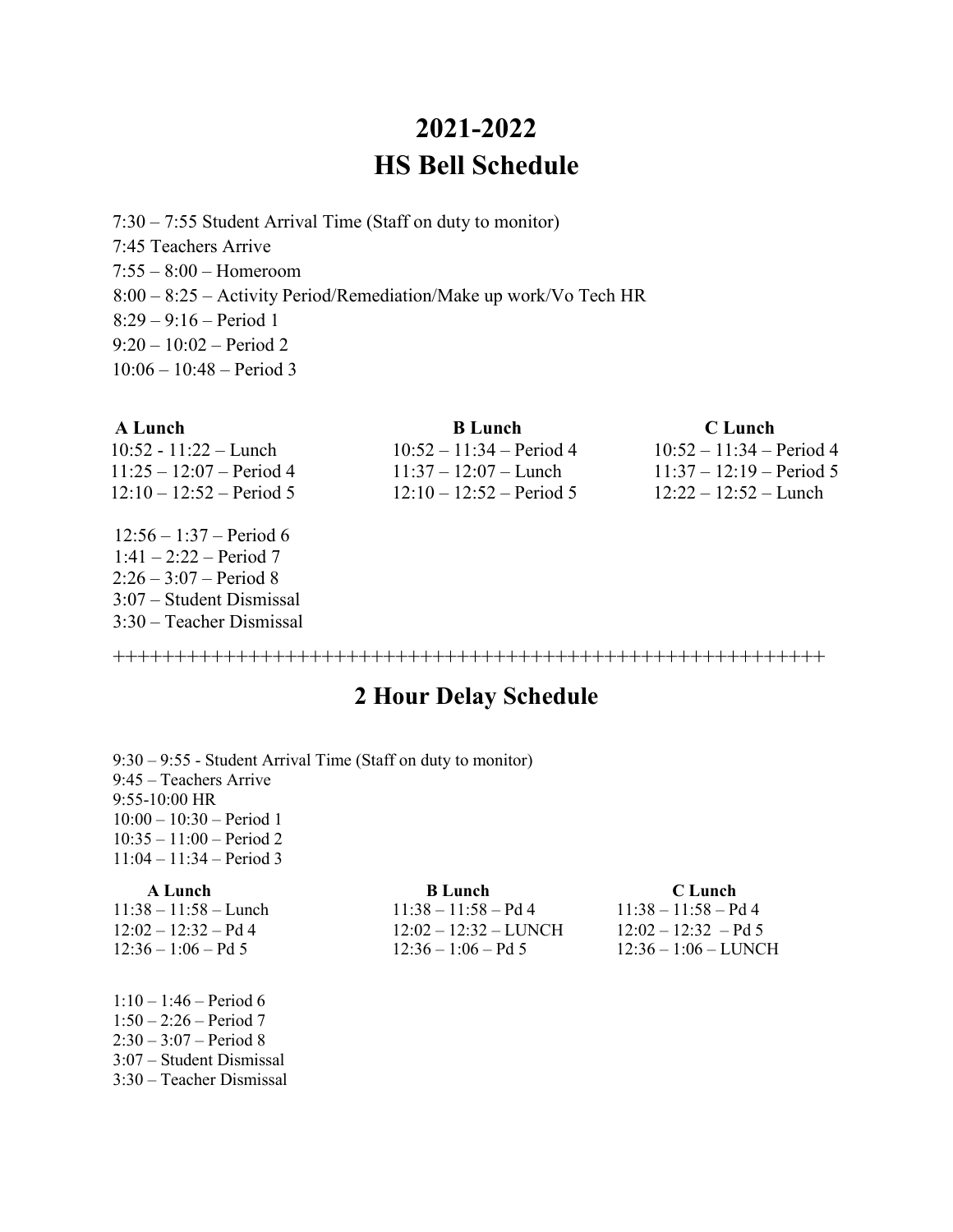#### **SCHOOL CANCELLATIONS**

School may be canceled in the event of inclement weather or other emergencies. The local media will be contacted as quickly as possible to provide important information. The following is a list of the media who will be contacted in the event such emergencies arise:

KDKA TV / WJAC TV / WPXI TV / WTAE TV /

KDKA Radio AM 1020/

Clarion Radio FM 92.7/ AM 1300

Brookville Radio FM 95.9

DuBois Radio FM 107.3

#### **ONE CALL NOW**

Keeping parents informed is a top priority at Redbank Valley. That is why we have adopted the ONE CALL NOW Notification Service which will allow us to send a telephone message to parents providing important information about school events or emergencies. In the event of an emergency at school, you will be informed immediately by phone.

The successful delivery of information is dependent upon accurate contact information for each student, so please make certain that the school has your most current phone numbers. If this information changes during the year, let us know immediately by sending an email to [drudesyle@redbankvalley.net.](mailto:drudesyle@redbankvalley.net) If your email changes throughout the year, please email your updated address to [emailchanges@redbankvalley.net.](mailto:emailchanges@redbankvalley.net)

#### *What you need to know about receiving calls through ONE CALL NOW:*

Be sure to say "Hello" when you answer the phone. The technology must hear a voice to deliver.

ONE CALL NOW will leave a message on any answering machine or voicemail. If any problems occur, or part of a message is missed, press any number between 1-9 to restart the message.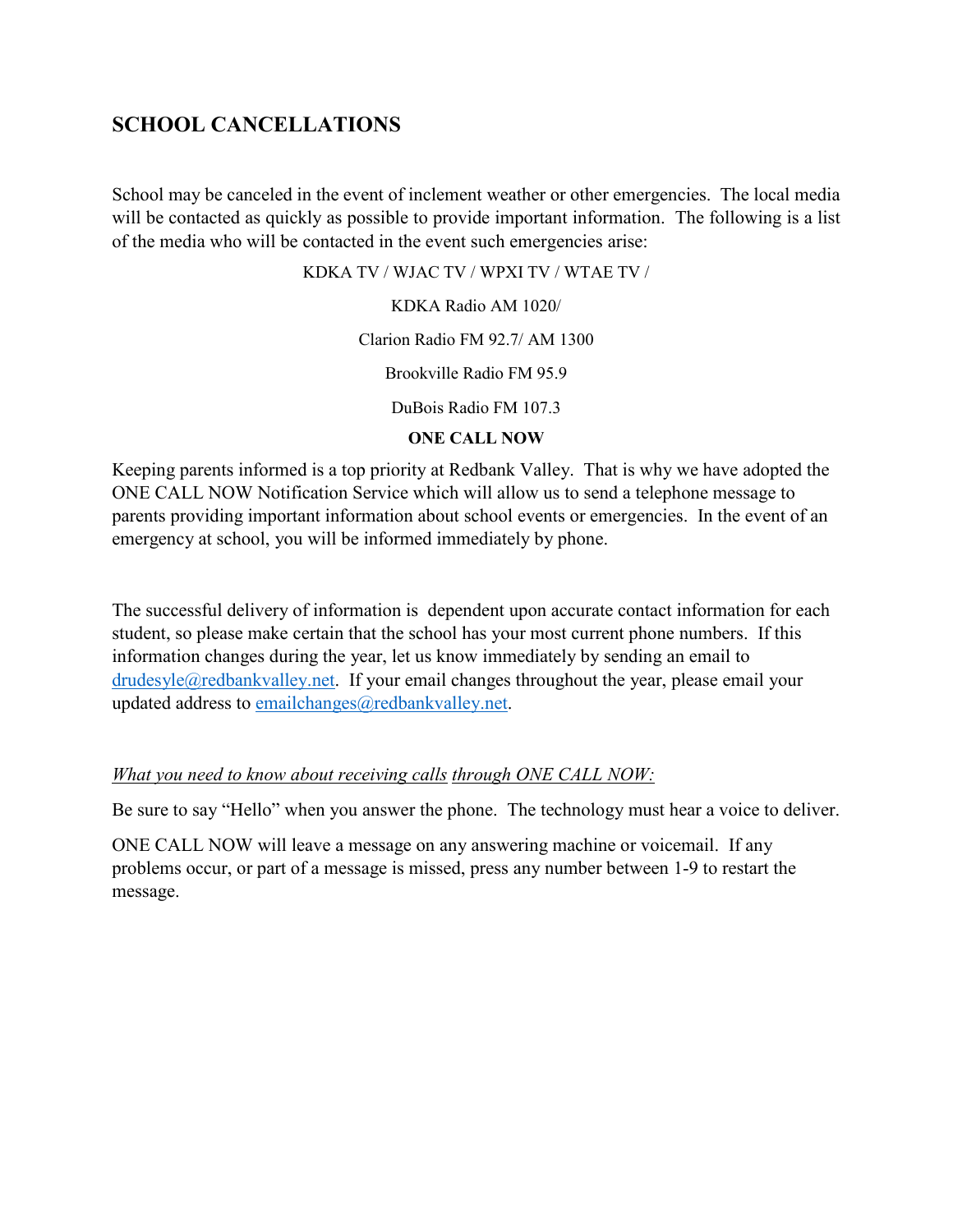#### **STUDENT RIGHTS & RESPONSIBILITIES**

The Board has authority and responsibility to establish reasonable rules and regulations for the conduct and deportment of students of the district. At the same time, no student shall be deprived of equal treatment and equal access to the educational program, due process, a presumption of innocence, and free expression and association in accordance with these guidelines.

Attendant upon the rights established for each student are certain responsibilities which include respect for the rights of others, obedience to properly constituted school authority, and compliance with the rules and regulations of this district.

According the Pennsylvania School Code (22 PA Code 12.2):

(a) Student responsibilities include regular school attendance, conscientious effort in classroom work, and conformance to school rules and regulations. Most of all, students share with the administration and faculty a responsibility to develop a climate within the school that is conducive to wholesome learning and living.

(b) No student has the right to interfere with the education of his fellow students. It is the responsibility of each student to respect the rights of teachers, students, administrators, and all others who are involved in the educational process.

(c) Students should express their ideas and opinions in a respectful manner.

(d) It is the responsibility of the students to conform with the following:

1. Be aware of all rules and regulations for student behavior and conduct themselves in accordance with them. Students should assume that, until a rule is waived, altered or repealed in writing, it is in effect.

2. Volunteer information in matters relating to the health, safety, and welfare of the school community and the protection of school property.

3. Dress and groom so as to meet fair standards of safety and health, and not to cause substantial disruption to the educational processes.

4. Assist the school staff in operating a safe school for all students enrolled therein.

- 5. Comply with Commonwealth and local laws.
- 6. Exercise proper care when using public facilities and equipment.
- 7. Attend school daily and be on time at all classes and other school functions.
- 8. Make up work when absent from school.

9. Pursue and attempt to complete satisfactorily the courses of study prescribed by Commonwealth and local school authorities.

10. Report accurately and not use indecent or obscene language in student newspapers or publications.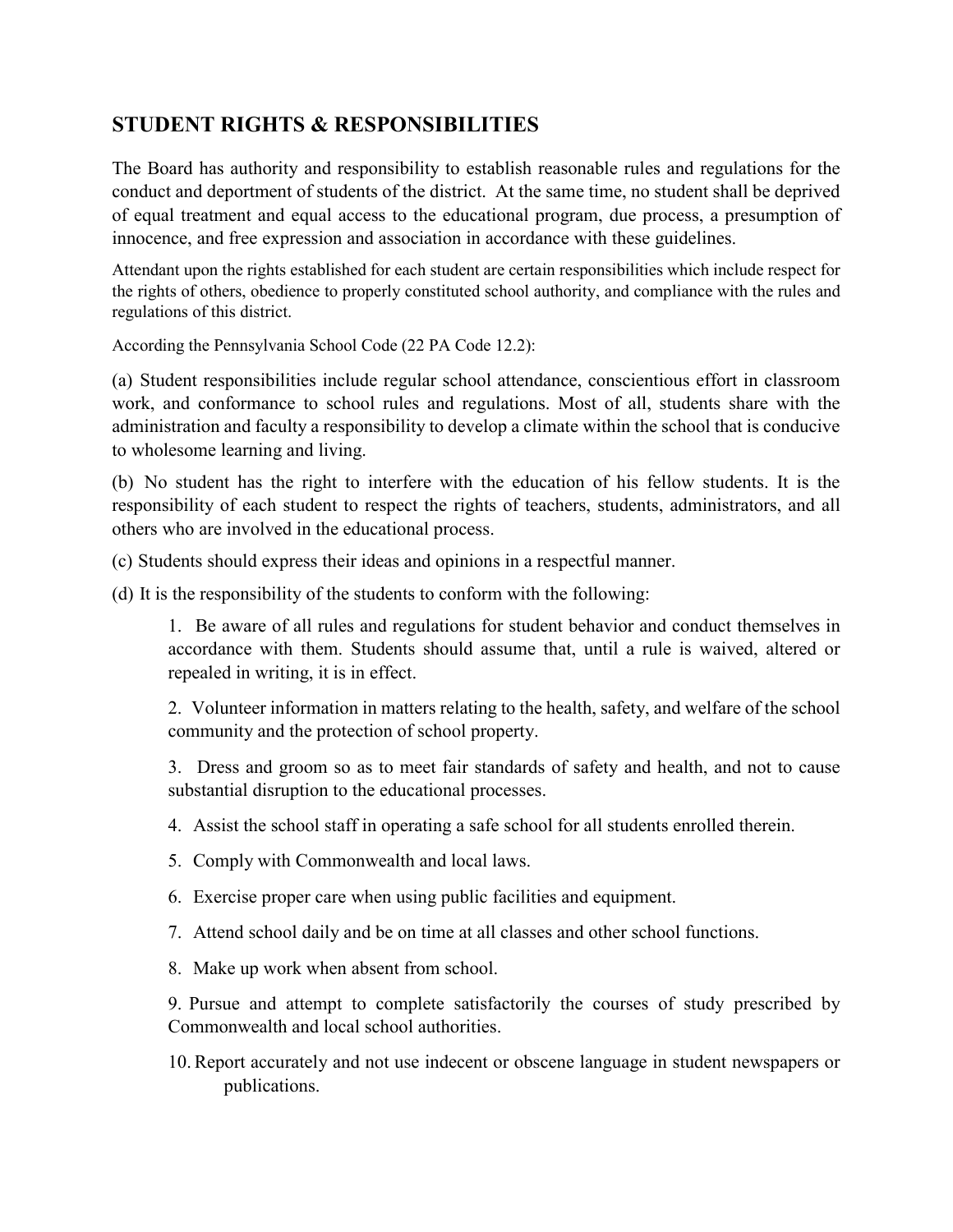#### **Parent RIGHTS for instructional materials and student surveys**

In accordance with Redbank Valley School District Policy 235, parents have the right to inspect all instructional materials. In addition, parents have the right to inspect, upon request, any survey created by a third party prior to administration or distribution to a student. Such requests are to be in writing and submitted to the building principal prior to distribution.

# **ATTENDANCE POLICY**

Effective with the 2020-2021 school year, a child must comply with compulsory attendance requirements from age 6 to age 18. Specifically, a child who has attained the age of 6 on or before September 1 must enroll and attend school or begin a home school program that year. Additionally, any student less than 18 years of age must comply with compulsory school age requirements. The term "compulsory attendance" refers to the mandate that all children of compulsory school age having a legal residence in Pennsylvania must attend a day school in which the subjects and activities prescribed by the standards of the State Board of Education are taught in the English language, except in the following situations found in sections 1327, 1327.1, and 1330 of Pennsylvania's Public School Code (School Code):

The Board requires that school age students enrolled in district schools attend school regularly, in accordance with state laws. The educational program offered by the district is predicated upon the presence of the student and requires continuity of instruction and classroom participation in order for students to achieve academic standards and consistent educational progress. Attendance shall be required of all students enrolled in district schools during the days and hours that school is in session, except that the principal may excuse a student for temporary absences when receiving satisfactory evidence of mental, physical, or other urgent reasons that may reasonably cause the student's absence. Urgent reasons shall be strictly construed and do not permit irregular attendance. The Board considers the following conditions to constitute reasonable cause for absence from school: Title 22 Sec. 11.26

- 1. Illness.
- 2. Quarantine.
- 3. Recovery from accident.
- 4. Required court attendance.
- 5. Death in family.
- 6. Family educational trips. (see Educational Tours And Trips)
- 7. Educational tours and trips. (see Educational Tours And Trips)

Absences shall be treated as unlawful until the district receives a written excuse explaining the absence, to be submitted within three (3) days of the absence. A maximum of ten (10) days of cumulative lawful absences verified by parental notification or a doctor's note will be permitted during a school year. All absences beyond ten (10) cumulative days or 3 cumulative illegal days shall require an excuse from a licensed physician. This includes tardies and early dismissals.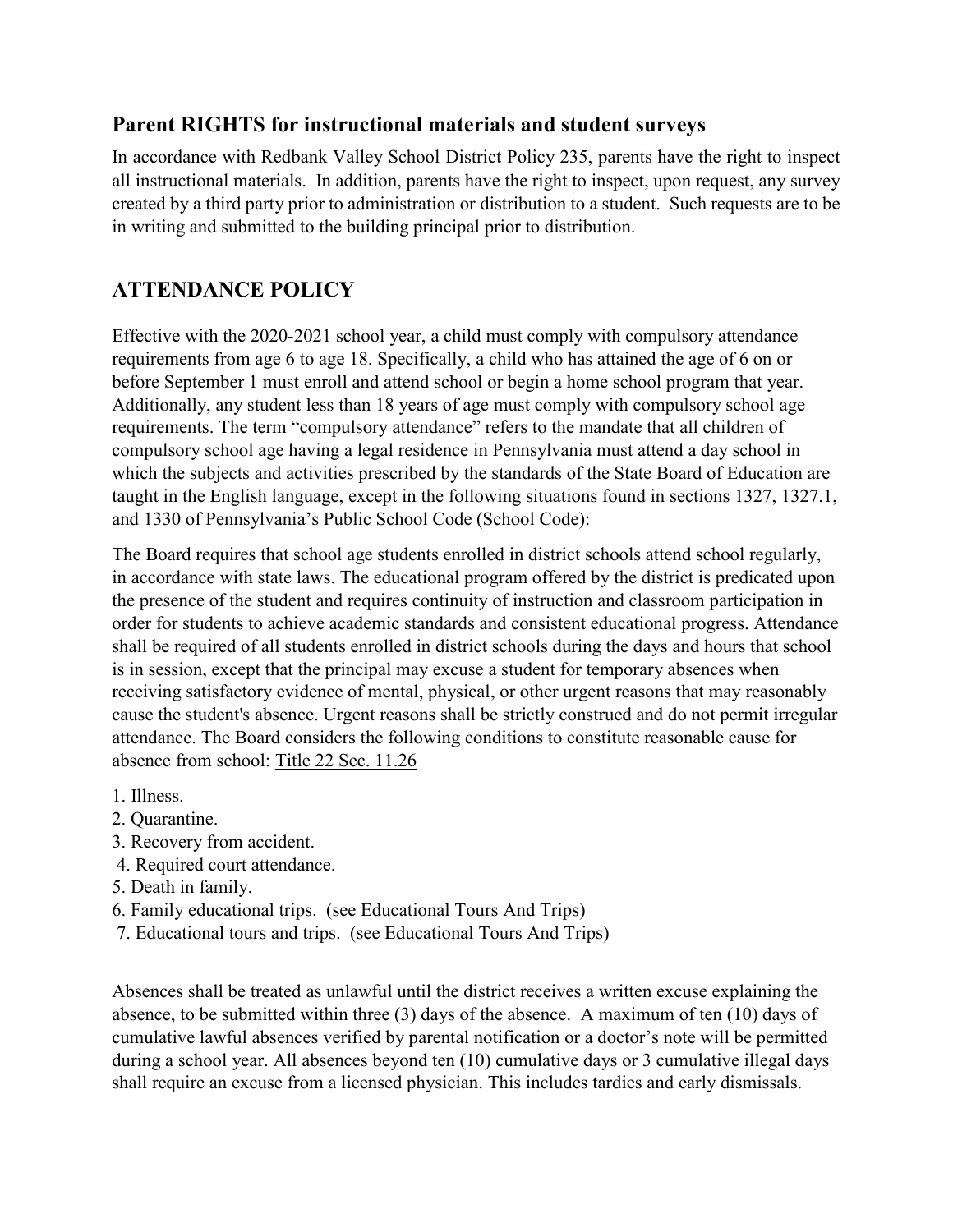The Board may report to appropriate authorities infractions of the law regarding the attendance of students below the age of eighteen (18). The Board shall issue notice to those parents/guardians who fail to comply with the statutory requirements of compulsory attendance that such infractions will be prosecuted according to law.

Attendance need not always be within school facilities. A student will be considered in attendance if present at any place where school is in session by authority of the Board; the student is receiving approved tutorial instruction, or health or therapeutic services; the student is engaged in an approved and properly supervised independent study, work-study or career education program; the student is receiving approved homebound instruction.

Title 22 Sec. 11.21 All absences occasioned by observance of the student's religion on a day approved by the Board as a religious holiday shall be excused. A penalty shall not be attached to an absence for a religious holiday. The Board shall, upon written request of the parents/guardians, release from attendance a student participating in a religious instruction program acknowledged by the Board. Such instruction shall not require the child's absence from school for more than thirty-six (36) hours per school year, and its organizers must inform the Board of the child's attendance record. The Board shall not provide transportation to religious instruction. A penalty shall not be attached to an absence for religious instruction.

SC 1329 Title 22 Sec. 11.41 The Board shall permit a student to be excused for participation in a project sponsored by a statewide or countywide 4-H, FFA or combined 4-H and FFA group upon written request prior to the event.

Title 22 Sec. 11.23, 11.25 The Board will recognize other justifiable absences for part of the school day. These shall include medical or dental appointments, court appearances, and/or family emergencies.

# **Truant and Habitually Truant Students**

A child is "truant" if the child is subject to compulsory school laws and has incurred three or more school days of unexcused absences during the current school year. A child is "habitually truant" if the child is subject to compulsory school laws and has incurred six or more school days of unexcused absences during the current school year. Habitual truancy negatively impacts a child's school performance and increases the likelihood of juvenile delinquency. An intensive and timely response to truancy is critical.

If a child becomes habitually truant,, the school will Offer and convene School Attendance Improvement Conference. 24 P.S. § 13-1333(b) One or more of the following actions can be taken:

- 1. Refer child to (a) school-based or community-based attendance improvement program or (b) county children and youth agency for possible disposition as a dependent child. 24 P.S. § 13- 1333.1(a)(1).
- 2. File truancy citation with appropriate MDJ. 24 P.S. §§ 13-1333.1(a)(2), (b); 24 P.S. § 131341.
	- a. A person convicted of a violation of compulsory attendance laws may be: (1) sentenced to pay a fine for the benefit of the school, (2) sentenced to perform community service, or (3) required to complete an appropriate course or program designed to improve school attendance. The judge imposing the sentence has discretion to make an informed decision regarding the appropriate sentence. However, if, within a three-year period, a child or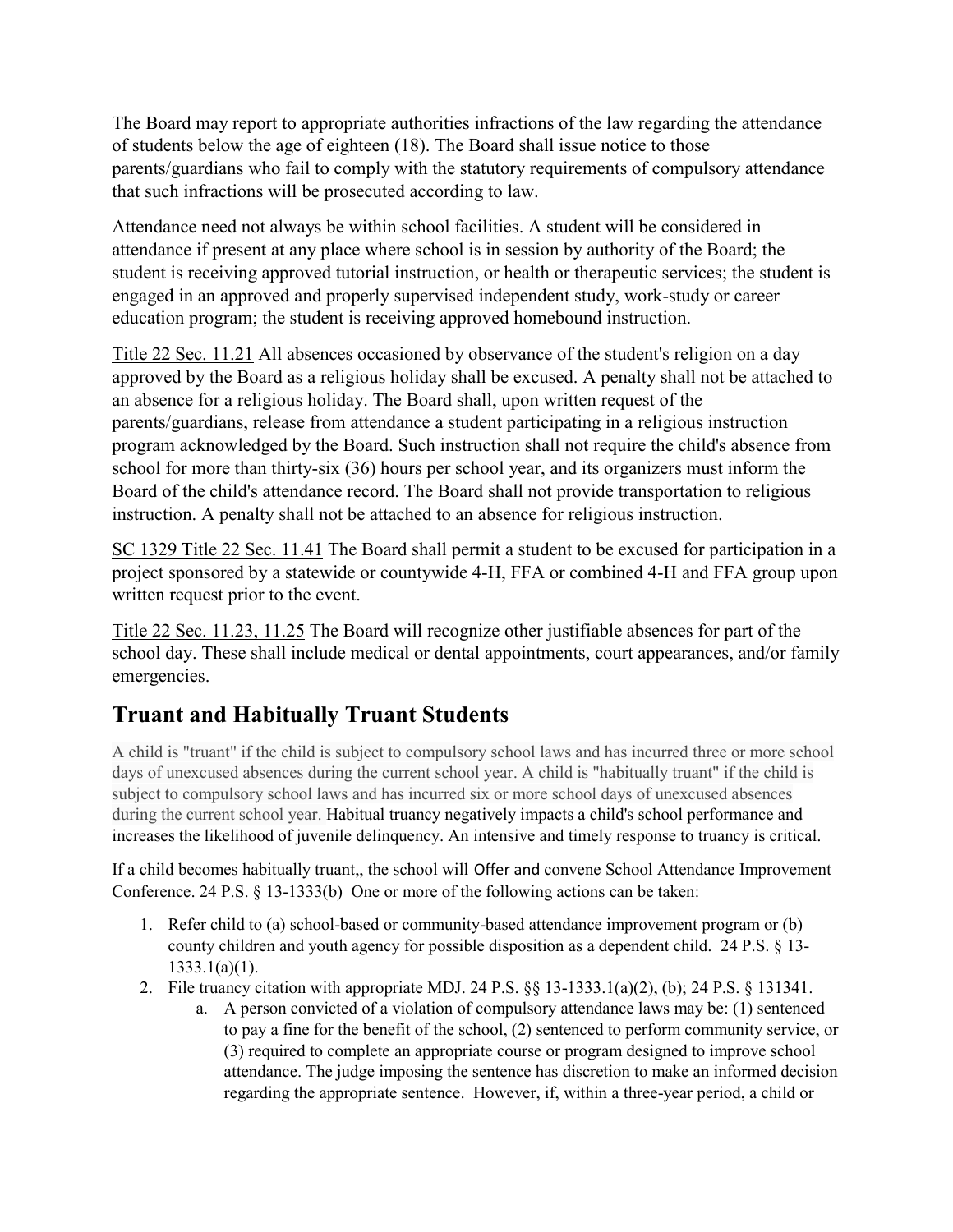parent is convicted of a second or subsequent offense, the court must refer the child for services or possible disposition as a dependent child under the Juvenile Act.

3. Following school-based or community-based attendance improvement program, refer child to county children and youth agency for possible disposition as a dependent child. 24 P.S. § 13- 1333.1(c).

# **Educational Tours And Trips**

.

A student may legally make a trip of an educational nature with his parents or guardians. However, the school does not encourage such trips and such absences are limited to (5) school days per year. The Board may excuse a student from school attendance to participate in an educational tour or trip not sponsored by the district if the following conditions are met. Parents/Guardians who request to have a child or children excused from school for an educational trip will be bound by the following requirements:

1. Parents/Guardians must accept full responsibility for requesting the absence of a student(s) from school

2. The request must be submitted on a Student Educational Trip Form, supplied by the district, and presented to the Superintendent's Office ten (10) days prior to the trip.

3. Request must be limited to five (5) school days per school year.

4. Request must list educational activities to be covered during the trip. A follow up essay or project will be due to the school office no later than 14 days upon return.

5. Parents/Guardians are responsible to see that school work is made up within one (1) week following the student's or students' return to school. It is the student's responsibility to gather missed work.

6. Failure to follow these procedures will result in all absences due to trips being marked unexcused.

There is a correlation between regular school attendance and achievement. Therefore, students are strongly urged to avoid being absent from school.

The following regulations govern student absences:

Please note the following as it pertains to attendance:

Unlawful or Illegal = absences by students 16 years of age and younger that are not accompanied by an approved excuse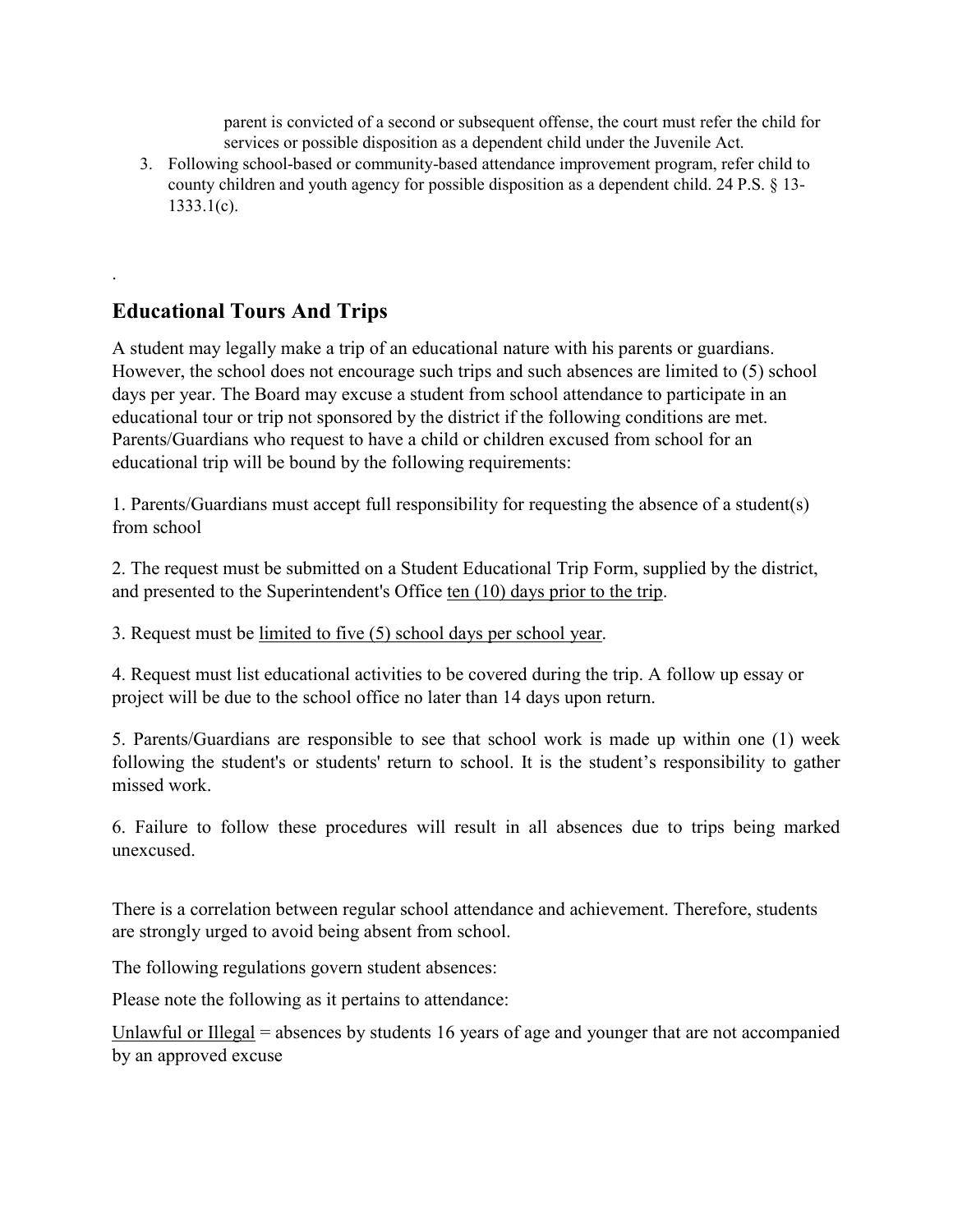$Unexcused$  = absences by students 17 years of age and older that are not accompanied by an approved excuse

#### *1.* **All illegal absences will result in the following discipline**:

- a) First offense- written reprimand and parental notification.
- b) Second offense- one hour detention.
- c) Third offense- two hour detention.
- d) Subsequent illegal absences will result in referral to CYS and or the Magistrate.

When three illegal absences have accumulated, the parents or guardians will be notified that additional illegal absences will result in legal action being taken in accordance with the Pennsylvania School Code. Such legal action may result in fines up to \$300.00 per illegal day **and may also include a suspension of driver's license or a delay of receiving a driver's license.**

- *2.* Students aged 17 or less who miss school illegally four times or more will be reported to the District Magistrate.
- *3.* Students aged 18 and over missing school without a legal excuse will be placed in the school's disciplinary procedures, which could lead to expulsion from school **and/or loss of prom and/or participation of graduation commencement ceremonies.**
- *4.* Student attendance will be taken at the beginning of homeroom period.
- *5.* Students reporting to school after 8:00 A.M. will be considered tardy to school and must report directly to the Attendance Office, and obtain an admittance pass. The student should bring his/her tardy excuse signed by his/her parent/guardian with them.
- *6.* Any student who is absent the school day before should bring his/her excuse signed by his/her parent or guardian/doctor on the day he/she returns to school.
- *7.* Being late to school due to car trouble when busing is available is unexcused.
- *8.* Excuses not acceptable under the Pennsylvania Compulsory School Laws, although signed by their parent/guardian and brought to school within three days following the absence or tardy, will be considered unexcused and/or illegal.
- *9.* The administrative office will make the final determination on whether an absence or tardy will be considered legal.
- *10.*Any student failing to submit an excuse within three days upon return to school will be counted as unexcused / illegal, regardless of the reason for the absence. Excuses submitted after the 3-day limit will not be accepted, and the dates will remain unexcused/illegal.
- *11.* In compliance with the Compulsory Attendance Laws, the principal has the right to require students to present a doctor's or school nurse's excuse for each absence. The parent/guardian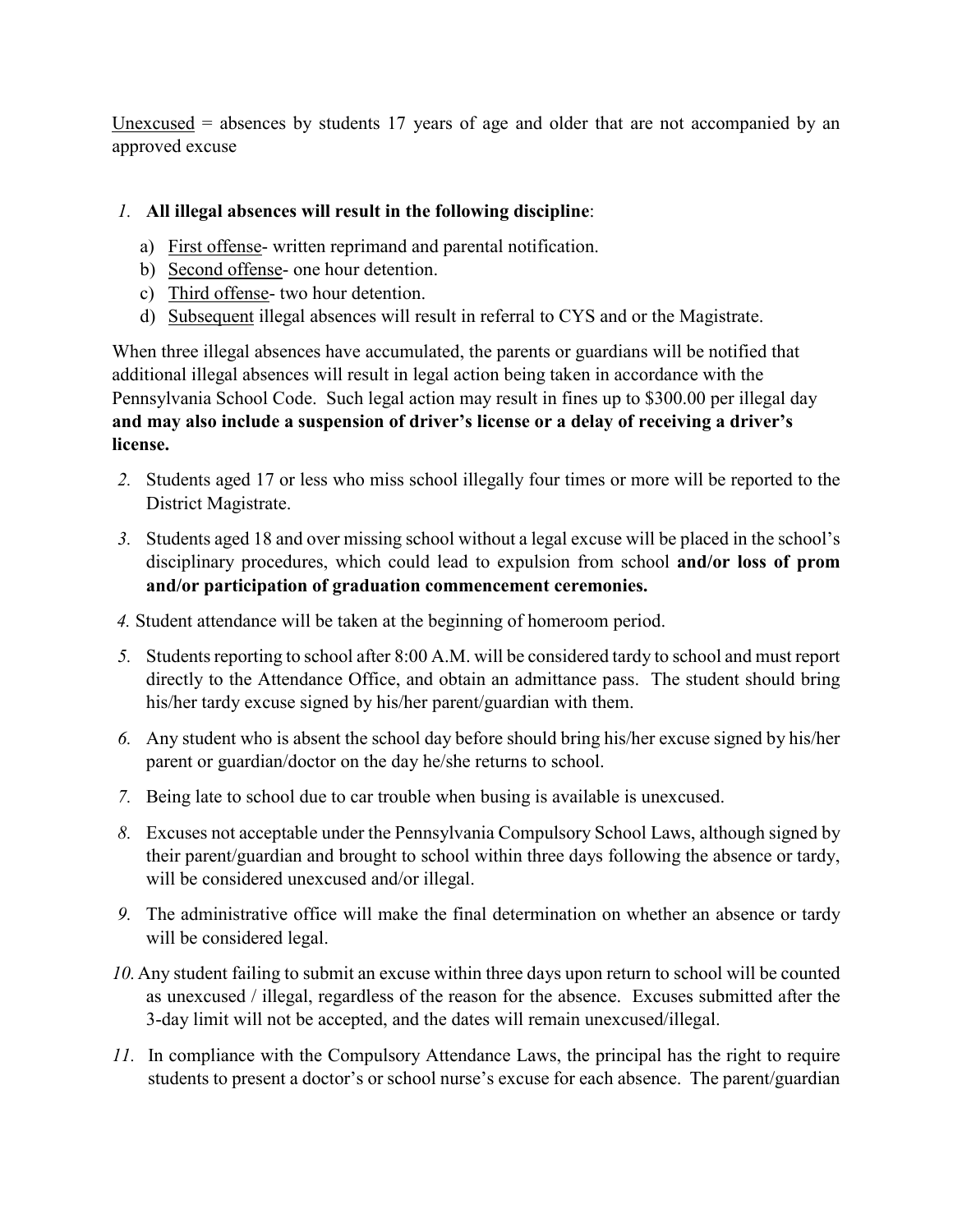will be notified when such excuses are required. These will be sent to the parent/guardian for the following reasons:

- a. Student has missed five or more days during any marking period of the school year;
- b. Student has accumulated 10 absences
- *12.* Students participating in extra-curricular activities, including athletics, band, choir, school plays, color guard, etc. *must be in attendance by the end of the first period in order to participate in that day's activity*. Only the building principal may waive this rule in extenuating circumstances, such as a funeral, or Doctor/Dentist appointment.
- *13.* After an accumulation of five (5) unexcused tardies or three (3) unexcused absences, students participating in extra-curricular activities will lose the privilege to participate in that activity or any other activity for up to the remainder of the year.
- *14.* Tardiness to school or absence following late night activities may result in the student being denied the privilege of participating in the next scheduled practice, competition or performance.
- *15.* A student who has 30 or more unexcused absences from any scheduled class will receive no credit for that class. This total includes both unexcused and illegal absences.

# **TARDINESS TO CLASS**

The following guidelines will govern students who are tardy to class:

- 1. No late passes between classes will be issued by the Main or Guidance Office;
- 2. If a student is late to class without written excuse, the teacher will record the lateness and report the infraction in MMS according to the disciplinary code;
- 3. Any student detained in the office or by a teacher should ask for an excuse from the person detaining the student before going to class. Such tardiness should be marked excused and should not count against the student; and
- 4. Repeated tardiness will result in penalties as described in the disciplinary code and may include legal action (fines) being taken.

# **MAKING-UP WORK**

Students are responsible for any and all work missed while absent from school. The following guidelines govern make-up work for absences:

1. Credit for make-up work will be limited to those days the pupil was legally absent.

**2.**Class work missed by a student on the day, or class period, of an unexcused or illegal absence cannot be made up. Zeros will be given for all graded work missed.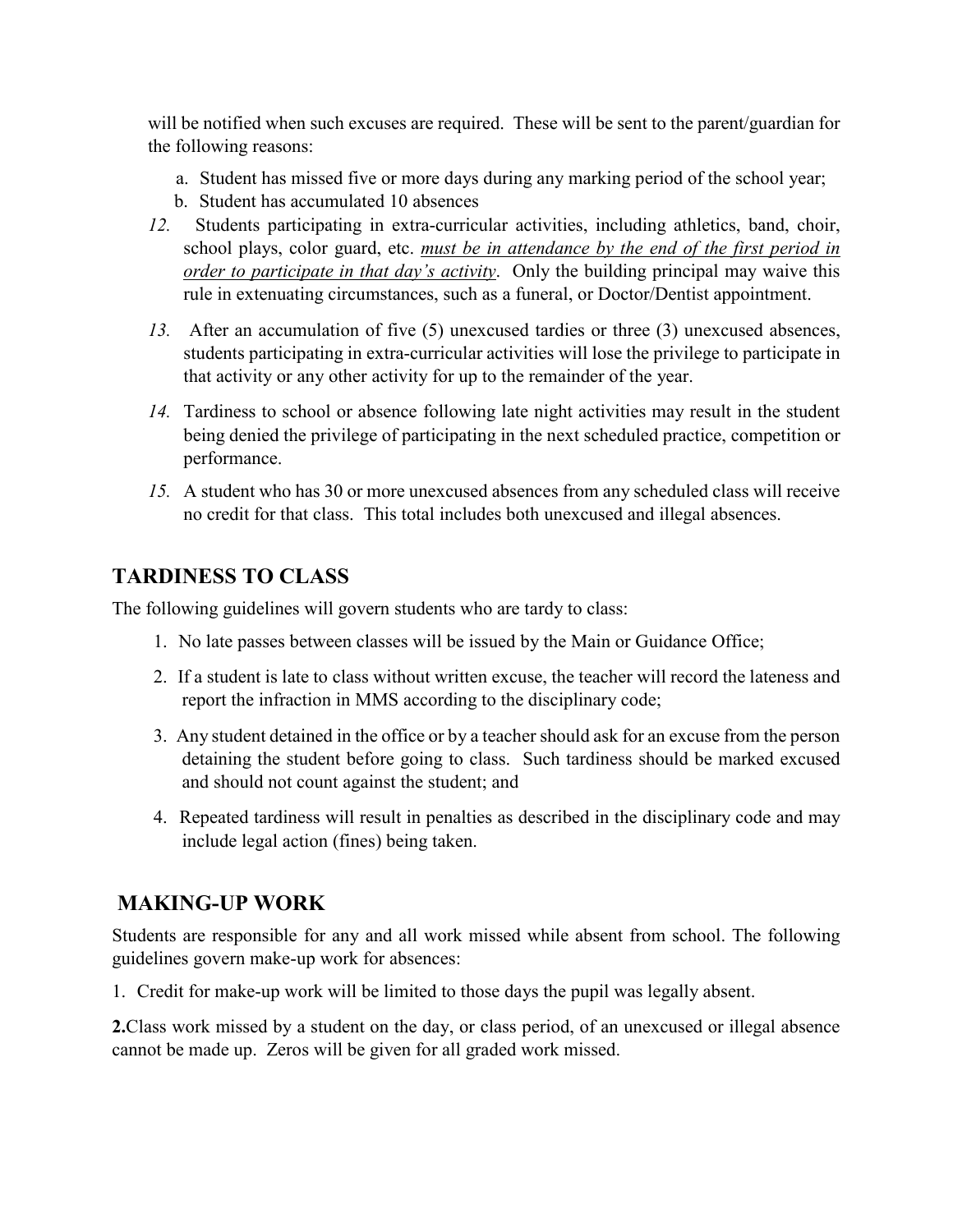3.Parents should reach out to teachers directly if their student will be absent for more than 2 days to obtain homework. Most teachers post assignments to Google Classroom, so homework assignments are readily available online.

4. For an absence of less than two days, assignments should be obtained from the teacher's Google Classroom.

5. When a student returns from an absence, he/she has two (2) days to make arrangements with the teachers regarding make-up.

6. All make-up work should be completed within one (1) day for each absence after arrangements have been made unless the absence was extended or there exists other mitigating circumstances rendering this impractical. Exceptions must have the approval of the principal.

7. In the event of OSS (out of School Suspension), the student is responsible for all work missed in the classroom. Teachers will provide daily work electronically through Google Classroom and/or district email. This work needs to be completed and submitted each day. It is the student's responsibility to submit all work electronically to the teachers each day. If work is not submitted by 3:07 each day, the assignment will be graded as a zero. The public library may be utilized for Internet if needed.

# **REQUEST FOR EARLY DISMISSAL**

Early dismissal from school will be granted for the same reasons allowable for legal absences (see ATTENDANCE POLICY #204). A written request from a parent/guardian for early dismissal should be presented to the attendance officer in the morning. The early dismissal time is when the student will leave the school not the appointment time. If the excuse is accepted, the student's name will appear on the absentee sheet. The student must sign out in the main office when leaving the building for an early dismissal and sign back in upon his/her return.

Parents are encouraged to schedule doctor and dentist appointments after school hours. Students returning to school after appointments are required to submit to the attendance officer the doctor's professional / appointment card, signed by the doctor or his/her staff.

Early dismissal requests for hair appointments, work, shopping, concerts, professional sports, etc., will be considered unexcused. Students leaving for these reasons will receive a failing grade for all school work missed due to this being an unexcused absence.

# **GUIDANCE COUNSELOR SERVICES**

Each student has been assigned a counselor to see for counseling and assistance. Guidance counselors provide the following services:

- 1. Individual scheduling to prepare for next year's class schedule;
- 2. Assistance in post-secondary planning;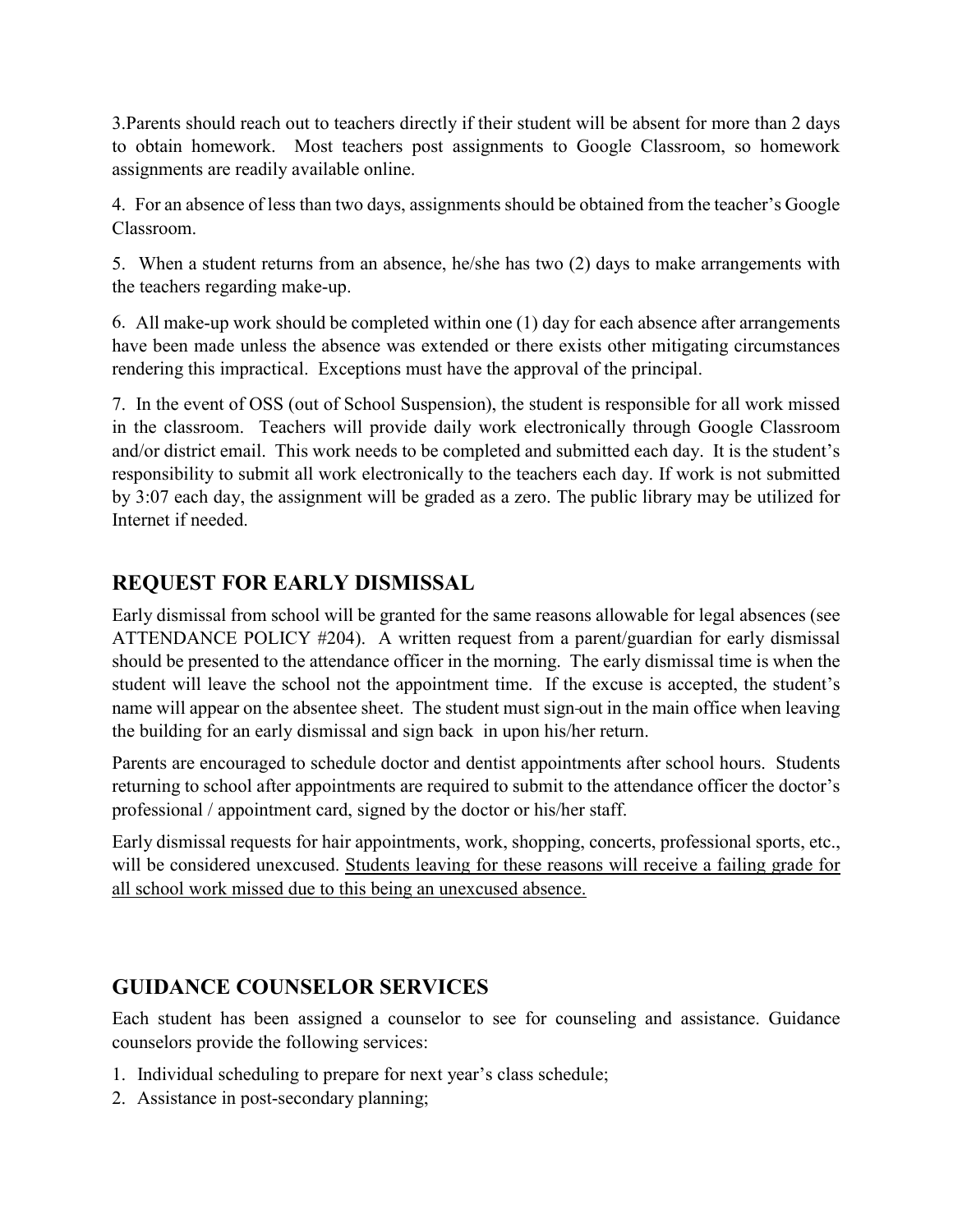3. Assistance in vocational planning;

- 4.Individual meetings with students who are struggling with Academic, Social/Personal, and Career Development;
- 5. SAP referrals
- 6. Collaboration with staff, parents/guardians, and students regarding grades and/or behavior
- 7. Parental conferences regarding student progress; and
- 8. Referrals to outside agencies.

9. Transcript requests are fulfilled through the guidance office - please allow up to 48 hours for processing.

Students may make an appointment to see the counselor during their study hall or they may "drop in" to see the counselor. When counselors are not in their offices, students may leave a note for the counselor or send an email to set up a time to stop back in.

Conferences are designed to help students make wise decisions regarding high school and postsecondary plans. Students are encouraged to visit the Guidance Department for assistance regarding college selections, national testing programs, academic problems, registration for the coming year and vocational and career information.

Counselors may require students to come for an appointment when it appears that achievement or behavior is such that there may be problems of adjustment or placement.

Grades 6, 7, and 8 - Mr. Hicks [khicks@redbankvalley.net](mailto:khicks@redbankvalley.net)

Grades 9,10, 11, and  $12 - Mrs.$  Switzer [aswitzer@redbankvalley.net](mailto:aswitzer@redbankvalley.net)

#### **HOMELESS/FOSTER CARE SERVICES**

Homeless students may reside in shelters, hotels, motels, cars, tents or be temporarily doubled-up with a resident family because of lack of housing. In the case of homeless students, traditional concepts of "residence" and "domicile" do not apply. Homeless children and youth lack a fixed, regular, and adequate nighttime residence.

It is the responsibility of the Redbank Valley School District to identify children and youth experiencing homelessness. In order to fully assist students who are experiencing homelessness, the following methods of identification will be utilized:

- Identification can be through self-referral and/or parent/guardian referral
	- Once this information is received, it is the homeless liaisons responsibility to ensure the student(s) have access to education resources, transportation, free meals, hygiene supplies, and support as needed
- Outside agencies, school districts, staff members and community members can assist in the identification of students who are experiencing homelessness
	- Homeless liaisons between districts will communicate regarding the best interest of the student
	- $\circ$  Once the liaison receives this information, it is the responsibility of the liaison to contact the student and/or parent(s)/guardian to follow up with the family and get the appropriate supports in place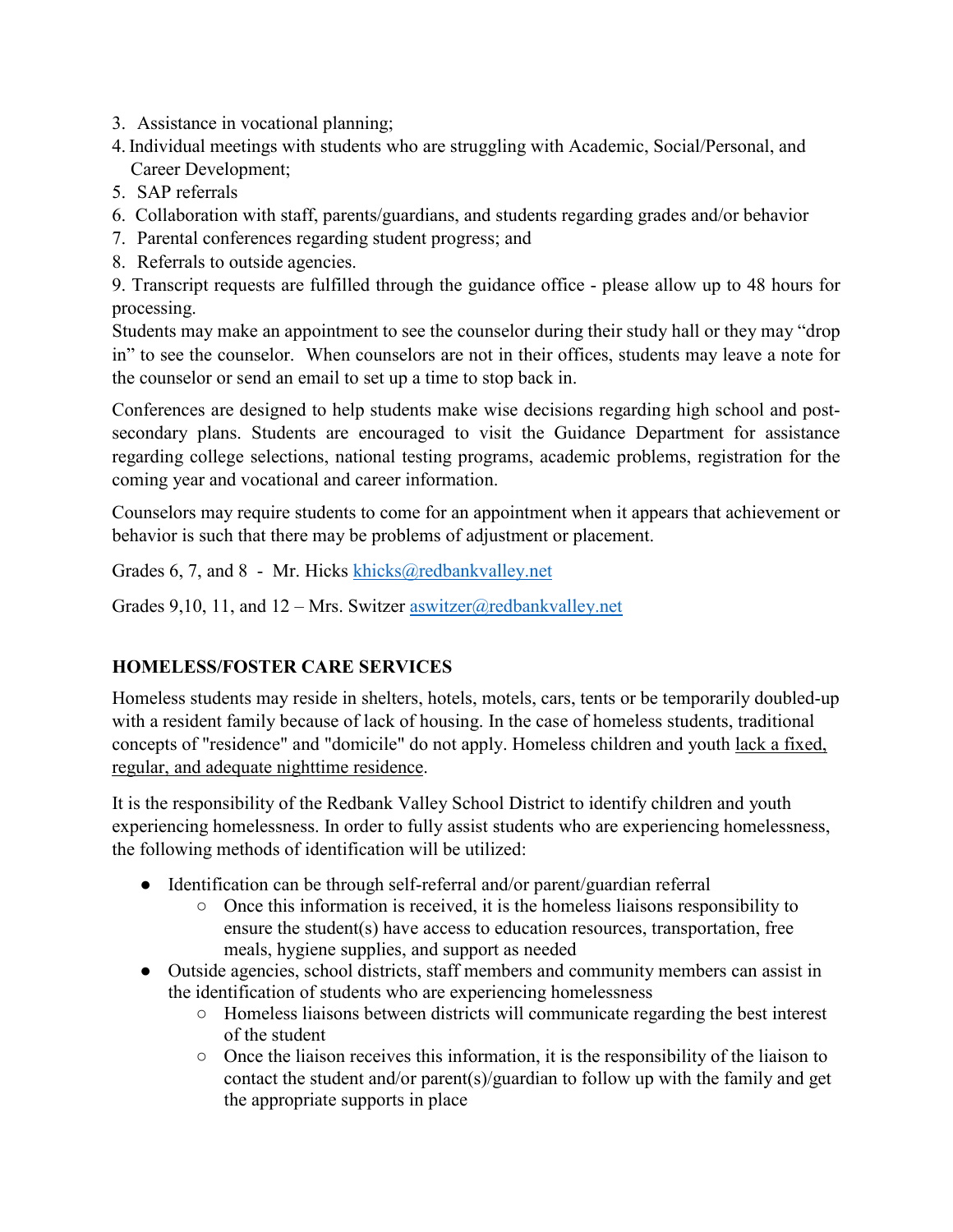- A Residency Questionnaire is completed when enrolling into the district to help identify homeless students and unaccompanied youth
	- Students/guardians may utilize this form to declare homelessness
	- The homeless liaison is responsible for contacting the family once they have been identified on the questionnaire as homeless to being the identification process

The Redbank Valley School Board recognizes the need to **promptly identify** homeless children and youths within the district, facilitate their immediate enrollment, and eliminate existing barriers to their attendance and education, in compliance with federal and state laws and regulations.

The Redbank Valley School Board shall ensure that homeless children and youths have **equal access** to the same educational programs and services provided to other district students, including but not limited to:

- Transportation Services
- School Nutrition Programs
- Career and Technical Education
- Preschool Programs
- Educational programs for which the homeless student meets eligibility criteria

The Redbank Valley School Board, authorizes the Superintendent to **waive district policies**, procedures and administrative regulations **that create barriers** to the identification, enrollment, attendance, transportation, school stability and success in school of homeless children and youths.

It is the policy of the Redbank Valley School Board that **no student** shall be **discriminated against, segregated, or stigmatized based on his/her homeless status**.

Under the McKinney-Vento Act, eligible students have the following rights:

- Receive a free and appropriate education
- Immediate enrollment in school, even if lacking documents are required:
	- Birth Certificate
	- Immunization Records
	- Proof of Residence
	- School Records
- The school district must provide the student/family with a written explanation of its position and inform the student/family of their right to appeal the decision if they believe attending the school of origin is NOT in the best interest of the child
- Receive transportation to and from the school of origin if necessary
- Receive educational services comparable to those provided to other students similar needs

#### **Unaccompanied Homeless Youth**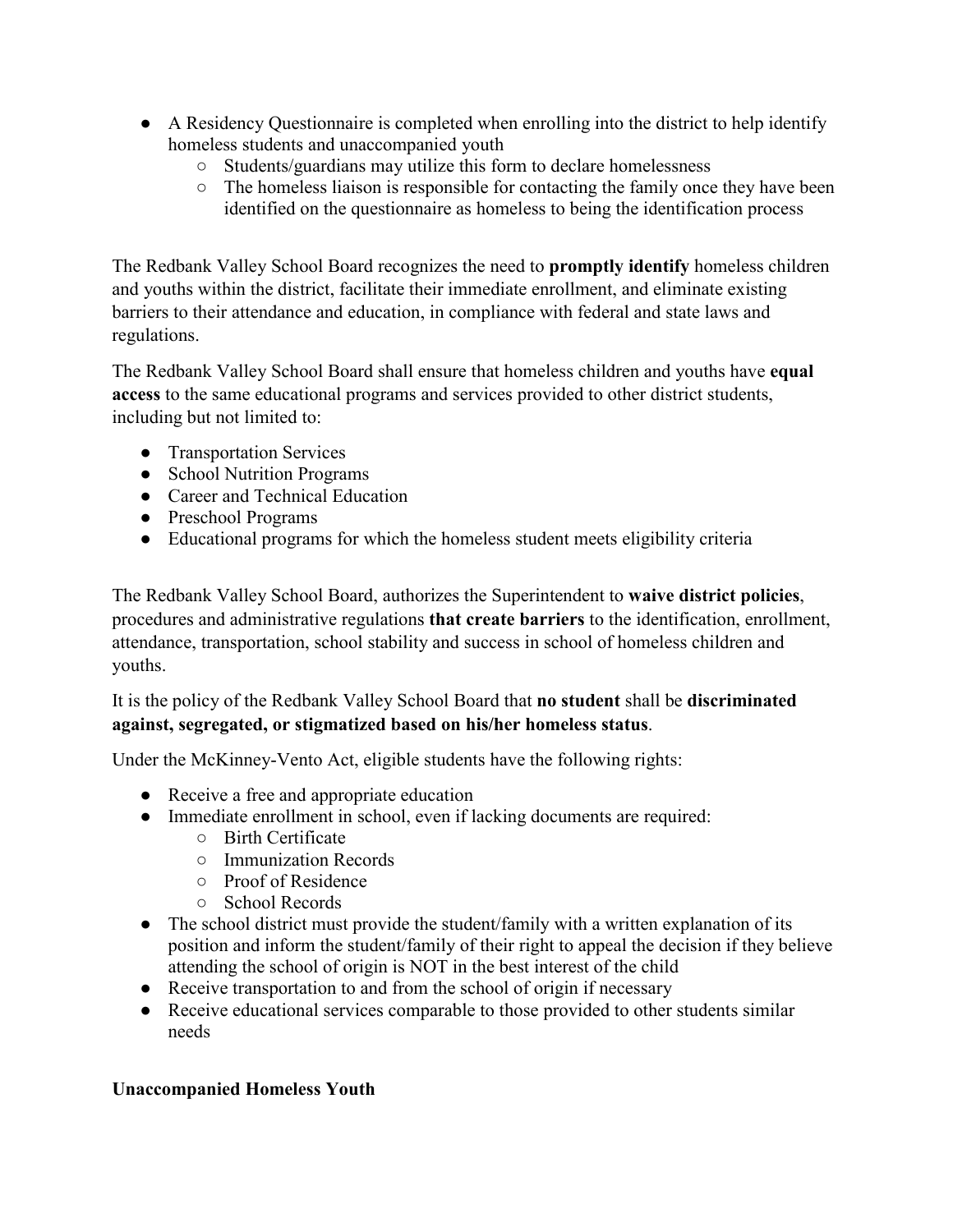Included within the definition of homeless children and youth are those who are "unaccompanied homeless youth." Unaccompanied homeless youth may enroll without documents and without the help of an adult. Unaccompanied homeless youth includes any child who is "not in the physical custody of a parent or guardian." Falling within this definition are students who have run away from home, been thrown out of their home, or been abandoned or separated from their parents or guardians.

# **PARENT CONFERENCES**

Parents/guardians are encouraged to contact the school about any questions regarding their child's schoolwork. Conferences with teachers or counselors may be set-up by emailing the teacher or guidance counselors. Staff email is first initial of first name plus last name @redbankvalley.net. Most teachers are available each day from 3:10 - 3:30. Appointments with the principal may be set-up by calling the Main Office (275-2424).

# **HOMEBOUND INSTRUCTION**

Whenever a student has an injury or extended illness of more than ten days, a parent may request homebound instruction through the principal. (A minimum of five (5) hours per week.)

In order for the school district to obtain approval from the state for homebound instruction, certain information must be submitted relative to each individual case. In cases where children have physical disabilities the following information is necessary from a medical doctor:

- 1. A specific diagnosis of the physical disability.
- 2. A statement to the effect that while the child is not physically able to attend he/she is able to receive one hour per day of homebound instruction.
- 3. The approximate length of time (in months) the child should be confined to his/her home.

Requests for homebound instruction on the basis of emotional, nervous, or mental disorders will be accepted only when a licensed psychiatrist or psychologist issues the statement supporting the request. The guidance counselor and/or principal will review each request for homebound instruction. Those meeting the above criteria will be forwarded to the superintendent for approval. Beginning in the 2021-2022 school year, homebound instruction may be held virtually with an assigned teacher through video conferencing.

# **DROP/ADD GUIDELINES**

The scheduling of classes for the upcoming year generally begins at the beginning of the second semester. Students have an opportunity to meet with their Counselor on an individual basis and plan an appropriate schedule of classes based upon State and District guidelines, and individual needs. We urge all students to discuss course selections with their current teachers.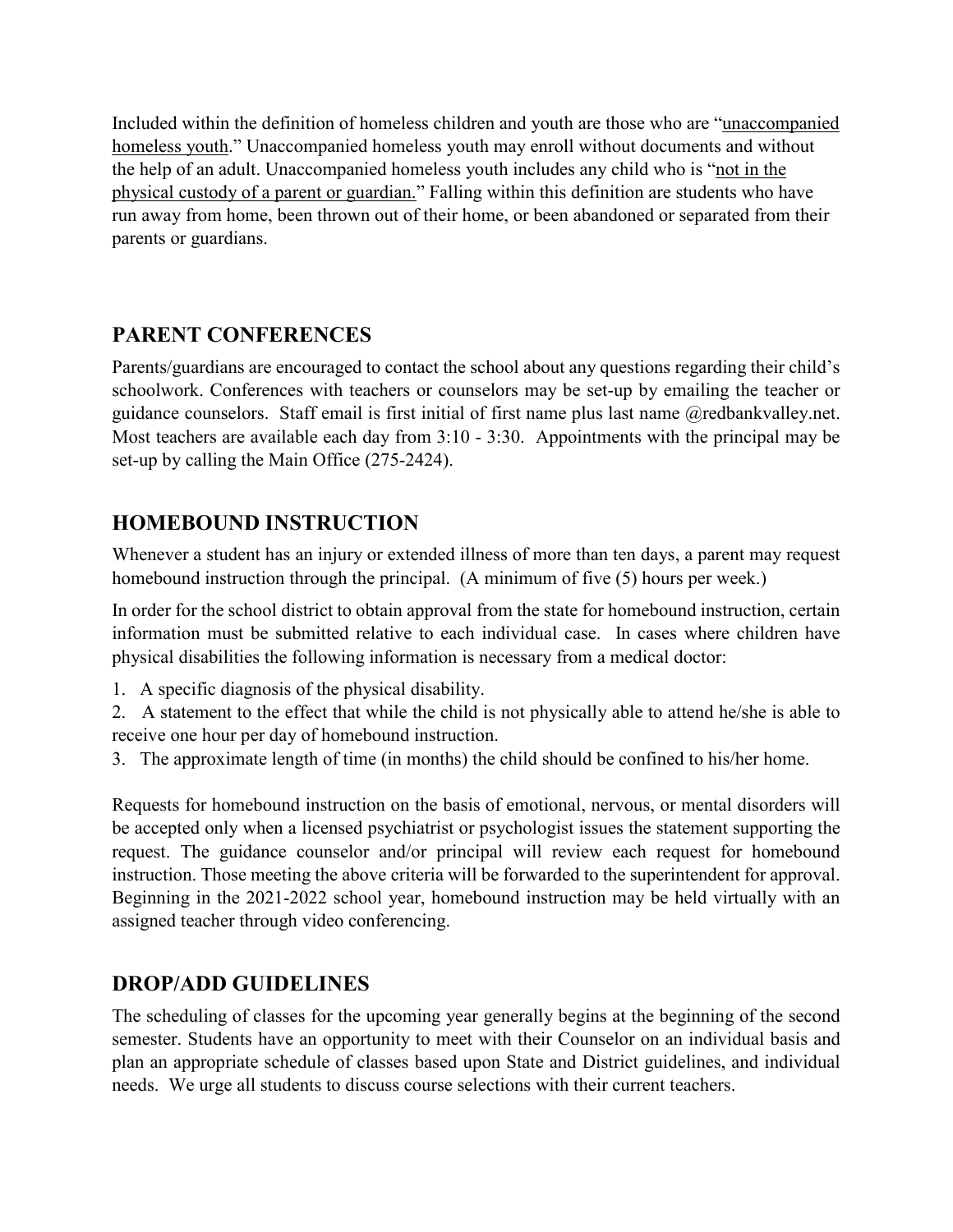Students having conflicts will be able to request changes during designated summer days. These will be considered by administration and guidance. All changes must be requested through an online survey form.

The administration reserves the right to make schedule changes deemed to be in the best interest of the student(s), to meet graduation requirements, or as an attempt to balance class sizes. Due to the number of electives offered at the High School, some classes will be offered one time during the school day. Not all schedule requests are guaranteed.

#### **Classes will not be changed to accommodate requests to be in specific periods or rooms, with friends, to be instructed by a specific teacher, or to change lunch periods**.

The following are valid reasons for schedule changes:

- 1. Approved and choosing to go to the Career Center.
- 2. Choosing to return from the Career Center to the home school.
- 3. Choosing an academic course in lieu of an applied course (if available)
- 4. Student has more than seven classes per day scheduled and needs a study hall.

5. The Guidance Office has chosen a class that the student did not pick. *This would apply only if the student returned a schedule request signed by the parent by the established deadline and credits are needed towards graduation requirements with no other options.*

Requests to drop/add a course must be completed during the designated summer course change window. Any change beyond the first week of school will be recorded on the final transcript as Drop/Fail.

#### **CAREER CENTER STUDENTS**

Students wishing to attend the Career Center must pass all required subjects during the previous school year. Career Center students failing a required course must successfully complete the course prior to the beginning of the next school year through independent summer school credit recovery which must be approved through the Guidance Office or principal and must be paid by the student.

#### **WITHDRAWAL / TRANSFER FROM SCHOOL**

Students planning to withdraw from school or to transfer to another school should time the withdrawal at or near the conclusion of a grading period. The Guidance Office should be notified at least one (1) day in advance of the withdrawal. At this time the proper procedures will be explained to the student and he/she will be provided with the necessary forms from the Attendance Secretary. All students planning to withdraw must be 18 years of age and accompanied by a parent/guardian before being permitted to do so.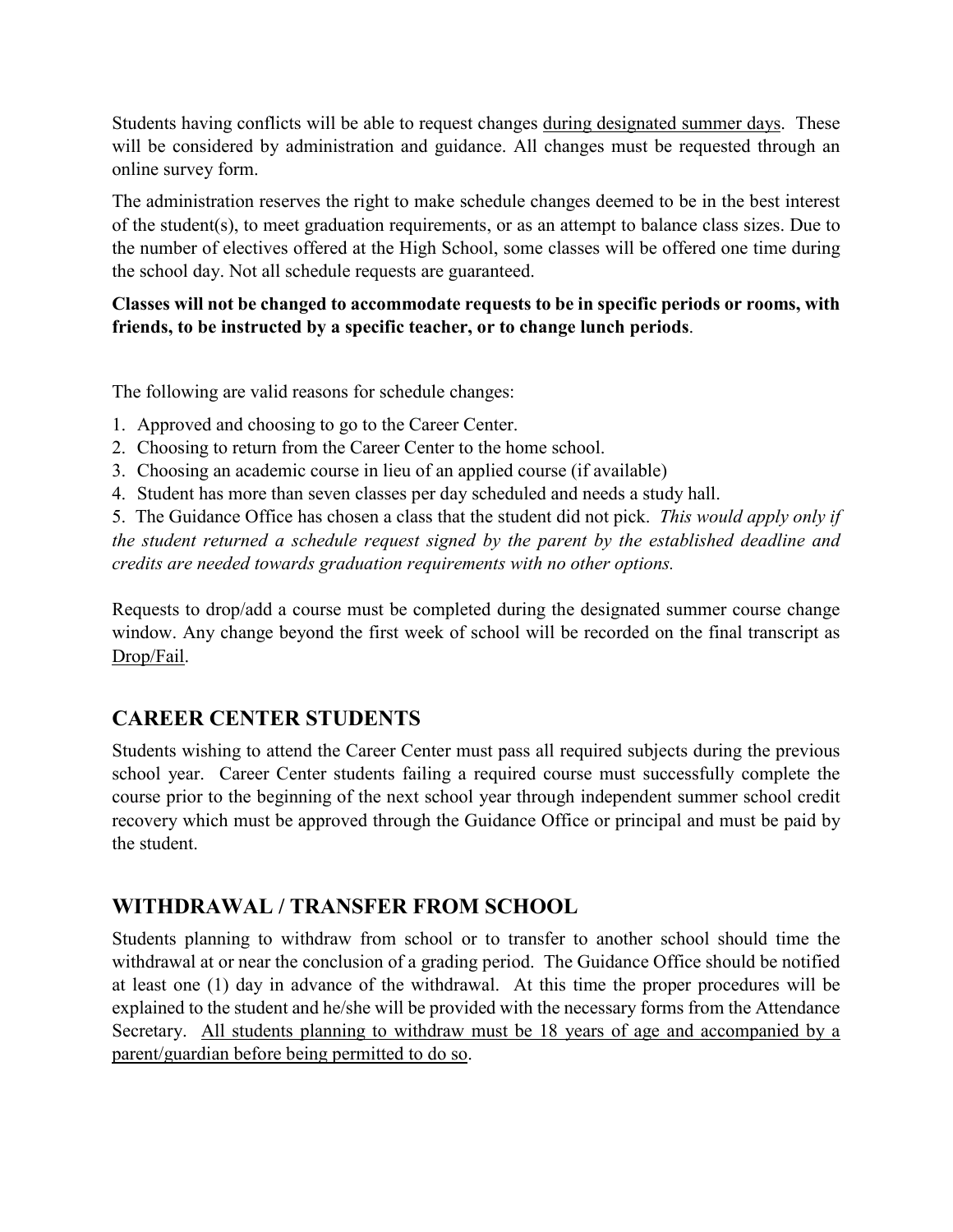The return of a properly completed withdrawal form to the office, return of all texts and materials, and payment of all fines and obligations will officially withdraw the student and permit us to forward transcripts and records to the new school.

## **STUDENT RECORD ACCESS**

Students and their parent/legal guardian may have access to all of the student's records. To view records, an appointment must be made with the principal or guidance counselor. A signed statement to view records will be required. School district personnel may view student records only if they have a legitimate educational reason to do so.

Redbank Valley High School must provide, upon request by military recruiters, student names, addresses and telephone numbers unless a secondary student or the parent of a student opts out and requests in writing that this information not be released.

# **ACADEMIC PROGRESS REPORT**

The purpose of this report is to inform the parents/guardians of the student's present status in his/her subjects. Any student earning a D or F in any class will receive an academic progress report between quarterly report cards. The student's progress will be reported in the following categories: ability, attitude, and performance. Parents should not assume that no report implies a passing grade or that the report card will reflect a passing grade. Grades may be checked throughout the year on the online gradebook. The link to the gradebook can be found online at a link at [www.redbankvalley.net.](http://www.redbankvalley.net/) A parent may request to speak with a teacher by contacting them directly through email.

#### **COURSE GRADING POLICIES**

The following grades are used at Redbank Valley High School:

- $A =$ Outstanding, shows excellence in meeting all course requirements;
- B =Clearly surpasses stated standards and shows above average success;
- $C =$  Meets stated requirements with average success;
- D = Achieves minimum standards;
- $F =$  Fails to achieve minimum standards; and
- I = Incomplete Grade

The letter grade is determined by calculating the grade percentage using the following scale:

 $A = 90-100\%$   $B = 80-89\%$   $C = 70-79\%$   $D = 60-69\%$   $F = 0.59\%$ 

An "I" grade may only be given when a student has failed to complete work due to legitimate reasons. An "I" must be made up within two weeks from the end of the marking period. Failure to submit missed work within two weeks will result in the missing work being graded as 0% by the teacher before calculating the letter grade for the marking period.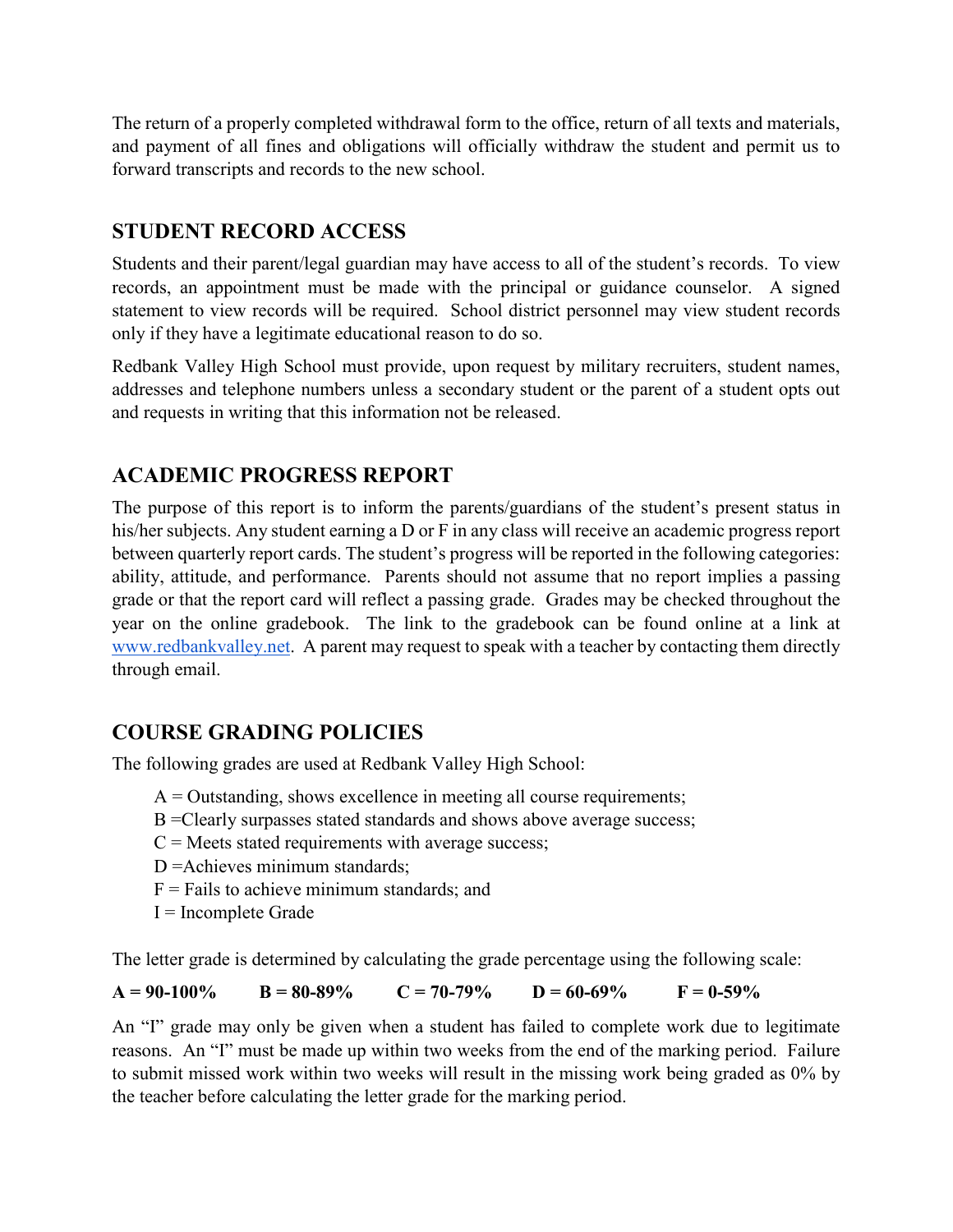For each course, the final grade is calculated as follows: 25% for each of the four marking periods.

### **ADVANCED CREDIT/HONOR COURSES**

The following courses are weighted in value. Unlike a traditional course (worth a QPA of 4.0) these courses are worth more towards the final grade point average.

#### **The following courses hold a weight of 5.0:**

| Academic Biology 2    | Academic Anatomy/Physiology         |
|-----------------------|-------------------------------------|
| Academic Biology 2B   | Academic Spanish 3 & 4              |
| Academic Calculus     | Academic Trigonometry/Pre-Calculus  |
| Academic Chemistry 2  | Academic Problem Solving/Prob/Stats |
| Academic German 3 & 4 | Honors English 11                   |
| Academic Physics 2    |                                     |

#### **The following courses hold a weight of 5.1:**

AP English

AP Statistics

AP Government and Policy

#### **DUAL ENROLLMENT**

Redbank Valley High School offers several Dual Enrollment courses. Through these classes, students have the opportunity to receive high school credit towards graduation as well as college credit. We currently have agreements with Mount Aloysius College and Seton Hill University and offer the following dual enrollment courses; AP English Literature and Composition, Academic Biology 2 and Lab, Academic Chemistry 2 and Lab, AP Government & Politics/Economics, Academic Anatomy and Physiology and Lab, German III, German IV, Spanish III and Spanish IV. For further questions, contact the guidance office.

#### **REPORT CARDS**

After each of four nine-week marking periods, a report card is prepared for each student. Approximately one week after the end of the first three nine-week marking periods, the report cards will be sent home with the student. The final report card will be mailed to students following the last day of school.

In addition to letter grades, this report includes attendance and occasionally teacher comments. Parents should pay particular attention to any major fluctuations in grades.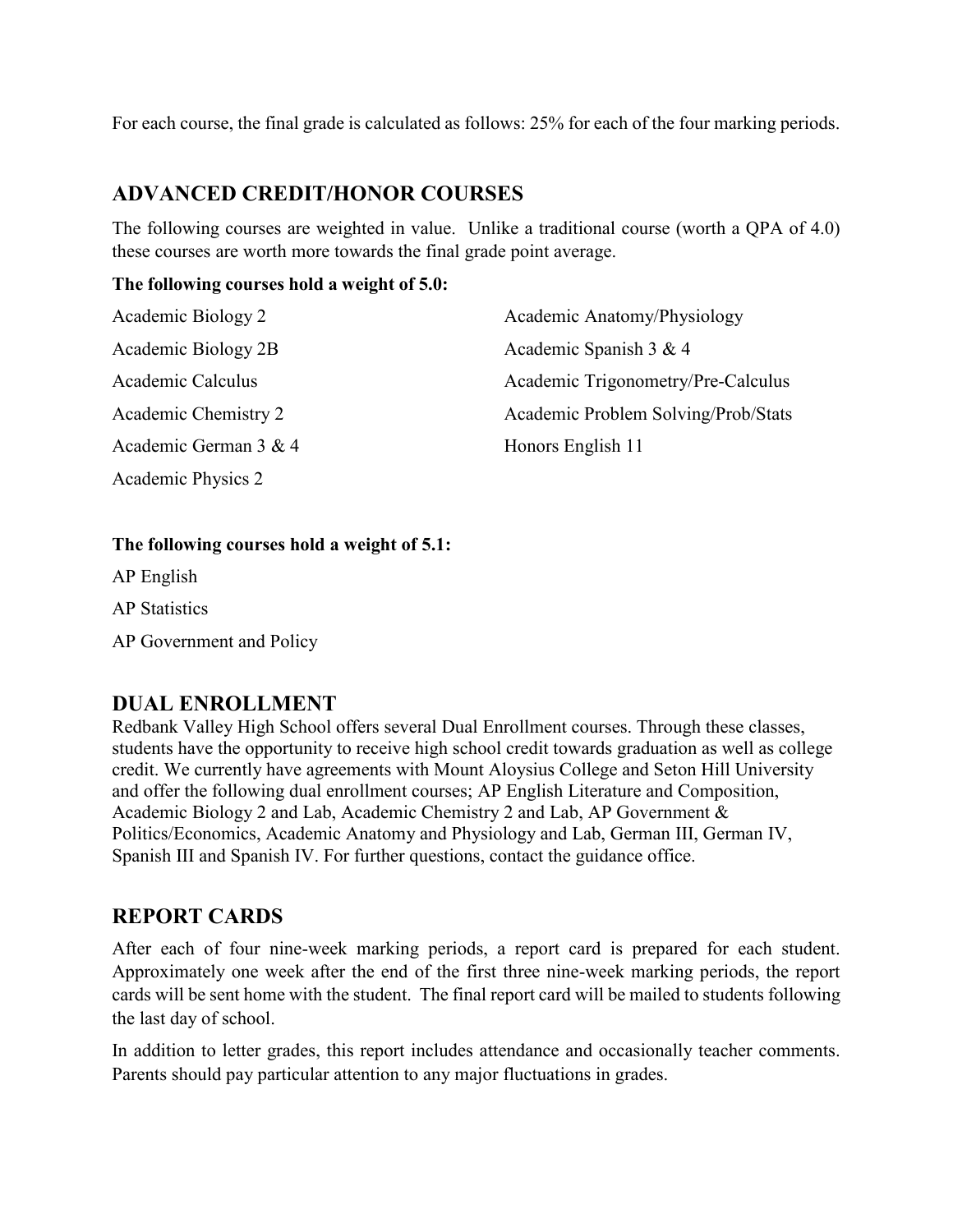### **\*GRADUATION REQUIREMENTS**

A total of 25 credits are required for graduation from Redbank Valley. These credits must be earned in grades 9, 10, 11 & 12 and in the following curriculum areas:

| English            | 4 credits                           |
|--------------------|-------------------------------------|
| Social Studies     | 4 credits                           |
| Science            | 3 credits                           |
| Math               | 4 credits                           |
| Physical Education | 2 credits ( $\frac{1}{2}$ per year) |
| Google Suite       | $\frac{1}{2}$ credit (Grade 9)      |
| Health             | $\frac{1}{2}$ credit (Grade 11)     |
| Electives:         | 7 credits                           |

In addition to the credits above, one of the following pathways to graduation must be met:

- **1. Keystone Proficiency Pathway:** Scoring proficient or advanced on each Keystone Exam Algebra I, Literature, and Biology.
- **2. Keystone Composite Pathway:** Earning a composite score of 4452 on the Algebra I, Literature, and Biology Keystone Exams (while achieving at least a proficient score on at least one of the three exams and no less than a basic score on the remaining two).
- **3. Alternate Assessment Pathway:** Successful completion of locally established grade-based requirements for academic content areas associated with each Keystone Exam on which the student did not achieve proficiency **and** one of the following:
	- a. Attainment of an established score on an approved alternate assessment (SAT, PSAT, ACT, ASVAB);
	- b. Gold Level on the ACT WorkKeys Assessment;
	- c. Attainment of an established score on an Advanced Placement Program or an International Baccalaureate Diploma Program exam in an academic content area associated with each Keystone Exam on which the student did not achieve at least a proficient score;
	- d. Successful completion of a concurrent enrollment course in an academic content area associated with each Keystone Exam in which the student did not achieve at least a proficient score;
	- e. Successful completion of a pre-apprenticeship program; or
	- f. Acceptance in an accredited 4-year nonprofit institution of higher education and evidence of the ability to enroll in college-level coursework.
- **4. Evidence Based Pathway:** Successful completion of locally established grade-based requirements for academic content areas associated with each Keystone Exam on which the student did not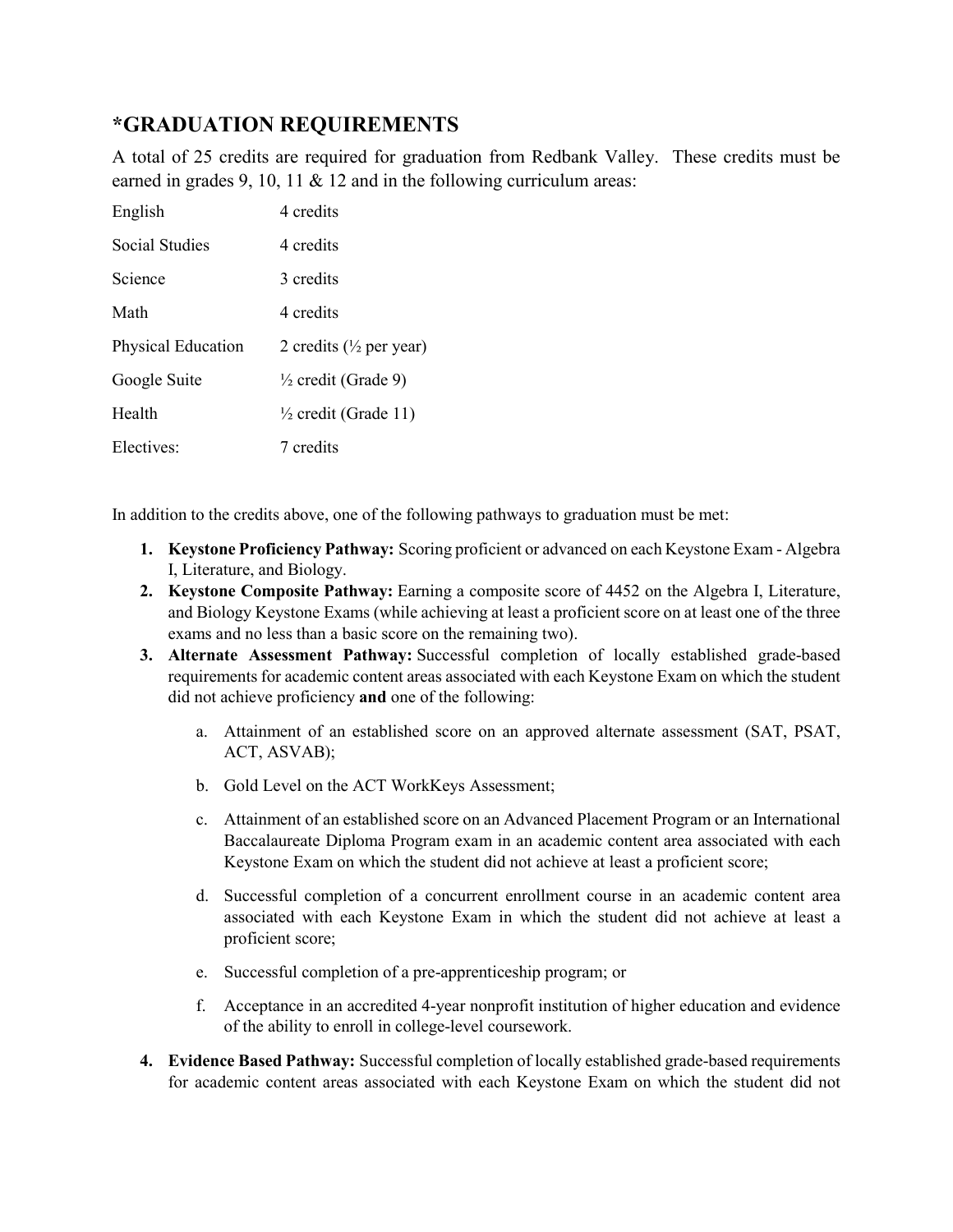achieve proficiency and demonstration of three pieces of evidence consistent with the student's goals and career plans, including

- o One of the following:
	- Attainment of an established score on the ACT WorkKeys assessment, a SAT subject test, an Advanced Placement Program Exam, or an International Baccalaureate Diploma Program Exam;
	- Acceptance to an accredited nonprofit institution of higher education other than a 4-year institution and evidence of the ability to enroll in college-level coursework;
	- Attainment of an industry based credential; or
	- Successful completion of a concurrent enrollment or postsecondary course; and
- o Two additional pieces of evidence, including one or more of the options listed above, or: satisfactory completion of a service learning project; attainment of a score of proficient or advanced on a Keystone Exam; a letter guaranteeing full-time employment; a certificate of successful completion of an internship or cooperative education program; or satisfactory compliance with the NCAA's core courses for college-bound student athletes with a minimum grade point average (GPA) of 2.0.
- **5. CTE Pathway:** For Career and Technical Education (CTE) Concentrators, successful completion of locally established grade-based requirements for academic content areas associated with each Keystone Exam on which the student did not achieve proficiency and attainment of an industrybased competency certification related to the CTE Concentrator's program of study or demonstration of a high likelihood of success on an approved industry-based competency assessment or readiness for continued meaningful engagement in the CTE Concentrator's program of study.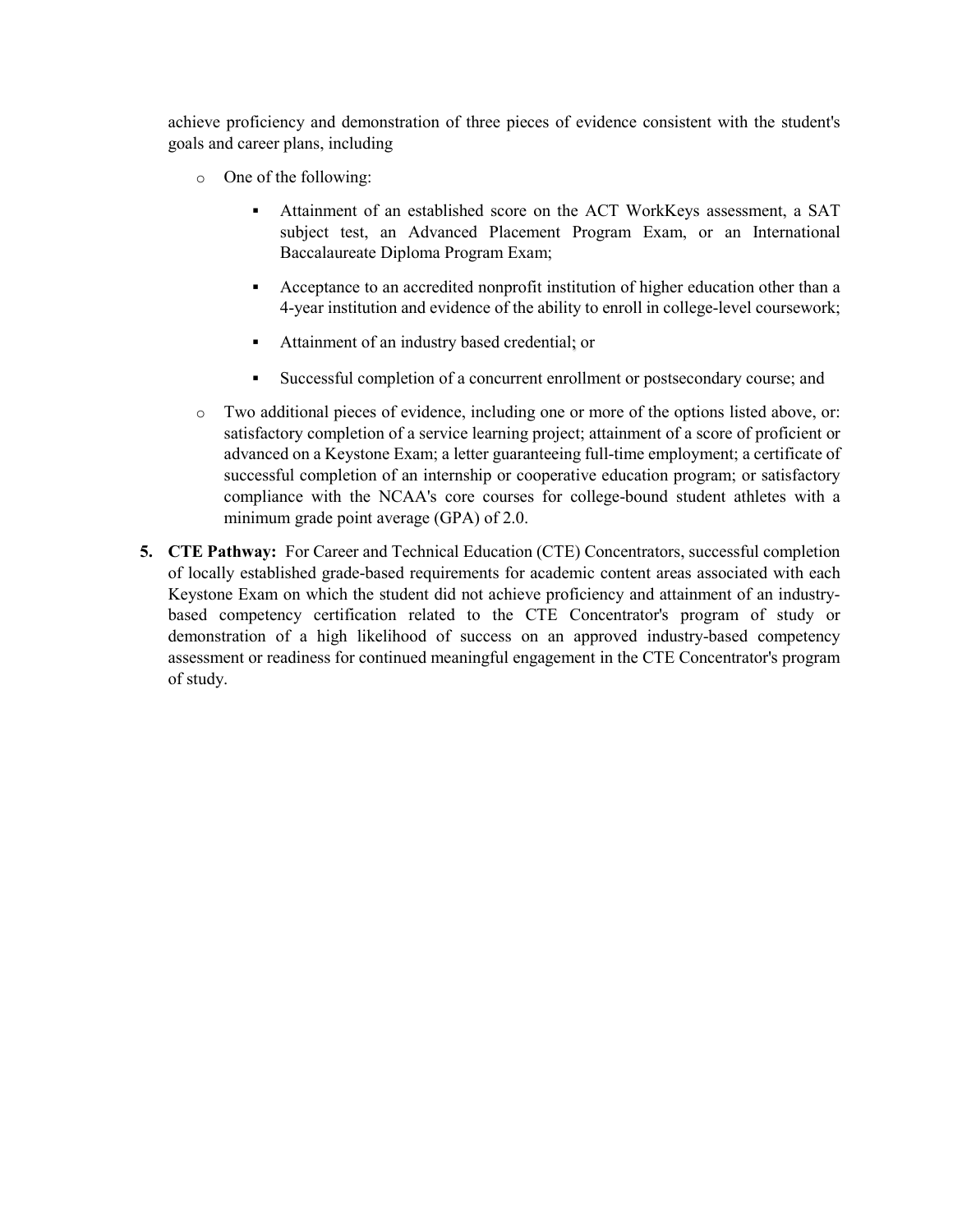## **CAREER CENTER REQUIREMENTS**

Due to the time restrictions associated with attendance at Career Center, the following sequence of courses will be enforced strictly for Career Center students. Course failures must be made up in the summer months prior to return to school so that the student can remain on-track for graduation. Continued enrollment in the Career Center is dependent upon successful completion of credits at Redbank Valley. In addition, Career Center students who receive 5 or more Level 2 disciplinary referrals or miss more than 10 unexcused days of school could result in termination of Career Center attendance.

Career Center Course Requirements:

#### **Grade 9:**

| English                 |                                | Grade 11:                     |                                |
|-------------------------|--------------------------------|-------------------------------|--------------------------------|
| Math<br>Science         |                                | English                       |                                |
| <b>Social Studies</b>   |                                | Math<br><b>Social Studies</b> |                                |
| Google Suite<br>Phys Ed | $\frac{1}{2}$<br>$\frac{1}{2}$ | Phys Ed<br>Health 11          | $\frac{1}{2}$<br>$\frac{1}{2}$ |
| Elective                |                                | <b>CCCC</b>                   | 3.5                            |
| <b>TOTAL</b>            | 6                              | <b>TOTAL</b>                  | 7.5                            |

| Grade 10:                              |                             | Grade 12:                                                             |                      |
|----------------------------------------|-----------------------------|-----------------------------------------------------------------------|----------------------|
| English<br>Math<br>Science<br>Phys Ed  | $\frac{1}{2}$               | English<br>Science<br><b>Social Studies</b><br>Phys Ed<br><b>CCCC</b> | $\frac{1}{2}$<br>3.5 |
| Ecology<br><b>CCCC</b><br><b>TOTAL</b> | $\frac{1}{2}$<br>3.5<br>7.5 | <b>TOTAL</b>                                                          | 7                    |

\* = Students must demonstrate proficiency in order to graduate. Keystone Exams given throughout high school or the project-based assessment can be used to demonstrate proficiency.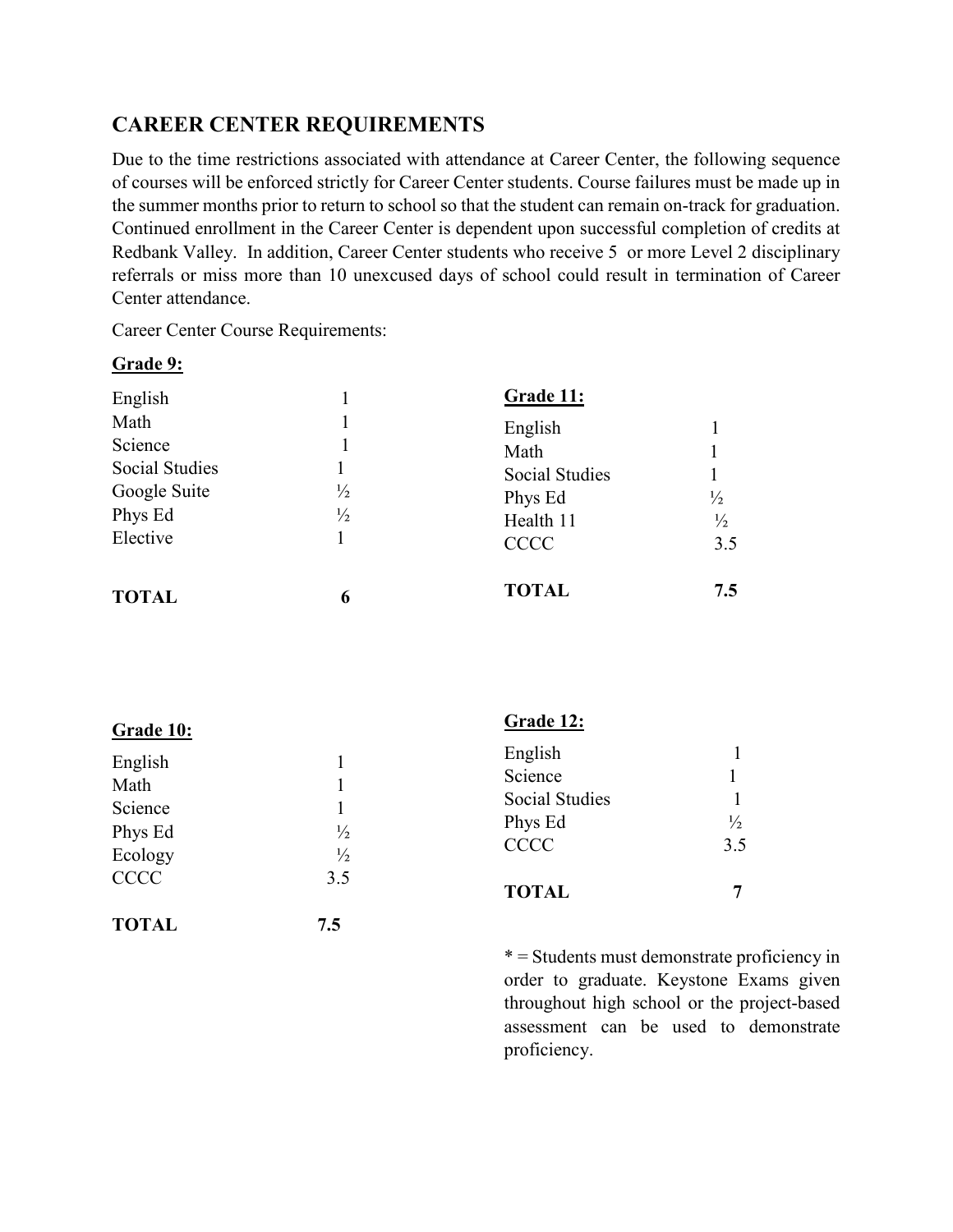# **Standardized Testing**

Students at Redbank Valley High School participate in mandated state standardized testing. The results of these tests provide a continuing record of each child's academic progress in comparison with national norms. They are also an invaluable aid to your child's teachers, counselor, principal, and other professional staff in diagnosing individual strengths and weaknesses in order to provide more effective instruction. The following tests may be administered to your child as part the testing program:

Grade 7: PSSA Math and English-Language Arts

Grade 8 : PSSA Math and English-Language Arts and Science

Grade 9: Keystone Literature Exam and Keystone Algebra 1 Exam (taken in the spring of the year that the course is taken- it could be in an earlier grade)

Grade 10 – Keystone Biology Exam (taken in the spring of the year that the course is taken- it could be in an earlier grade)

Your child's scores on these tests will be checked carefully and maintained in the school record as long as your child attends school in this District. The results of these tests are sent home during the school year. Students who do not score proficient or higher on their Keystone Exams will be assigned remediation courses. If a student does not pass the Keystone Exams for the second time, he/she will complete the Project Based Assessment (PBA) as an alternative to scoring proficient on the Keystone Exams. Further information about any of these tests can be obtained by contacting the high school principal. If you wish to examine your child's cumulative record at any time, you may arrange to do so by making an appointment with the principal.

# **PARENTAL/PUBLIC RIGHTS**

Parents and the public have the right to review PSSA and Keystone assessment instruments and data reports. High School students take the PSSA in the spring and Keystone exams in the fall (retest) and spring. Parents have the right to opt their child out of PSSA testing by submitting a written request to the school two weeks prior to the testing window. Parents must also set up an appointment to view the test and provide additional notification of their desire to opt out following the review. (PA Code 4.4(4))

Parents of students in the Redbank Valley School District have the right to know the professional qualifications of the classroom teachers and paraprofessionals who instruct their children. Federal law allows parents to ask for the following information about each of their child's classroom teachers:

- Whether the Pennsylvania Department of Education has licensed or qualified the teacher for the grades and subjects he/she teaches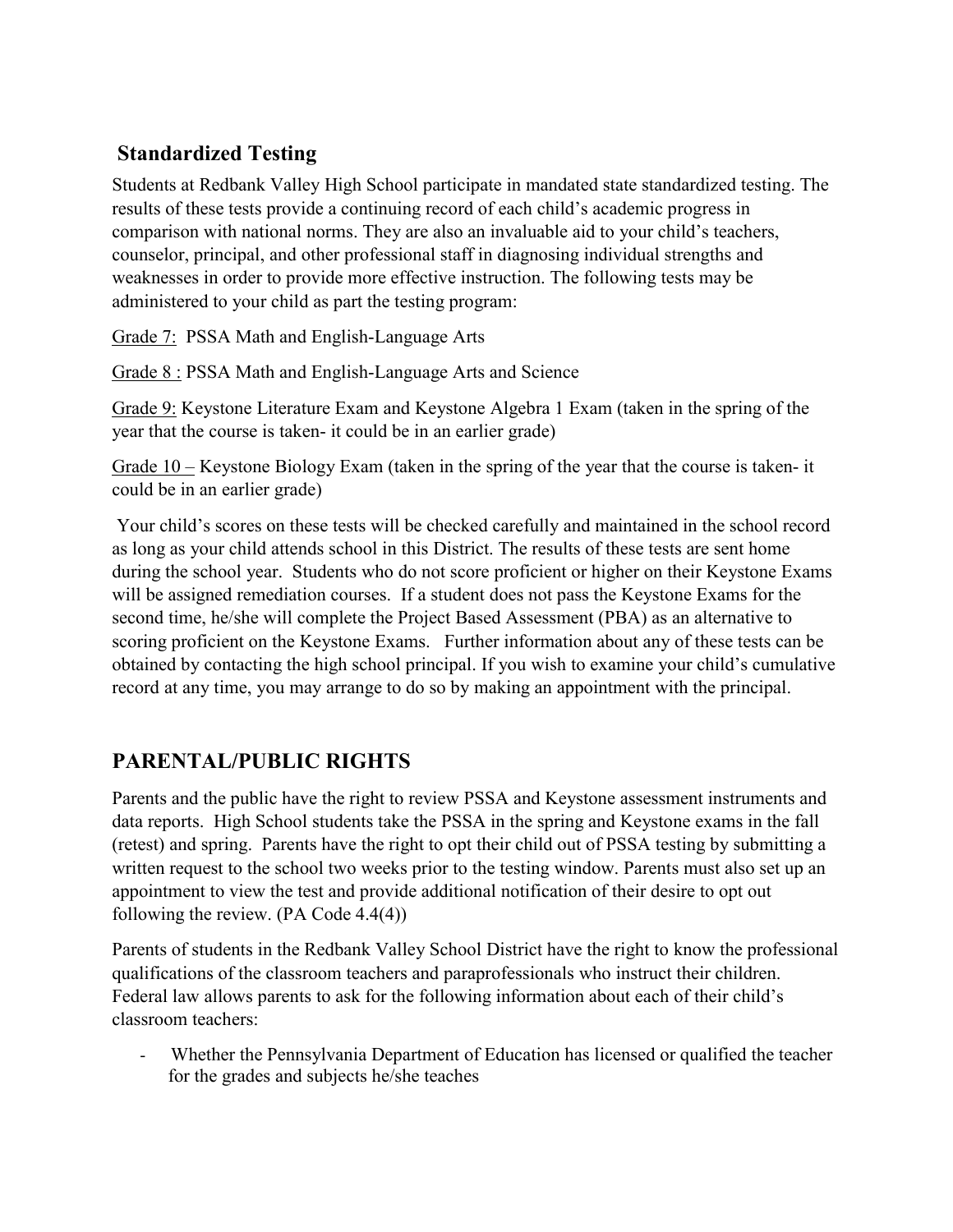- Whether the Pennsylvania Department of Education has decided that the teacher can teach in a classroom without being licensed or qualified under state regulations because of special circumstances
- The teacher's college major; whether the teacher has any advance degree and, if so, the subject of the degrees
- Whether any teacher's aides or similar paraprofessionals provide services and, if they do, their qualifications

Parents will be provided notification if their child is taught for four or more consecutive weeks by a teacher who is not highly qualified.

Parents who would like to receive any of this informationn may contact the district office or Mrs. Rupp, Interim Superintendent, at (814) 275-2426.

# **FAILURES - RETENTIONS**

As a general guideline, students in Grades 7 and 8 will be retained for failing two or more major subjects. Students in grades 7 and 8 may take one of the failed courses over the summer at the parents' expense. Major subjects are those subjects that meet every day for the entire school year. Students in Grades 9 through 12 failing two or more required subjects will be retained in the current grade level homeroom if the courses are not successfully completed by the start of the following school year. Students who failed courses are able to take these courses during summer as credit recovery to stay on track for graduation. The cost of summer school is the responsibility of the student and guardian. Contact the Guidance Office for details.

In accordance with Redbank Valley School District Policy Number 215, "The building principal shall be assigned the final responsibility for determining the promotion or retention of each student." In the case of mitigating circumstances, this decision will only take place after consultation with a student's guidance counselor and classroom teachers.

# **COMMENCEMENT CEREMONY**

Participation in the commencement (graduation) ceremony is available to all qualified graduating seniors. Seniors participating in commencement are required to attend all rehearsals unless previously excused by the principal. Requests to be excused from rehearsals must be presented in writing to the principal prior to the absence. Requests should be only for extraordinary reasons and not for routine business or employment. Seniors absent from scheduled rehearsals without prior approval may not be permitted to participate in the commencement ceremony. If a student has earned a diploma but does not participate in commencement for whatever reason, he or she will be issued the diploma any day after the commencement ceremony.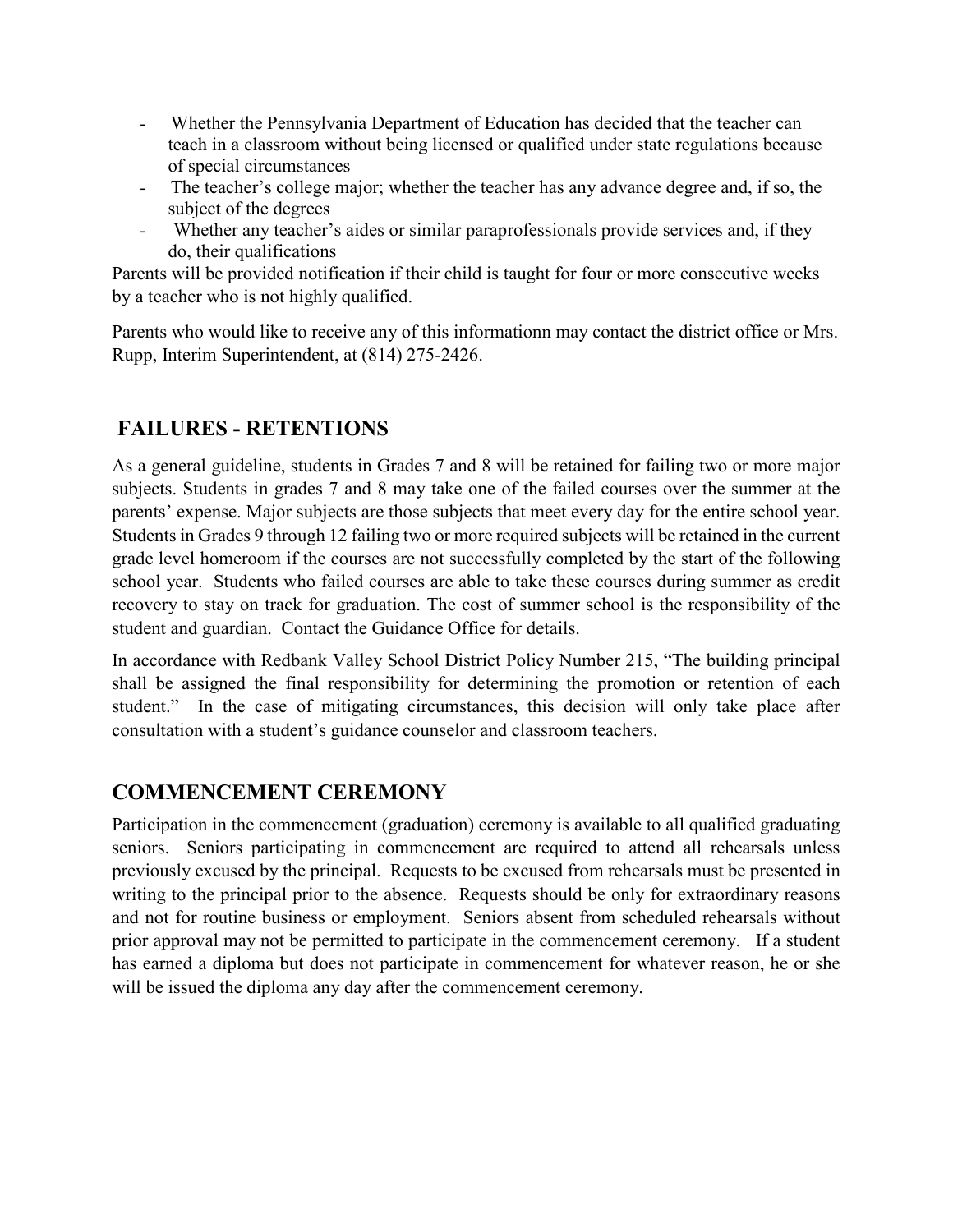### **VALEDICTORIAN/SALUTATORIAN**

The member of the senior class having the highest GPA (Grade Point Average) will be declared Valedictorian; the second highest GPA will be declared Salutatorian. Each will present a speech at commencement. The Valedictorian and Salutatorian will be declared using final grades compiled from Grades 9-12. The GPA will be computed and rounded to the 4<sup>th</sup> decimal place in order to determine one (1) Valedictorian and one (1) Salutatorian for each graduating class. Should the GPA be identical to the 4<sup>th</sup> decimal place, co-valedictorians or co-salutatorians will be named. (All grades through the end of the senior year will be used to determine Valedictorian and Salutatorian.)

#### **NATIONAL HONOR SOCIETY**

Recognition and membership into the National Honor Society may be granted to students in grades 10, 11 and 12. Criteria for the National Honor Society is a 3.5 or higher GPA at the end of the second nine weeks. Any senior with a GPA of 4.0 or higher at the end of the fourth nine weeks will be awarded a High Honors medal at graduation ceremony. Any senior with a GPA of 3.5 to 3.99 at the end of the fourth nine weeks will be awarded an Honors medal at the Commencement Ceremony.

#### **PARENT/GUARDIAN SIGNATURE FORMS**

Parents/guardians will be required to sign and return four forms at the beginning of the school year. These include an Emergency Information Card, a Computer Ethics Form, Media Release Form and a Signature Form signed by both parent/guardian and student after reading the Student Handbook and agreeing to comply with all aspects of the Handbook. Not turning these forms in will result in a delay in enrollment or disciplinary action. For convenience, forms are available to be filled out online through the MMS gradebook.

#### **POSTERS AND SIGNS**

The principal must approve all posters and signs. Generally these are restricted to school functions. Persons posting signs and posters are responsible for their removal and cleanup.

# **FUNDRAISING**

All fundraising must be pre-approved by the principal and will be limited to (2) activities per semester per club or organization. Fundraising in addition to this established maximum may be allowed at the principal's discretion for special circumstances and must also be approved. Request forms are available in the Main Office. Nothing can be sold on school district grounds or at school-sponsored activities without prior administrative approval. No food items may be sold in or near the cafeteria immediately prior to or during lunch periods.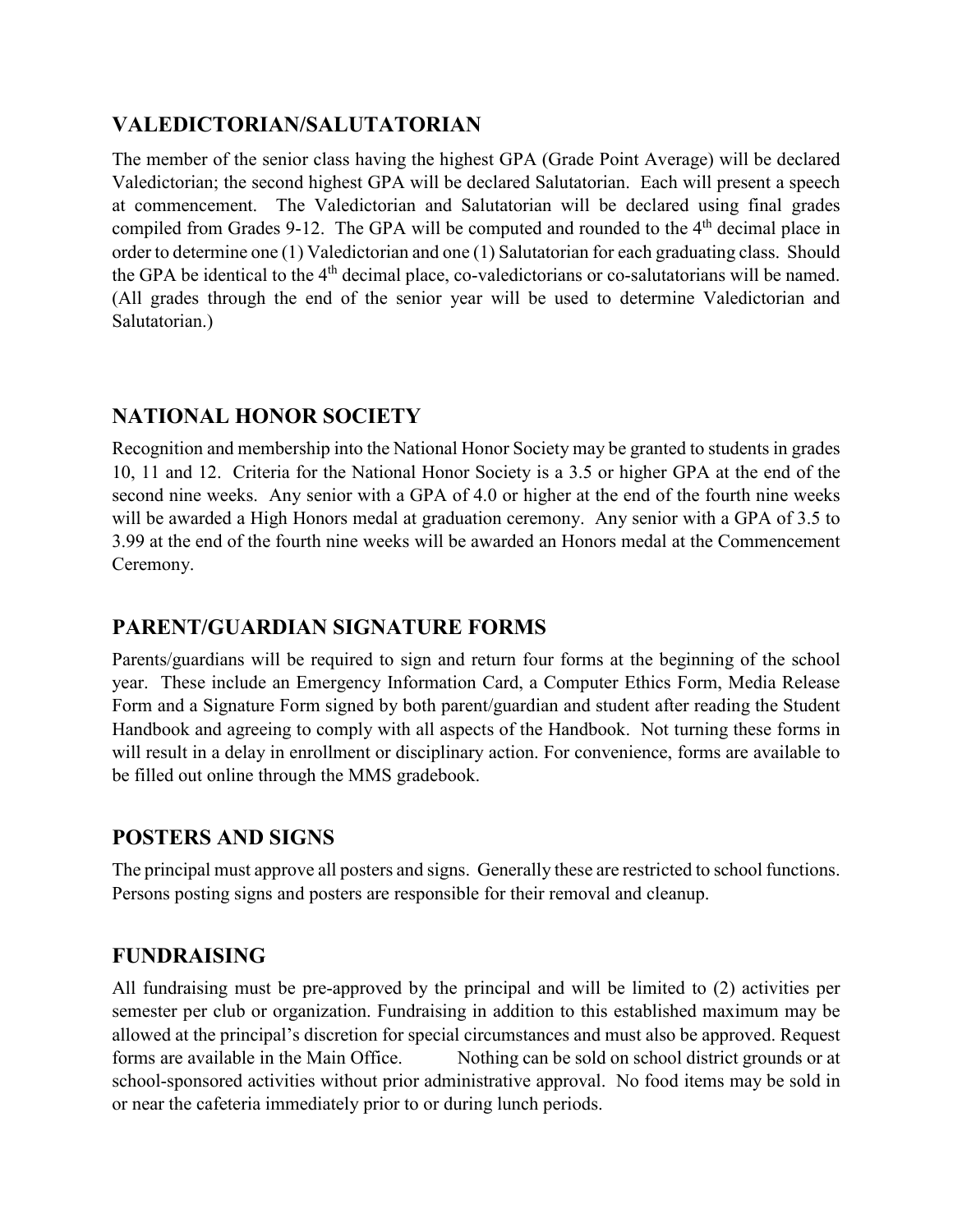# **PHYSICAL EDUCATION**

Students are required to participate in physical education classes. Students unable to participate in physical education classes for physical, psychological or other compelling reasons will be assigned to adapted physical education. To be enrolled in adapted physical education, students must obtain a form from the nurse for their doctor to complete. The doctor must indicate in which activities the student may not participate.

If an illness or injury prohibits a student from participating in physical education classes for an extended period of time, a doctor's excuse must be submitted to the Nurse's Office. This excuse should indicate the nature of the injury or illness and the length of time necessary to be excused from physical education classes. The nurse will give this to the teacher.

A change of clothes is required when participating in physical education classes. Since there is no standard uniform required for physical education, the following dress is required: tennis shoes or sneakers (no black soled shoes, including hiking boots and any non-sneaker type shoe), and gym shorts (no cut-offs or swim trunks). It is recommended that proper foundation garments for girls and athletic supporters for boys are worn during class. During the COVID-19 pandemic, locker rooms will remain closed; students will only change footwear.

Valuables should either be locked in a gym locker or given to the physical education teacher prior to the start of class and collected at the end of class. The school is not responsible for missing articles missing from the locker room.

# **CAFETERIA CONDUCT**

Students will use the cafeteria facilities in a mature manner and will meet the following standards of responsible behavior:

1. Report promptly to the lunch hall and remain there until dismissed by the teacher on duty.

2. Follow procedures as instructed by the cafeteria staff and teachers on duty.

3. Obtain permission from a teacher on duty before leaving the cafeteria for any reason, such as using restrooms or the telephone in the high school office.

4. Talk in a conversational tone - do not make excessive noise (yelling, pounding on tables, talking in a loud voice, etc.).

5. Clean up all litter/food on or around your table.

6. No food or drink (other than water that conforms to the school rules) is to be consumed outside of the cafeteria.

7.

Failure to report to lunch is a class-cut and will be dealt with according to the disciplinary code. Misconduct may result in lunch detention or other disciplinary action.

# **SCHOOL LUNCH / BREAKFAST PROGRAM**

The School District cafeteria program is a not for profit self- operating enterprise that complies with U.S.D.A. standards for nutrition and healthy living.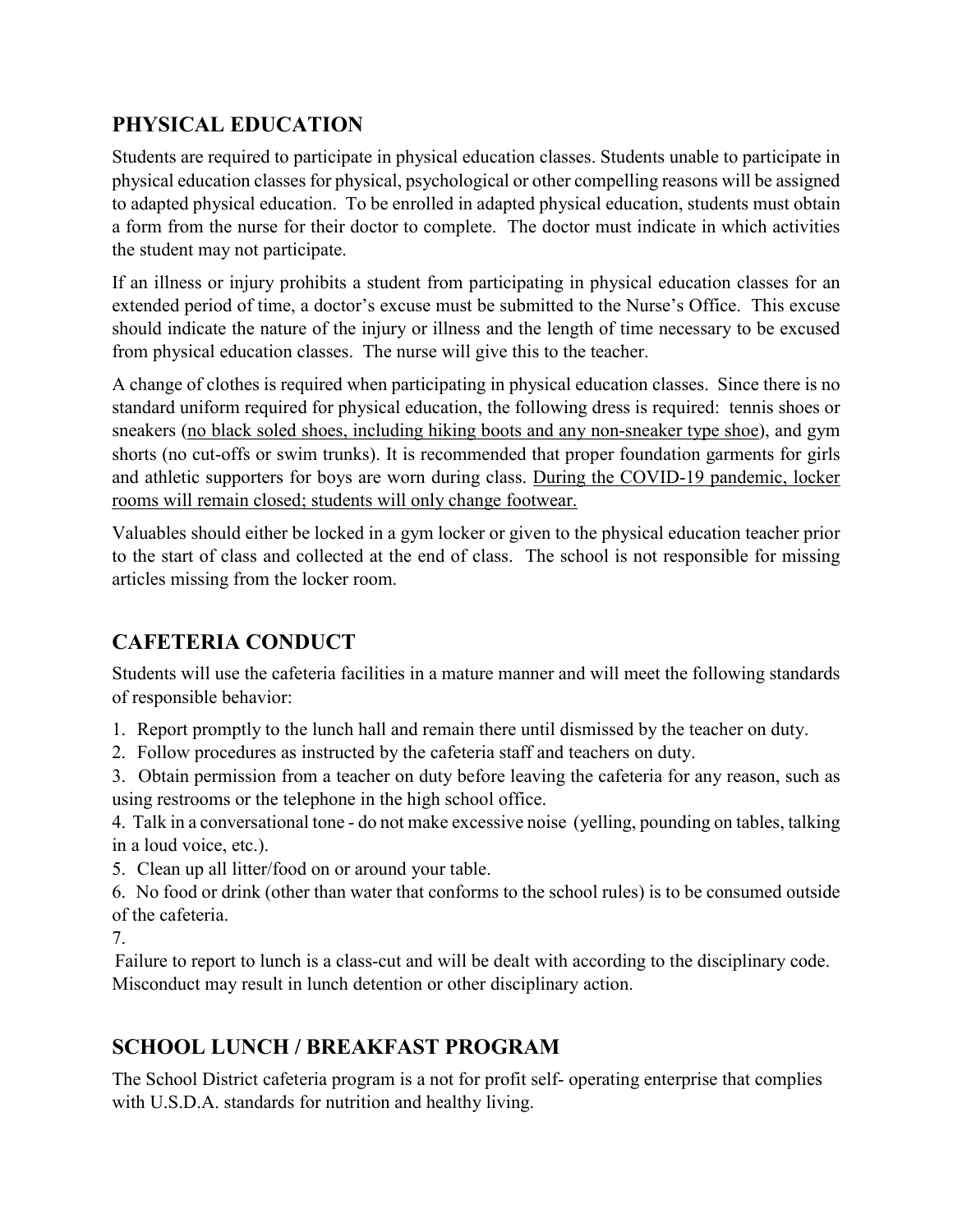**FREE & Reduced Meals:** On the first day of school, applications for free or reduced price meals are provided to every student in homeroom. Applications can be obtained in the cafeteria office or by calling the Food Service Director at 275-2424. You can also apply online at[:](http://www.compass.state.pa.us/) [www.compass.state.pa.us](http://www.compass.state.pa.us/) Once your application has been turned in to either the homeroom teacher or the cafeteria office, and has been reviewed, the school will notify the parent/guardians in writing of the results (free, reduced price, or denied). You may use last year's meal eligibility for the first 15 days in the new school year. A new application must be turned in to continue to receive meal benefits.

**Breakfast:** Served daily, except on days when the start of school is delayed, from 7:40 to 8:00 a.m. Breakfast is free of charge to all of our students. Students having breakfast must leave the cafeteria before 8:00 a.m. in order to make it to homeroom prior to the tardy bell. Students must report directly to breakfast upon arrival to school and will not be permitted to leave homeroom to go to the cafeteria.

**Lunch:** Regular lunch price is \$2.75; reduced lunch price is \$.40. Payment can be made in the form of cash or check made out to "RV Cafeteria." Each student has their own personal meal account. Students may use their account money for lunches or use the money to purchase snack items. Parents, if you do not want your child to be able to withdraw money or purchase snack/extra food items, or would like a print-out of your child's account activity, contact the cafeteria director at 814-275-2424, or e-mail dreitz@redbankvalley.net. Lunch menus can be found in the local newspaper or at [www.redbankvalley.net.](http://www.redbankvalley.net/) Menus are subject to change without notice.

**Meal charging**: If a student forgot or lost their lunch money, they may be able to charge a lunch. Students have a credit limit not to exceed \$7.50 for the sole purpose of charging U.S.D.A. reimbursable meals only. Students who exceed their credit limit will be fined \$.25. There is NO charging of snack items or extra food items. There will be no charging of any kind during the last 10 days of school.

#### **STUDENT DRIVERS**

The Board of Education encourages all students to utilize the transportation provided by the school district. The Board also recognizes that students have legitimate reasons to drive to school. Approval to drive to school must be secured from the Principal and students must follow any rules the Principal may set forth. Driving to school is a privilege not a right. Students can lose this privilege for improper conduct and violations of school district policies.

The following student driver and parking lot rules apply:

**1.** Each student driver must register his/her vehicle each school year. Parking permits may be obtained in the office. All applications must be signed by a parent or guardian. Parking permits are issued to students on a first come, first serve, basis. A number will be assigned to match the numbered parking spot assigned. Permits will be issued starting with #1; students may not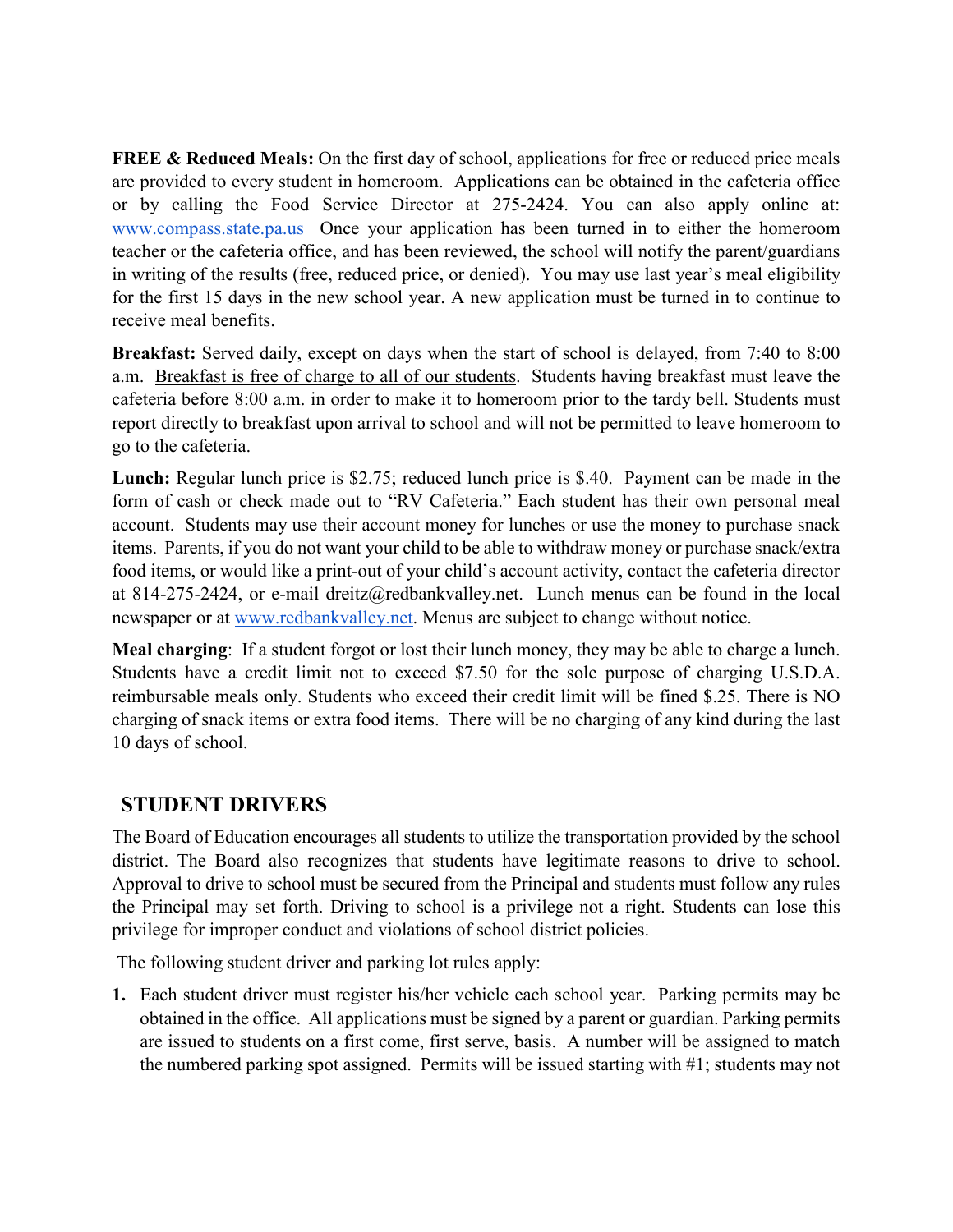request a certain numbered spot. A parking space will be designated for a student during the entire 2019-2020 school year.

2. **The non-refundable fee for student parking at RVHS during the 2020-2021 school year will be \$25.00 per semester or a one-time fee of \$50.00 for the school year.** The fee must be paid in full prior to receiving a parking permit and must be paid prior to the start of the semester or on the first day of school. There will be no refunds issued for the purchase of parking passes.

3. Students **MUST** display their current parking tag on the rearview mirror to enter the student parking area. Vehicles not displaying a valid permit may be towed off school property at the owner's expense.

4. Occasional drivers will be allowed three (3) temporary permits per school year, arranged by the office prior to parking in dedicated temporary parking spots. A temporary permit will be issued and must be displayed. The temporary permit must be returned to the office during the next school day.

5. **PARKING TAGS ARE NOT TRANSFERABLE** A student may use the tag on more than one car, if that car is also registered to the student on the parking permit form.

6. Lost tags can be replaced for \$5.00.

7. Students must park in the student parking lot in their assigned space. There is to be no parking in the grassy area or outside of the painted lines. Violators may be towed away at the owner's expense. The parking area from the cafeteria to the maintenance garage is a no parking zone for students.

8. Cars parked in the wrong lots or parked without a valid parking tag may be ticketed by local police.

9.Students are not permitted to loiter in their cars before, after, or during school hours. *All students will enter or leave the building and parking lot immediately through entrance H-10 or H-22.*

10. Sitting in a vehicle during the school day is prohibited.

11. Students are not permitted to go to the parking lot during the school day unless accompanied by an administrator or designee.

12. Student vehicles may be searched by school officials if there is a reasonable suspicion that there is a violation of the law or rules, regulations or policies of the Redbank Valley School District while the automobile is parked on school grounds.

13. Driving from the school grounds during school hours without permission from an administrator or designee is prohibited.

14. Permission to drive to and from the Career Center must be secured from the Principal and the Career Center Principal.

15. Pedestrians have the right of way in the parking lot and anywhere on school grounds.

16. Speeding **(in excess of 10 mph)** or careless driving on the school grounds is not permitted.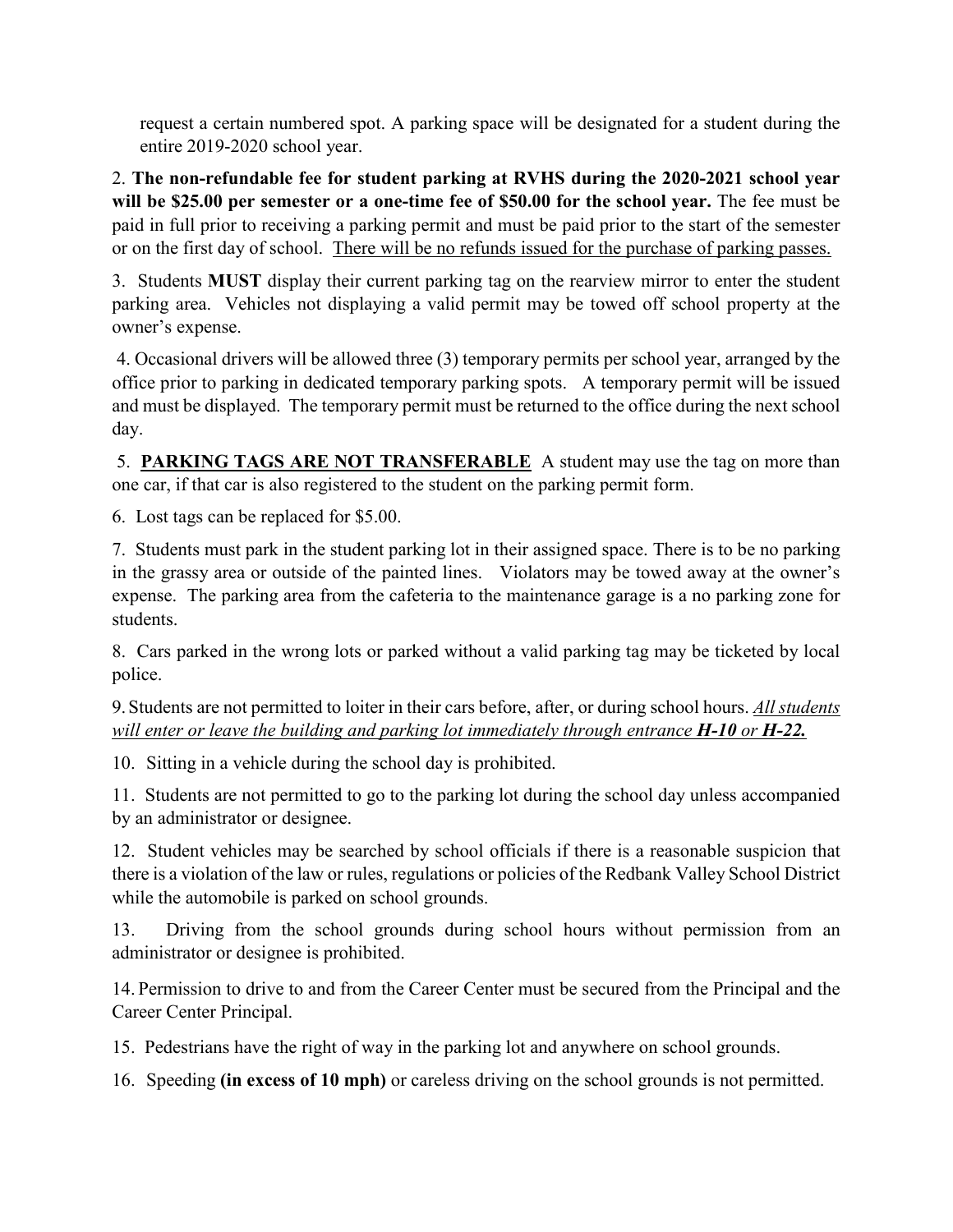17. All students leaving the school grounds from the  $8<sup>th</sup>$  grade exit need to turn right between 2:46 PM and 3:00 PM.

18. Driving to school while your driving privileges have been suspended or revoked may result in your vehicle being towed off school property at owner's expense.

19. Attendance regulations apply. (Example: First cut, third unexcused tardy to school, unexcused absence according to Pennsylvania Compulsory Education Laws.)

20. You are responsible and liable for your vehicle and passengers under PA Vehicle Code Laws.

1st Offense - loss of driving privileges from five to twenty school days

2nd Offense - permanently revoked

NOTE: The student's driving privileges may be revoked for serious driving violations and/or other appropriate disciplinary actions may be taken, as outlined in the disciplinary code and recommended by the Principal.

21. Parking tags and parking privileges may be revoked for one or more suspensions, multiple detentions, irregular attendance, or unsafe driving habits on school property. Any violations of District policy related to weapons, drugs, alcohol and/or any controlled substances/paraphernalia will result in the revocation of parking privileges for the remainder of the corresponding school year.

*Violation of the stated regulations and driving behavior on Redbank Valley School District property that presents a hazardous situation will result in automatic loss of driving privileges. In addition, a traffic citation may be issued. No refunds for revoked permits will be issued.*

# **CAREER CENTER TRANSPORTATION**

The bus transporting the Clarion County Career Center students to the area career center will leave the high school at 8:30 a.m. The buses will load from the gym area doors.

It is the policy of Redbank Valley School District and the Clarion County Career Center that students attending the Clarion County Career Center will be transported by bus to and from the Clarion County Career Center unless those students have received written permission from the Career Center principal and our principal to drive. Parents/guardians will be given notification of behavior problems of students riding the Career Center bus. Discipline offenses may result in suspension from the bus, resulting in the student bearing the responsibility of their transportation to the Career Center.

#### **TELEPHONE USAGE**

All student cell phones must be turned off and put away by 8:00AM. Students will not be called from class for telephone calls except in emergencies. There is a telephone for student use in the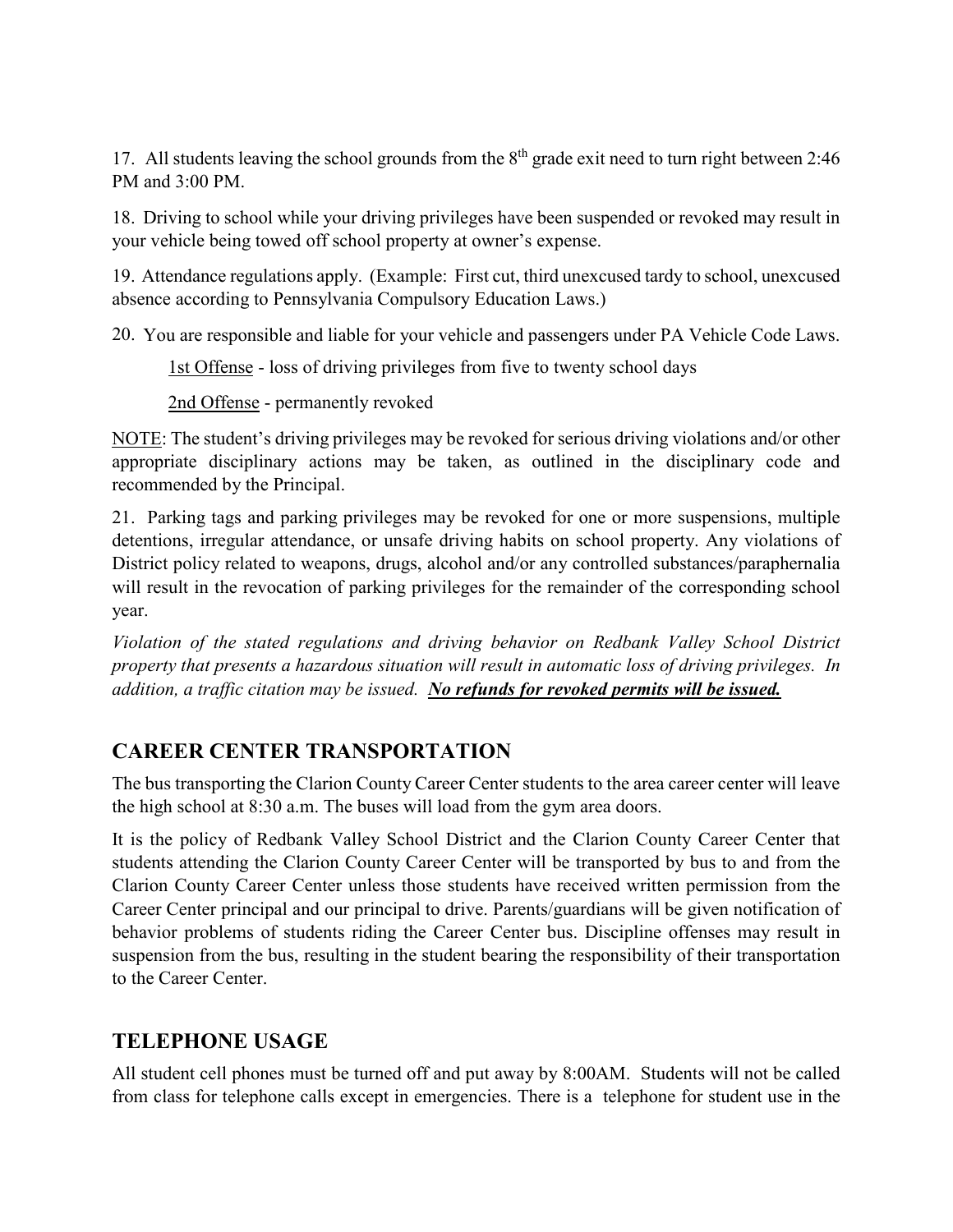main office. They should not make telephone calls except in emergencies. Students must get permission from their teacher and the main office prior to using the office phone. Requests to leave class to use the telephone should be for emergency purposes only.

# **BOOK BAGS, BACKPACKS & GYM BAGS**

Students may bring book bags, backpacks and/or gym bags to and from school in order to transport personal and curricular items. The book bags, backpacks and gym bags must be placed in the lockers upon arrival in the morning and kept there until dismissal except for gym class. Students may seek permission from teachers to store larger bags that do not fit in a standard locker. Students are reminded that school officials have the right to inspect these items upon request at any time.

# **LOCKERS**

Lockers are the property of the Redbank Valley School District and are provided to the student for storing curriculum-related items and clothing.

The school has an obligation to insure that the locker is properly used and that no item placed in the locker jeopardizes the protection of the health, safety, and welfare of the students, faculty, school property, and the educational process. To fulfill this obligation school officials have the right to conduct locker searches. Students are not to expect privacy from school searches of lockers outlined in the following section, Right to Search. Locker searches will be conducted without regard to any individualized suspicion.

Each student is assigned his or her own locker. Students are not permitted to share lockers with other students. It is recommended that lockers be used infrequently during the school day to prevent being late to class.

**It is recommended that students not bring large sums of money or valuables to school. Students are responsible and encouraged to use locks to safeguard their possessions in their lockers. Combination locks are available for the student's use for \$5.00 in the office.** 

**The District urges students to keep their lockers locked. To help maintain a "safe school" environment, only school-issued locks may be used on school lockers, including hallway and gym lockers. All other locks will be cut off at the owner's expense.**

**The school is not responsible for materials left in the locker or for items or money removed by other individuals.** 

Should any of the following items be found in a locker, they will be confiscated and appropriate disciplinary proceedings instituted against the student in accordance with the Discipline Policy:

1. Knives, firearms, ammunition/casings, firecrackers, smoke bombs, or any other incendiary or explosive devices;

- 2. Tobacco products, "look-alikes", vaping supplies and paraphernalia;
- 3. Drugs (controlled substances) or "look-alikes" in any form;
- 4. Alcohol (in any form);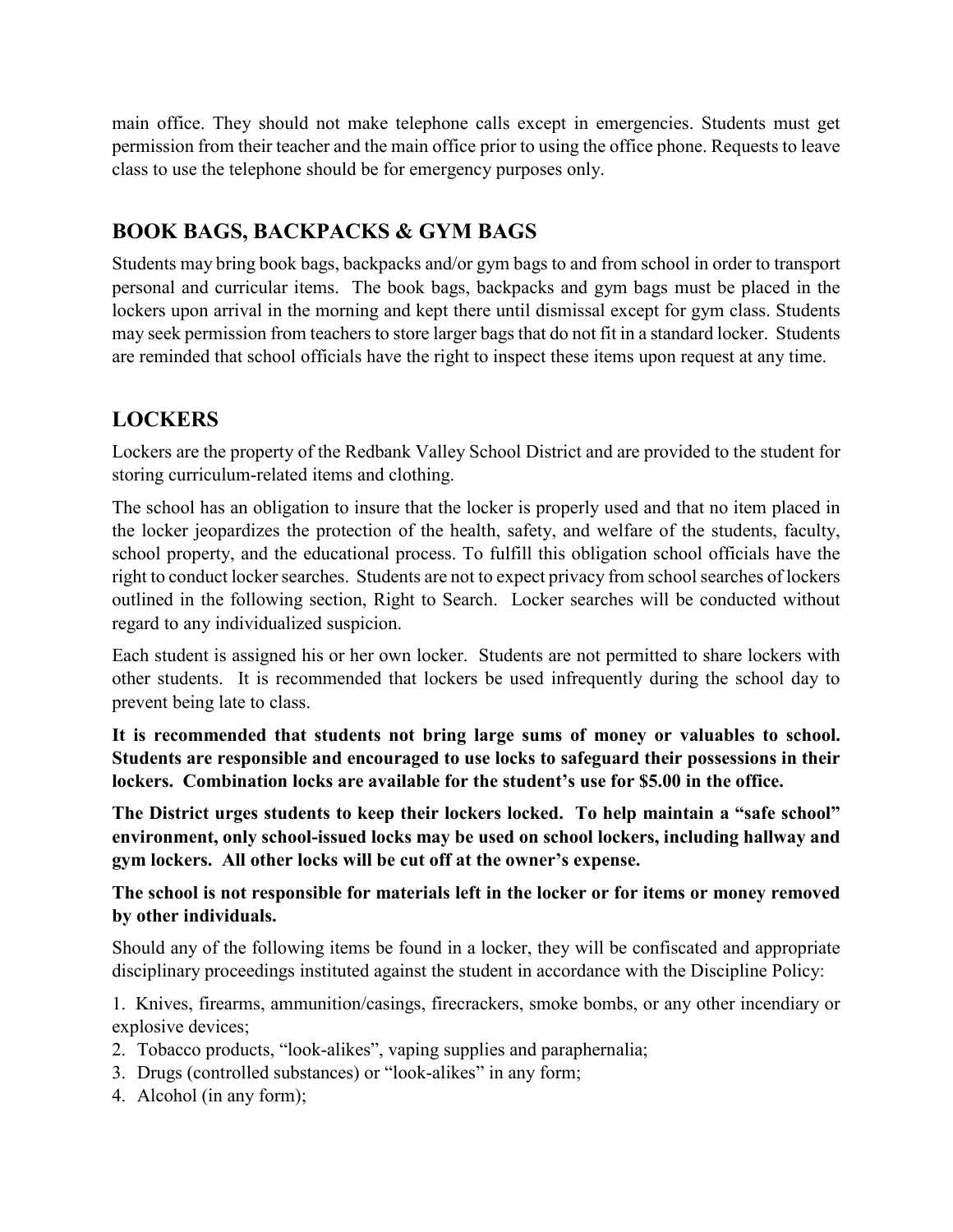- 5. Obscene material;
- 6. Stolen property;
- 7. Drug use paraphernalia; and
- 8. Noxious materials including body sprays.

# **RIGHT TO SEARCH**

At no time does the Redbank Valley School District relinquish control of hallways, lockers, physical education lockers, or any other part of the school building or property. School officials reserve the right to and will randomly search any and all school property at any time there exists an immediate danger to the health, safety and welfare of others. These searches may encompass any and all items stored in lockers or in any other area of school property. In addition, school officials have the right to search students, their direct possessions, and automobiles parked on school property if there is reasonable suspicion that the student is in violation of any school rule or policy, or poses a threat to themselves or others while on school property. Searches may include, but are not limited to, the utilization of a certified police drug detection dog, metal detection units, or any other device deemed useful in protecting the health, safety, and welfare of the school population.

# **SCHOOL BUS REGULATIONS**

In an ongoing effort to provide the safest transportation possible for your child/children, please note the following Redbank Valley School District bus regulations.

1. **Beginning of Year Bus Changes** – If a bus change is requested, the parent/guardian must fill out a Bussing Request Form and arrangements will be made to honor the request as soon as possible after school begins. Until the change goes into effect, the parent/guardian must provide transportation or make other arrangements.

2. **Bus Requests** –Students will be assigned one morning bus and one afternoon bus to provide daily transportation to and from school. The District does not accept requests to allow students to switch busses on different days of the week, unless an emergency arises. Because of the large number of students transported by the District and safe schools concerns, requests such as the following will **NOT** be honored: One bus on Monday, Wednesday and Friday pick-up/drop-off and another bus for Tuesday and Thursday pick-up/drop off. An exception will be permitted for court defined guardianship requiring student alternate residence during the school week. It is your responsibility to make arrangements for pick-up or drop-off of your child when you do not want him/her to ride their assigned bus.

3. **Bus Passes –** Due to bus safety regulations, minimal changes will occur in daily bus transportation. **In extenuating circumstances**, a Bus Pass Request will be considered for Principal approval. The Bus Pass Request Form is obtained through the Principal's Office and must be submitted to the school office for approval. Extenuating circumstances **DO NOT**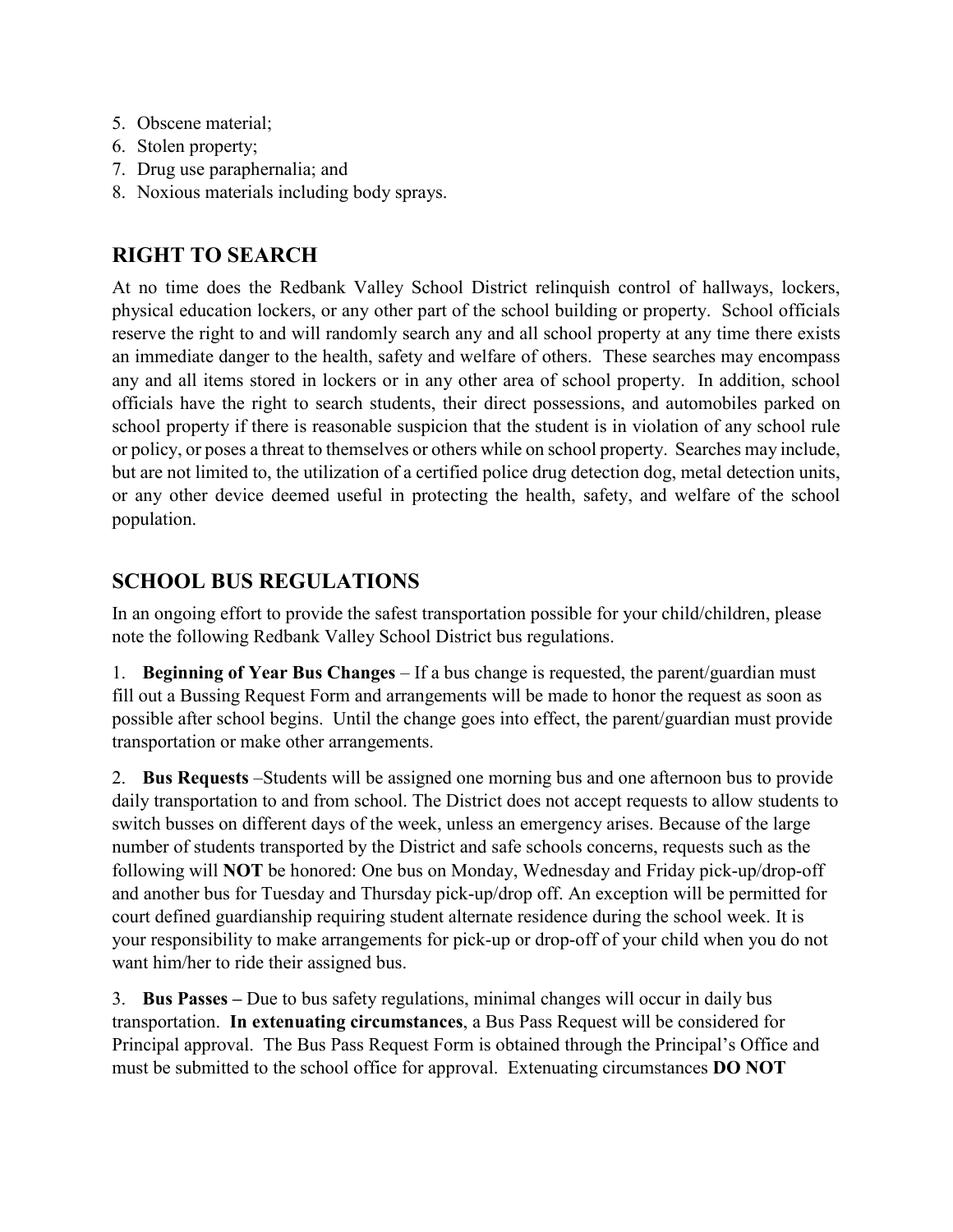include travel to the home of a friend. If a permanent bus change is necessary, please contact the school and request a Bussing Request Form.

### **BUS SAFETY RULES**

State Law provides that all busses must carry an accurate listing of the students that are transported on the bus. An orderly bus ride allows the driver to track ridership and provide a safe ride to school. Therefore, it is the responsibility of the parent/guardian to reinforce bus safety rules and stress the importance of your child remaining in his/her assigned seat at all times. Refer to the Parent/Student Handbook that your child will receive the first day of school to learn more about expected bus behavior.

Listed below are the responsibilities of the students on the bus.

1. Arrive at the bus stop five minutes prior to the expected arrival of the bus. The driver is responsible for the maintenance of the schedule and cannot wait for pupils who are late. Please understand that the bus times may have to be adjusted throughout the year due to unforeseen circumstances, such as construction, addition/deletion of students, etc.

- 2. Display good behavior at the bus stop. Do not push or shove students.
- 3. Cross the road after the driver signals.
- 4. Sit in the seat that is assigned by the driver.
- 5. Remain seated at all times while the bus is in motion and as directed by the driver.
- 6. Keep arms, head, and all objects inside the bus at all times.
- 7. Use school-appropriate language. Vulgar or abusive language is not permitted.
- 8. Eating and/or drinking are not permitted on the bus.
- 9. Fighting, serious arguing, threatening, excessive mischief, pushing and shoving are all

behaviors prohibited on the bus and are subject to serious consequences.

10. Unwanted illegal items are prohibited on the school bus.

- 11. Compensation for any damage to the school bus is the responsibility of the parent/guardian.
- 12. While on the school bus, follow the directions of the school bus driver.

# **Bus Discipline Procedures**

Students engaging in serious discipline problems on the bus, such as fighting or any other activity that endangers the health or safety of other passengers, may have riding privileges suspended by the Principal. The parent/guardian of suspended students is then responsible for transporting his/her children to and from the school safely. The bus driver will report the incident to the Principal on the "Bus Conduct Report".

1st Offense: Written warning by the driver

2nd Offense: 3-day bus suspension of riding privileges and a minimum of one hour detention.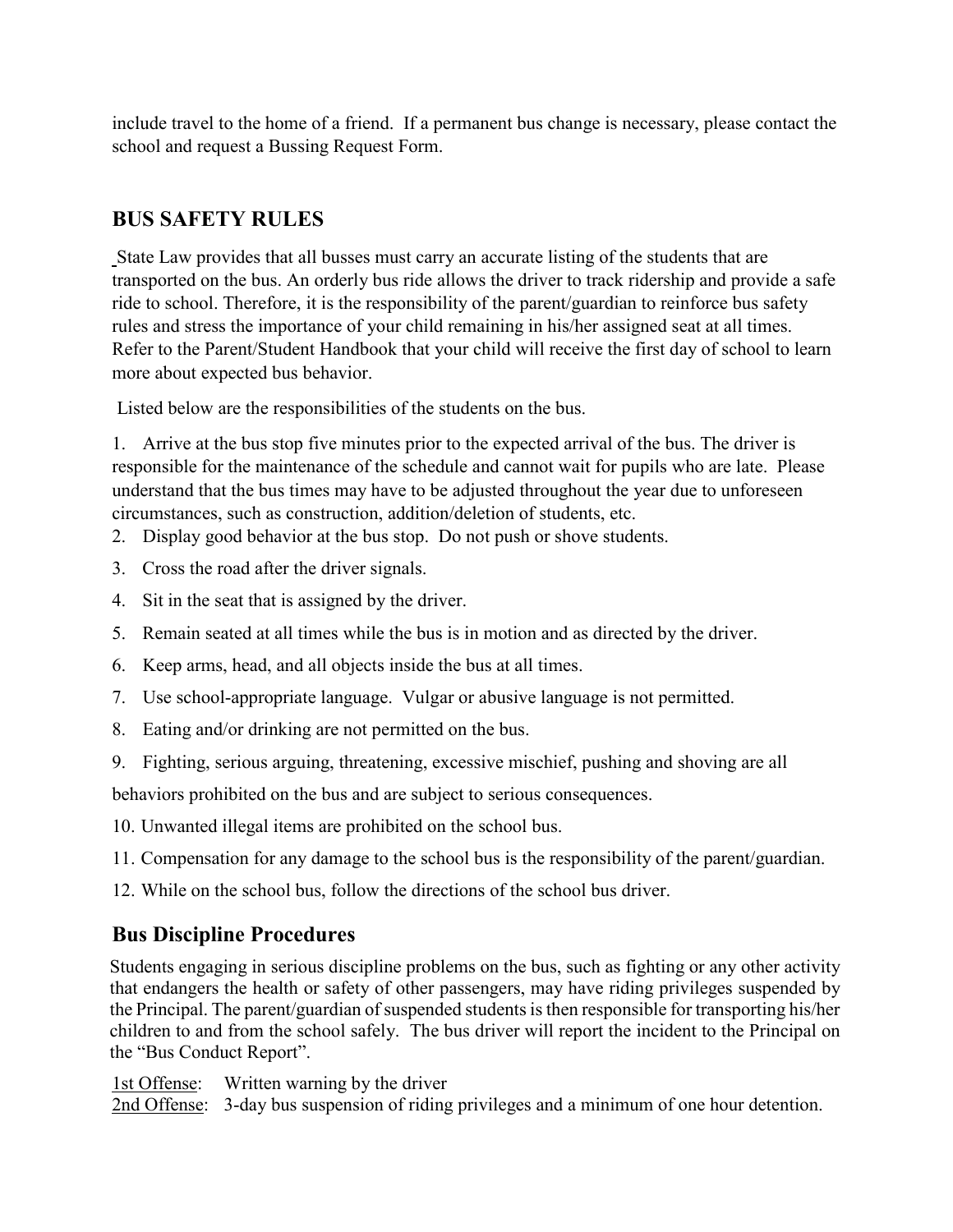3rd Offense: 10-day bus suspension of riding privileges 4th Offense: Minimum of 30-day suspension of riding privileges up to loss of riding privileges for remainder of school year.

Note: Students disobeying these rules may also face other appropriate disciplinary action

# **SAFE WALKING ROUTES**

Redbank Valley School District has created Safe Walking Routes for students to utilize when walking to and from Redbank Valley High School. You will find these routes a[t](http://redbankvalley.net/parent-resources/safe-walking-routes.html) [http://redbankvalley.net/parent-resources/safe-walking-routes.html.](http://redbankvalley.net/parent-resources/safe-walking-routes.html) Each route can be downloaded and printed. In addition to the maps, there is a handy PDF guide full of tips for parents and caregivers who are interested in letting their children walk to school. The routes are also pictured below.

From New Bethlehem:



From South Bethlehem:

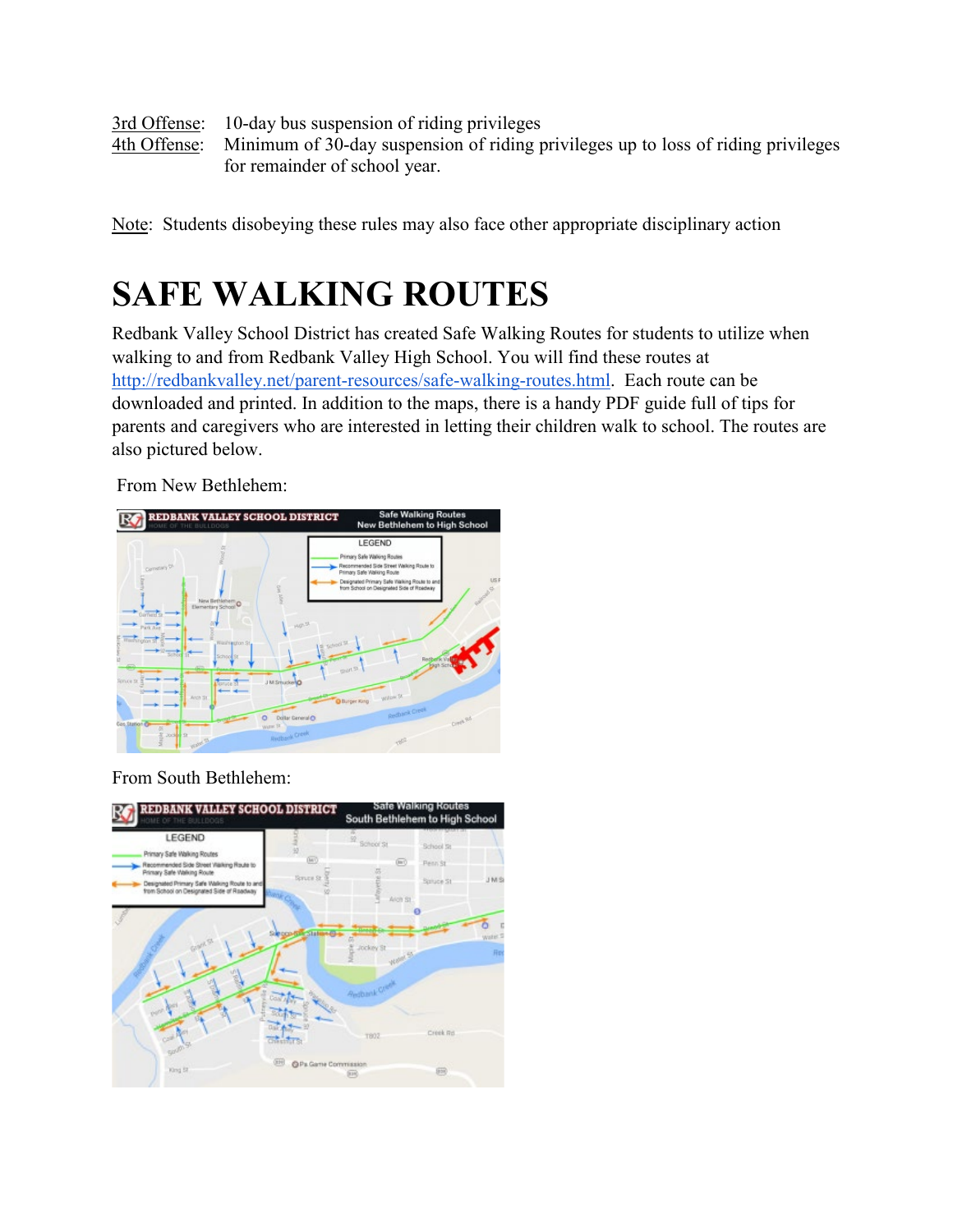Should students choose *not* to follow the safe walking routes, all main roads need to be crossed at a crosswalk according to Penn Dot recommendations.

#### C**ARE OF SCHOOL PROPERTY**

Students are responsible for the proper care of all books, supplies, equipment (including computers/software and other computer equipment) and furniture supplied by the school.

Damage or unauthorized use of software on the computer system could result in students being asked to pay for the cost of correcting the system. Students should only be using the software provided by the school. Students shall not mark school furniture, walls, ceilings, floors or equipment with pen, pencil, paint or other instrument. Students shall not tamper with fire alarms, fire extinguishers, or any electrical systems.

Anyone who willfully destroys school property through vandalism, arson, or larceny, or who creates a hazard to the safety of our students will be referred to the proper law enforcement agency.

**NOTE:** Students, who deface property, break windows or do other damage to school property or equipment will be required to pay for the damage incurred and disciplined according to the disciplinary code.

### **TEXTBOOKS**

Students must assume full responsibility for the care of the textbooks assigned to them. Books are issued by the subject teacher and must be returned to the same teacher upon completion of the course or withdrawal from school. If the book is not returned, the student will be assessed a prorated cost for its replacement. The student will be required to pay full price for books less than one year old. The cost of the replacement book will be determined by the lowest cost found online for the same used book. Responsibility for textbooks rests with the student to whom the textbook is issued. The loss of books due to theft or other circumstances will not be accepted as an excuse for non-payment.

If student pays for a lost book and it is found and returned, a refund will be made to the student. If books are damaged, the student is required to pay damage charges up to the original price of the book, depending on the degree of damage and the condition of the book when it was issued. Students will be assessed \$15.00 for each book assigned to them that requires it be rebound in order to be used the next year. If a textbook is lost, the student will pay the current cost of replacing the same textbook.

# **RESTROOM PRIVILEGES**

Students are to use the restroom nearest their classroom. No one is to be excused from class except in case of emergency. It is recommended that one person is to be excused from a room at a time. Students must carry a hall pass any time they are in the halls during class periods.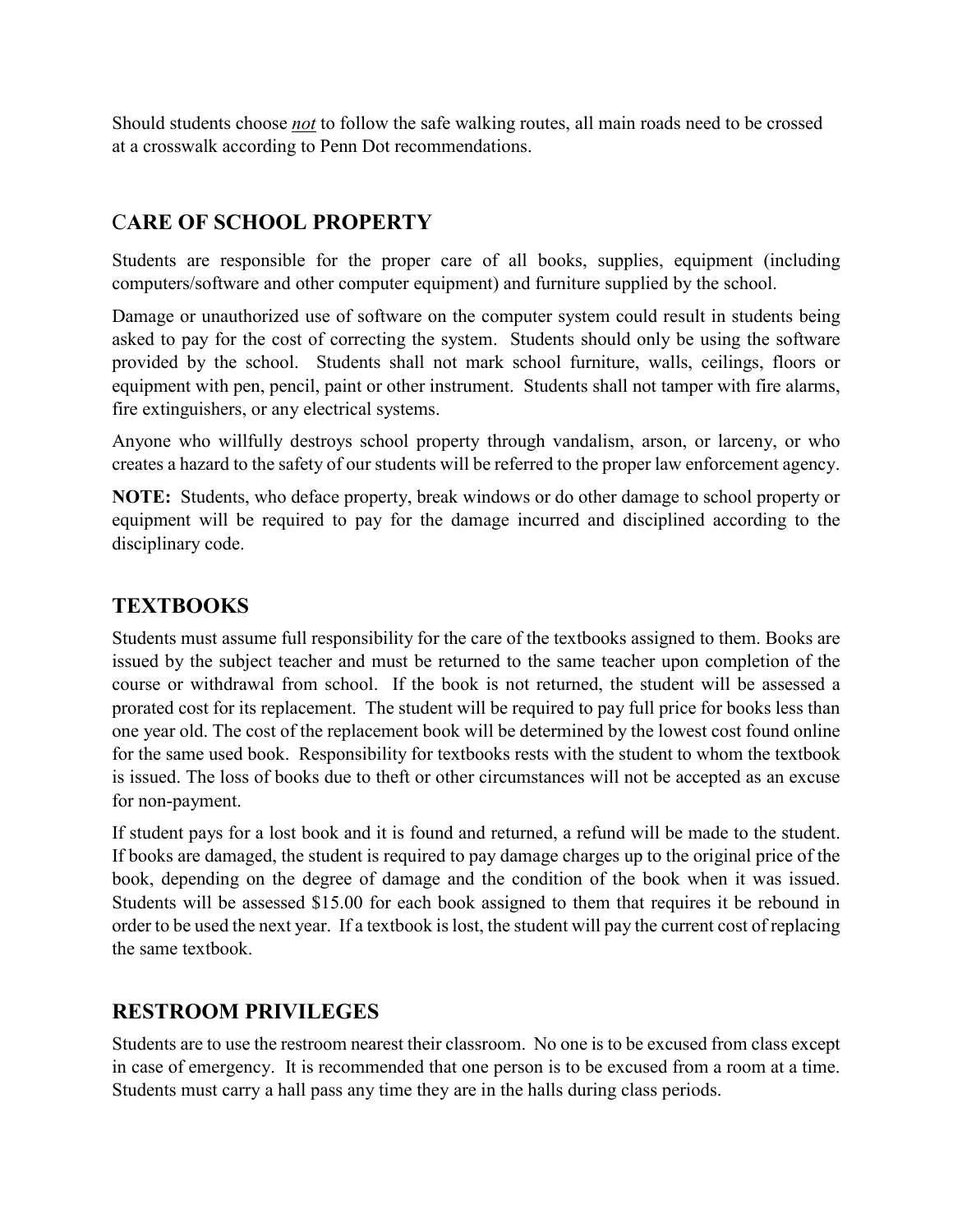Restrooms are to be used only for the purpose intended. Any other usage such as smoking, vaping/juuling, loitering, unpurposeful meeting, or hiding from school personnel will be subject to disciplinary action as defined in the disciplinary code.

- A. Students are to go to the restrooms between periods. If an emergency necessitates using the restroom during a class, the following procedures should be observed:
	- 1. Ask the teacher's permission.
	- 2. Follow procedure established by the teacher.
- B. Students should not assume that a teacher must honor every request. In cases where a student takes advantage, a request may be denied.
- C. Restrooms are there for your convenience. Report immediately any restroom damage or malfunction to any staff member.

# **VISITORS**

All visitors must obtain a visitor's pass from the Security Desk. A driver's license is required to obtain a pass. Passes are only issued to those who are visiting specifically to contribute to the academic program or extracurricular program. All visitors must enter through the main entrance. For reasons of safety and the smooth operation of the school, those not obtaining a pass, those who are on school grounds without permission, and those who have been denied permission to be on school grounds will be considered to be criminally trespassing and may be prosecuted.

At least one day before bringing a visitor to the school, you must inquire at the office to see that the visitation will be permitted. If permitted, the visitor will be given a special pass from the office. Visitors of school age should reside 30 miles from the school district or further.

Visitors will not be allowed to disturb teachers during classes.

# **EMERGENCY INFORMATION**

Emergency contact information is maintained for all students. Please inform the Guidance Office immediately of a change of guardianship, address, phone number, e-mail or other information required on the emergency card.

# **LOST AND FOUND**

Students who find lost articles are asked to take them to the office where the owner can claim them. Items left for more than thirty (30) days will be discarded.

# **BULLETINS AND ANNOUNCEMENTS**

Student announcements for the day are made over the television during Period 1 and on the typed announcement sheet available in the office.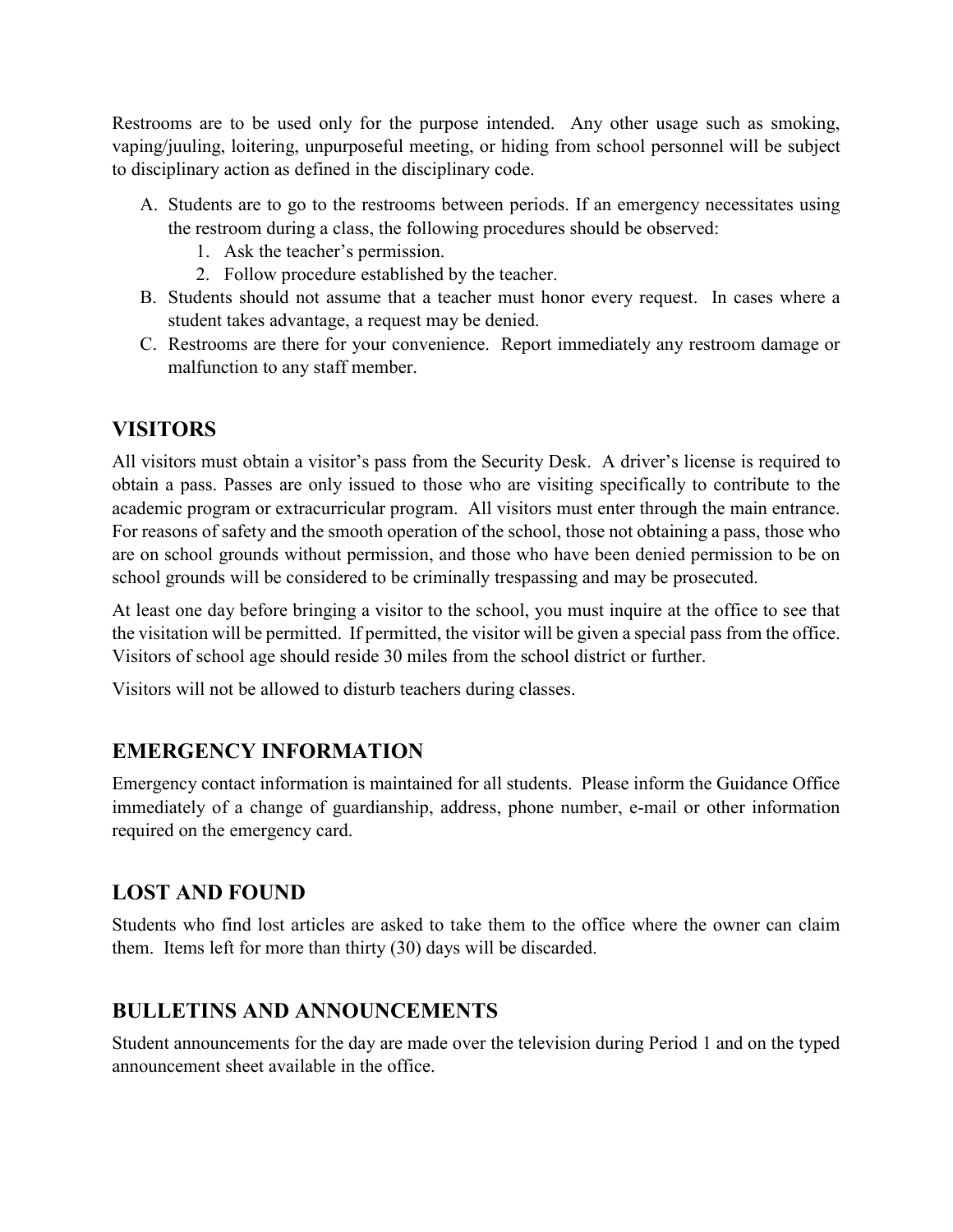If a student wishes to have an announcement made regarding a school activity, he/she must have the announcement initiated by the advisor.

# **EMERGENCY DRILLS**

An effective fire drill is governed by these few fundamental rules:

1. When an alarm is heard, the students are to move quickly and quietly without talking, running, or pushing. This may be to proceed to the nearest emergency exit or to go to a designated safety place within the building.

3. During a fire drill, an exit may be closed to simulate a condition which could happen during an actual fire,

4. During an intruder drill, sounds may be simulated to prepare students in the event of an intruder.

4. The exit or lockdown procedure will be posted near the door of each room.

5. An "All Clear" announcement must be made before students may resume classes.

# **DRESS AND GROOMING**

NOTE: Because fashions change quickly and unpredictably, we cannot list all acceptable and unacceptable attire. The principal reserves the right to determine if a student's attire meet the acceptable school dress code.

#### **As per the District Code of Conduct, the following dress code applies:**

- Students must always wear apparel consisting of a top, bottom, (or combination) and shoes that are sized appropriately and fit properly. Nothing excessively tight/form fitting, excessively baggy, or sleepwear will be permitted.
- Apparel needs to **conceal** all private parts and undergarments.
- Tops need to have two inch straps over both shoulders. Fabric must cover front, back, and sides meeting the bottoms.
- Bottoms need to be longer than fingertip length with no skin showing above fingertip length.
- Shoes that may damage school property or create a safety hazard are not permitted. Flip flops are not acceptable in science and shop classes.
- No clothing or accessories containing messages or pictures that disrupt the educational process including those containing vulgarity, or alluding to alcohol, illegal substances, tobacco, etc.
- No piercings that would cause harm to self or others.
- No hats/hoods, heavy coats, head coverings (unless for religious purposes), sweatbands, bandanas, blankets, or non-prescription sunglasses are to be worn during the school hours.
- Dress code may be waived on special days. The student body will be notified as to what is permitted on those days through the announcements.

**NOTE:** The preceding information is not all inclusive and any questionable apparel, footwear, and/or piercings will be subject to a final decision by administration.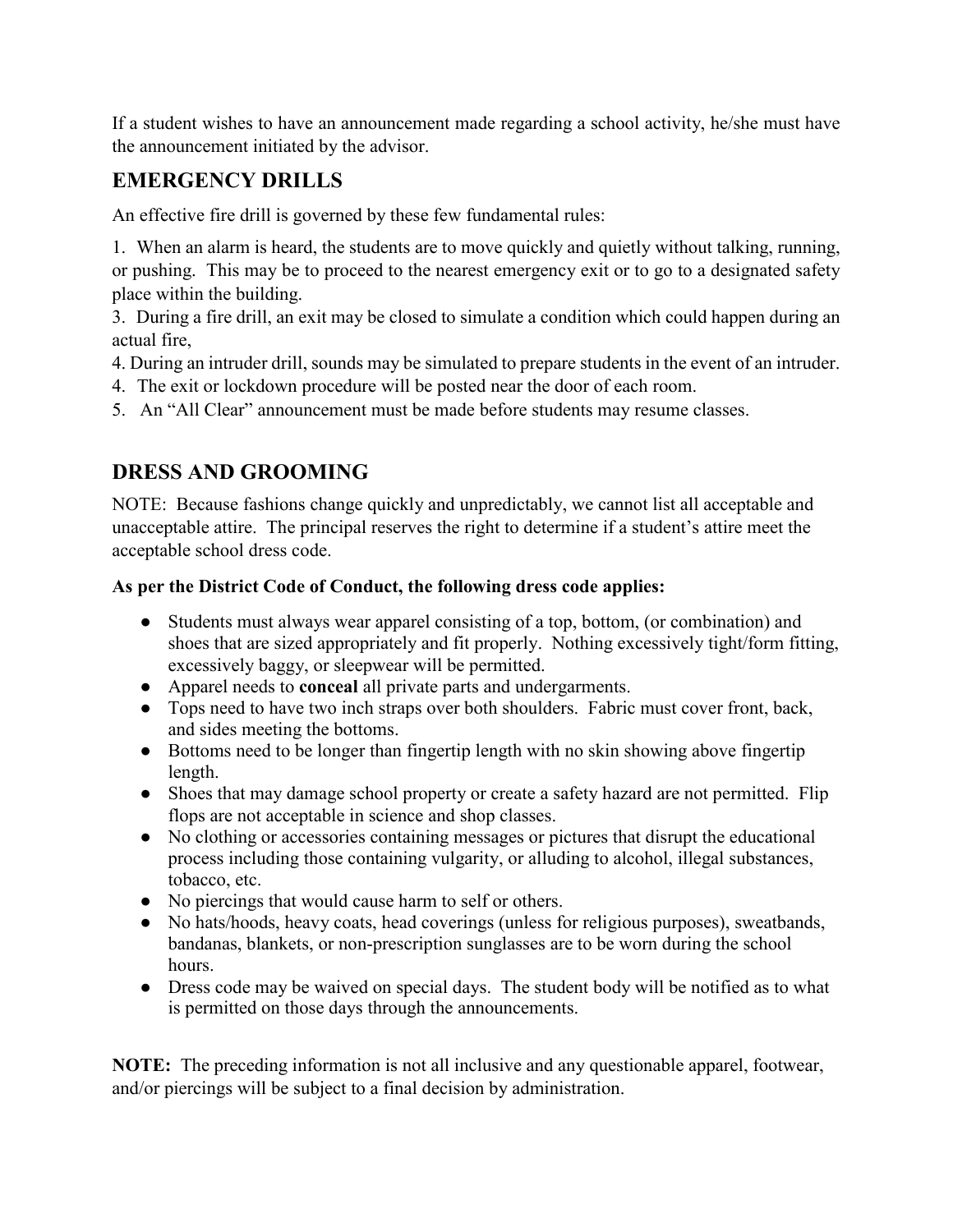Homeroom teachers will check for dress code violations. Career Center students will be checked upon their arrival to the high school. Teachers throughout the day will continue to report dress code violations.

#### **Dress Code Violations will result in the following discipline:**

- a.  $1<sup>st</sup>$  offense Written warning (teacher submits through MMS). Student corrects dress code violation OR student stays in office.
- b.  $2<sup>nd</sup>$  offense One hour detention and student corrects dress code violation or student stays in office.
- c.  $3<sup>rd</sup>$  offense Two hour detention and student corrects dress code violation or student stays in office.
- d. Subsequent dress code violations will result in Out of-School Suspension

Dress code violators will remain in office until the dress code violation has been corrected. Clothing may either be brought in by a parent/guardian or obtained from the school's clothing closet. Students will not be allowed to continue their school day when in violation of the dress code. Their missed class will be unexcused. Refusal to comply with the dress code will be considered as insubordination – Level III, and will result in additional disciplinary action.

### **NURSE'S OFFICE**

A student becoming ill during the school day should report to the nurse after first reporting to his assigned area. (During COVID-19, the nurse may come to the classroom.) All students reporting to the nurse must have passes. When the nurse deems it necessary she will inform the parent/guardian of the problem. If a student leaves without permission he/she will be considered truant. When the nurse is not available, students who are ill should report to the office. Students returning to class must have a pass signed by the nurse or by the office. No student is to be found loitering in the nurse's office or leaving the building without written permission. The nurse is not permitted to administer any medication other than that prescribed by a physician or approved in writing by a parent/guardian; however, students taking medication in school must register with the nurse.

All medications, short term, as well as daily medications, must be left in the nurse's office.

Any student who contacts a parent/guardian during school hours without permission will be considered in violation of the electronic school policy. Appropriate disciplinary action will be assigned.

#### **STUDY HALLS**

Study halls are for study; therefore, all students must have study or appropriate reading material. Disruptive behavior will not be tolerated. Group work is only allowed per teacher's discretion. Students desiring to see a teacher other than their study hall teacher must have previously obtained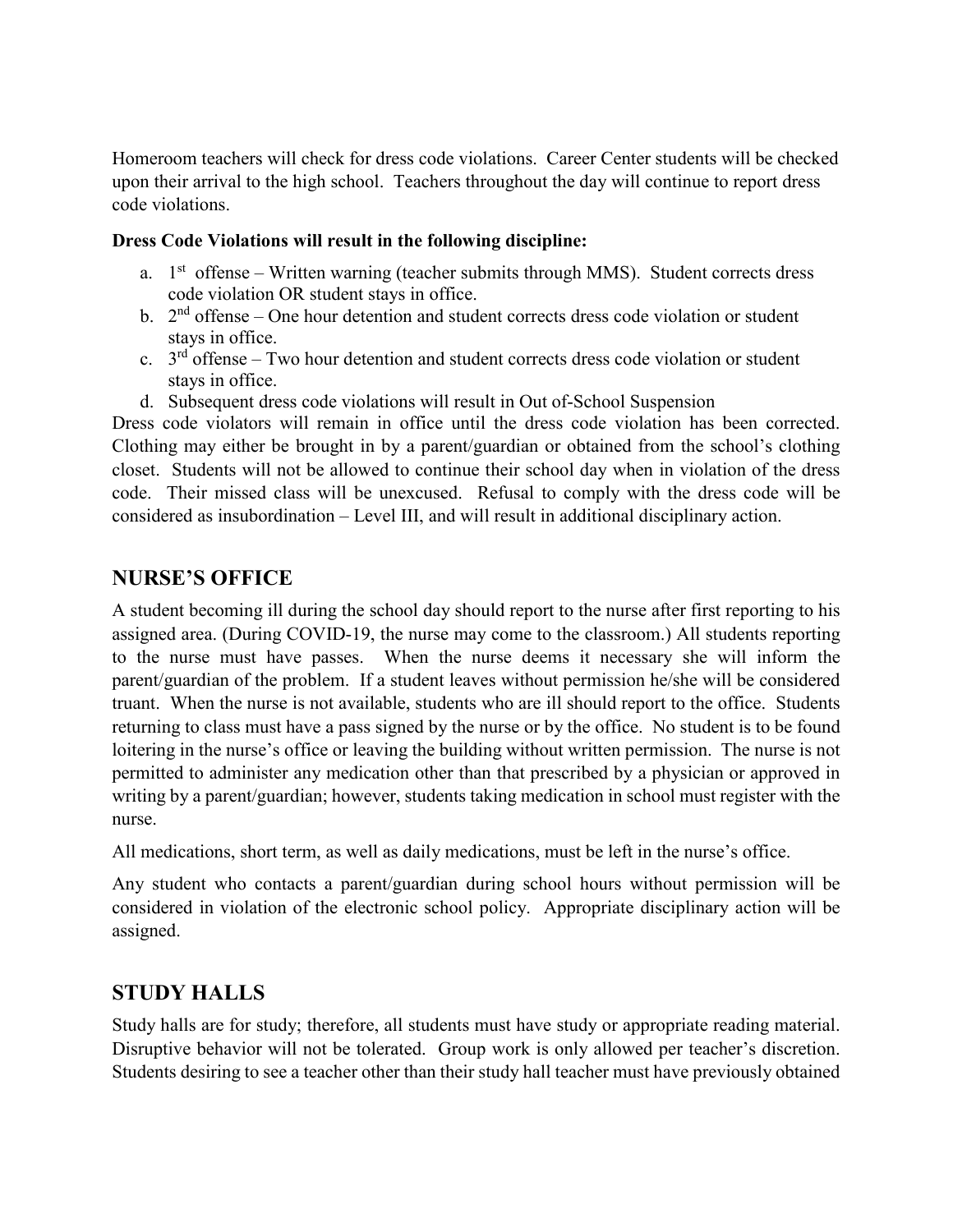a pass from that teacher. Students who are late because they are obtaining a pass will be marked late, and the study hall teacher may choose not to honor the pass.

A pass from another teacher will excuse the student from the study hall for the entire period. The pass must be filled out completely. The student must deliver the pass to his/her study hall teacher at the beginning of the study hall period.

### **ACADEMIC INTEGRITY**

#### PLAGIARISM

The Redbank Valley School District is committed to strict standards of academic integrity and to helping students develop intellectually, creatively, and ethically. Honesty in all assignments is essential to the maintenance of such standards.

#### **Definitions**

**Plagiarism** is the presenting of ideas or statements of another writer without crediting the original source. Plagiarism is theft, even when it is unintentional. Plagiarism can occur in several ways. A writer commits plagiarism if s/he quotes a source without using quotation marks, or paraphrases a source without giving credit. Plagiarism also occurs when a writer summarizes a source's ideas or observations without giving credit to the source.

Examples of various types of plagiarism include but are not limited to the following:

1. Stealing, borrowing, buying, copying or

taking credit for another person's work (i.e.

Homework, reports, take-home exams,

tests and research papers, music, art, etc.)

- 2. Failure to cite a direct quotation.
- 3. Failure to cite a paraphrased passage.
- 4. Failure to provide a bibliography that

reflects the research.

Substituting a few words of a direct quotation and calling this "paraphrasing" still constitutes plagiarism because most of the words remain the words of the source.

Any student suspected of plagiarism may be required to produce the sources in question.

**Consequences** – refer to Code of Student Behavior Level II Violations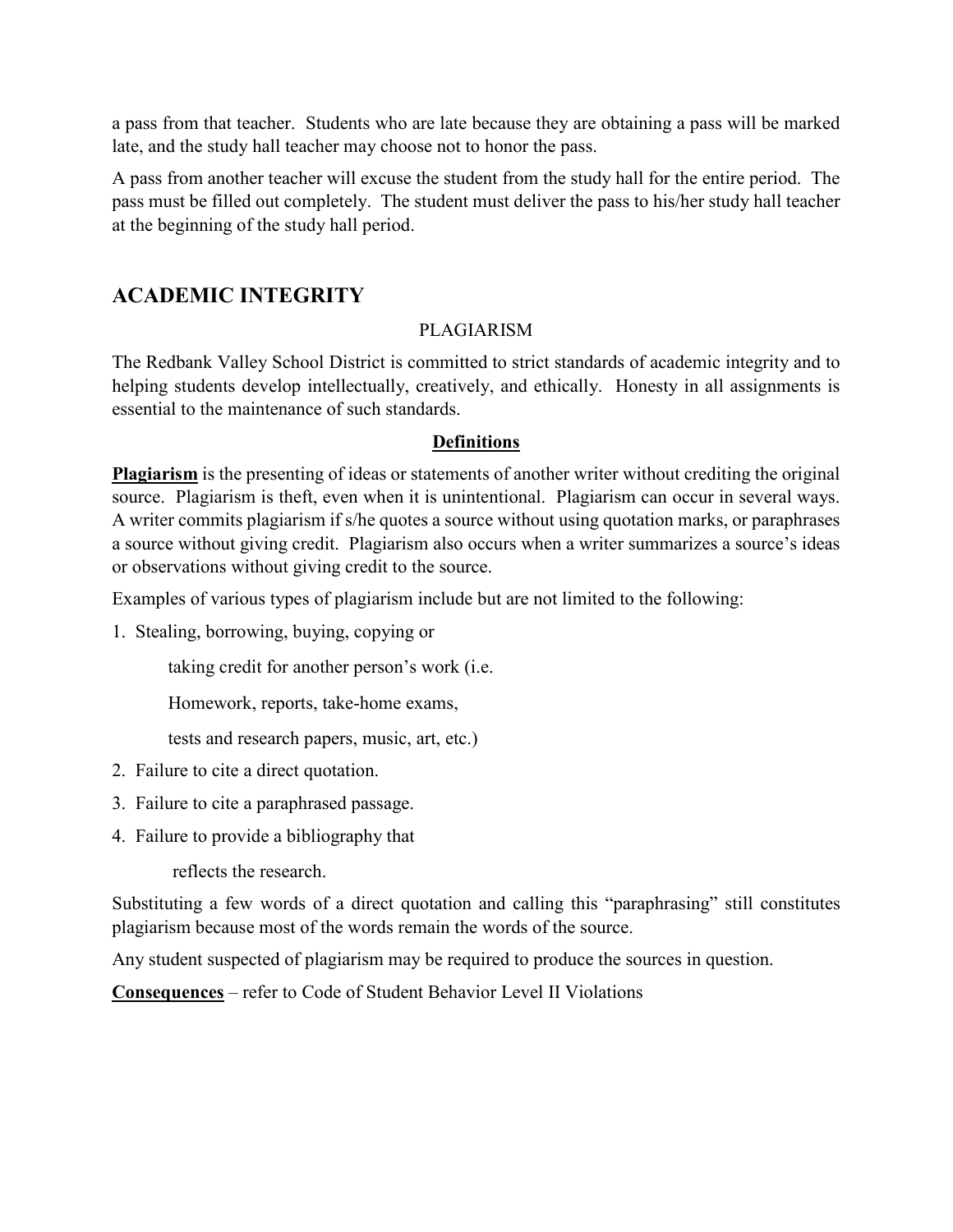# **EXTRA-CURRICULAR RULES & REGULATIONS**

All students involved in extra-curricular activities must not only follow the rules and regulations printed in this handbook but also those in the Extra-Curricular Handbook and any additional guidelines and regulations established for their particular activity. Pay to play for the school year (sports, competitive spirit, marching band and school plays/musicals) is \$100 for each student. There is no family maximum.

# **FIELD TRIPS**

All field trips must be pre-approved through the administration. The sponsor must complete and submit the Redbank Valley School District

Pre-approval Request.

The student must submit a permission form, rules acknowledgement form and a medical release form signed by their parents, before participating.

Participating students and parents/guardians must understand the Board of Education has the authority to cancel any trip should an emergency arise. Students and parents/guardians should understand the acceptance of financial obligation should the emergency arise.

All parent chaperones must have a current record of child abuse, state police and FBI clearances on file in the office.

Arrangements for make up work for club sponsored field trips should be made in advance and initiated by the student. Teachers will determine due dates for missing assignments.

#### **STUDENT INSURANCE**

The Redbank Valley School District annually selects one insurance company to make available to interested students an accident insurance policy. The selection of this company does not represent the district's endorsement of the company's product, but rather makes available the purchase of group accident insurance at group-discounted rates.

It is required that any student who participates in athletics carry some form of accident insurance. The current student plan does not cover participation in football.

1. Enrollment packets are given to students during the first week of school.

2.Students wanting to purchase this insurance must follow the instructions in the enrollment packet and return the packet to their homeroom teacher.

3. Upon notification from the insurance company, a letter acknowledging acceptance of enrollment will be mailed to the parent of the student applying for the insurance. If notification is not received within a reasonable period of time, parents should call the District Business Office at 275-2426 to inquire into the status of their child's enrollment.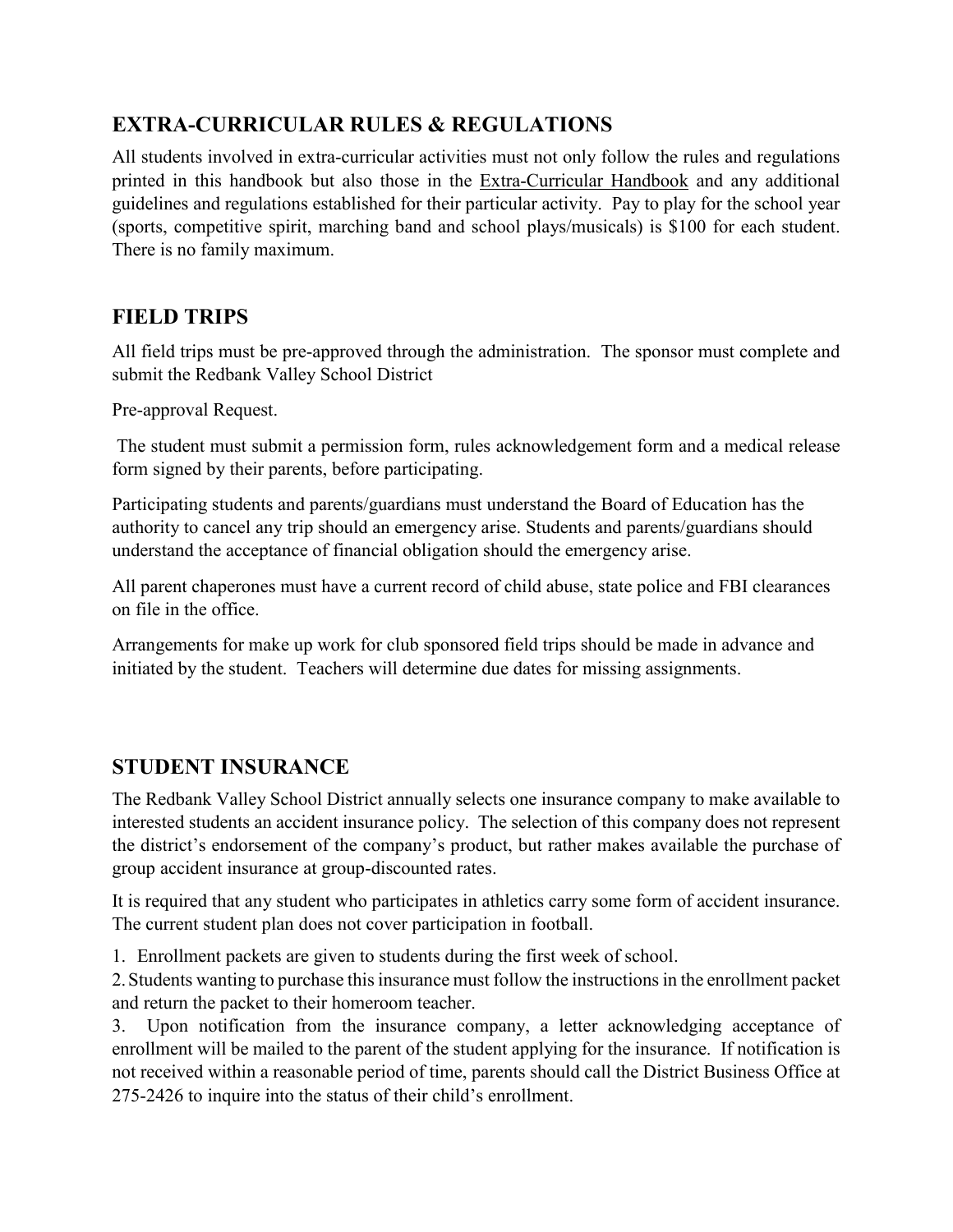# **DANCE REGULATIONS**

Any student organization planning a dance must clear it through the faculty advisor. Then the representative students, together with the advisor, will submit a request to sponsor a dance to the principal for final approval.

The organization is responsible for working out all details, including chaperones, police, etc. This must be accomplished at least two weeks prior to the anticipated date of the dance.

There must be approved adult chaperones at each school-sponsored dance. The activity advisor must be in attendance and may have parents and/or other teachers assist. Any non-faculty or staff adults must have clearances on file in the office.

Student guests from other schools may attend only if pre-approved by the principal. Request forms are available in the Main Office. No guest may be 21 years of age or older.

All school regulations will be strictly enforced. Students leaving the dance will not be permitted to re-enter. Dances and Proms are not considered extra-curricular activities.

Any student misconduct will result in school disciplinary action, possibly including exclusion from further extra-curricular activities.

# **JUNIOR/SENIOR PROM**

1. At least one person from a couple must be a junior or senior at Redbank Valley High School in order to attend the prom.

- 2. Juniors or seniors may purchase single tickets to attend the prom.
- 3. Sophomores and home-schooled students may attend the prom only if accompanied by a junior or senior.
- 4. Students under 15 years of age may not attend the prom.
- 5. Students in the 9<sup>th</sup> Grade or below regardless of age will NOT be permitted to attend prom.
- 6. Students who do not adhere to the high school discipline code may be restricted from attending the prom.

7. Prom escorts must be under the age of 21. With the permission of the principal, guests who are 21 or over and who are married or engaged (with proper documentation) to a senior may attend the prom.

8. Students from other school districts may attend the prom if:

(A) they meet the requirements listed above

(B) they provide the principal with a letter of agreement from their home school principal.

9. Students leaving school prior to 11:30 on the day of prom may not attend the prom.

# **ASSEMBLY PROCEDURES**

The purpose of assemblies is to provide the student with an enjoyable, educational experience. The student's responsibility is to enjoy the presentation and show respect to those people making the presentation.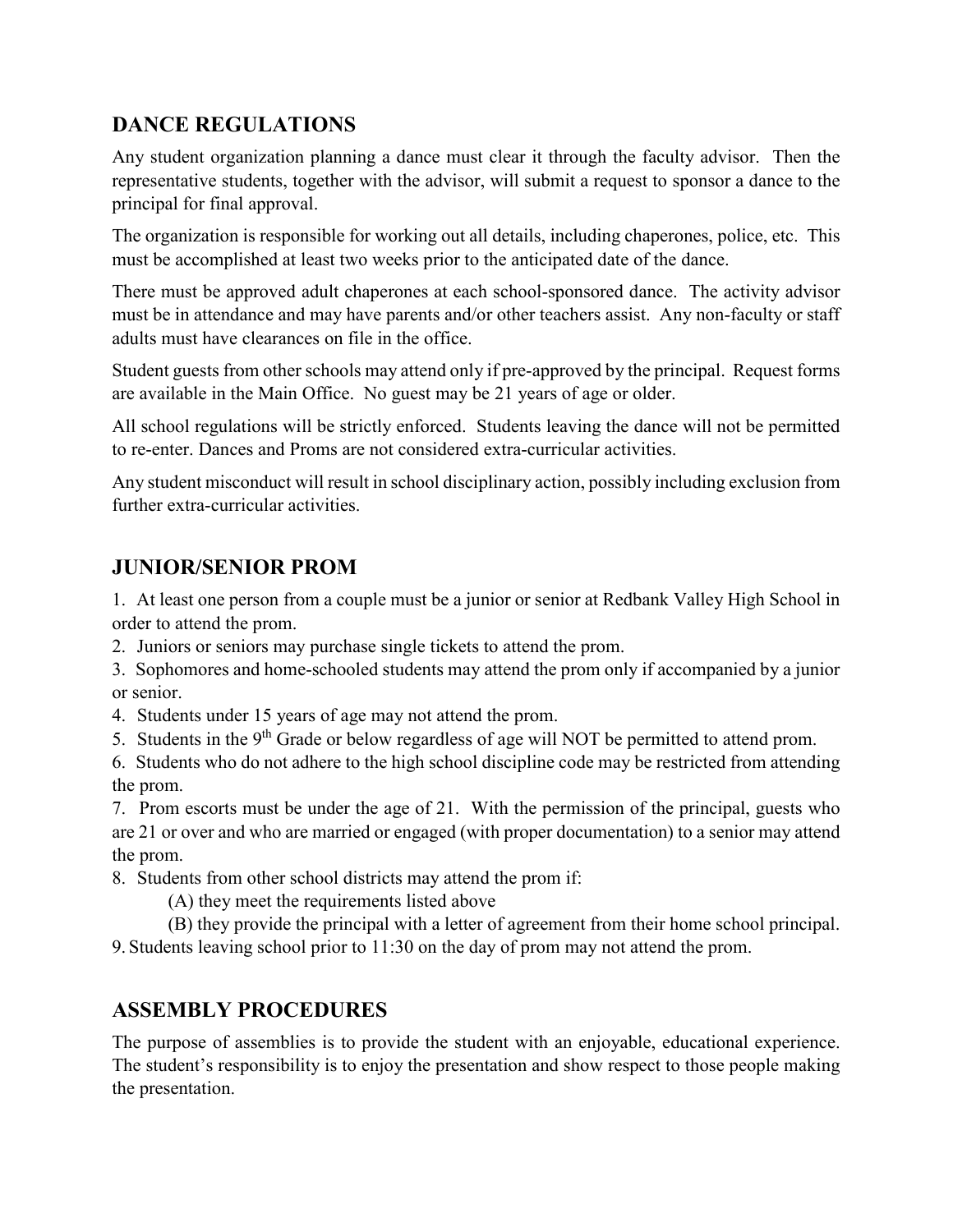The procedure for reporting to assemblies will be announced before the assembly.

# **STUDENT CONDUCT AT SCHOOL EVENTS**

- A. School rules must be followed at all school events. If violations occur, the discipline code will be enforced.
- B. A student can be suspended from attending or participating in Redbank Valley School events if his/her conduct is not acceptable.
- C. Courtesy must be shown toward all opponents and officials at all sporting events. Booing opponents and/or officials is unacceptable.

Note: Students whose activities have been suspended due to disciplinary reasons are not permitted to attend or participate in any school function or activities, during or after school, for the period of time stated in the disciplinary code.

# **REGULATIONS FOR SOCIAL FUNCTIONS AND ATHLETICS**

Students are under the jurisdiction and therefore the rules and regulations of the school at all extracurricular activities, including those at other schools.

Students who leave a school activity early must leave the school grounds. Students will not be permitted to leave the school building and re-enter.

# **AFTER SCHOOL EVENTS**

After school events are provided for the students and at times for the community as a whole. Conformity to the accepted school standards is expected of all in attendance. Any deviation from this will result in the removal of the individual from the event. If the individual involved is a student at Redbank Valley High Schools, he/ she will also be subject to the provisions of the Student Code of Conduct or Discipline Code.

# **TUITION AND AFFIDAVITS**

Pupils may be accepted at Redbank Valley Schools on a tuition basis. Although accepting tuition students is generally to be discouraged, each request will be considered on an individual basis by the Superintendent and the Board of School Directors. In the event of approval, tuition must be paid monthly and in advance. The rate of tuition shall be computed via the procedure mandated by the State Department of Public Education.

A child shall be considered a resident of the school district in which his/her parents/guardians reside. Any student not having at least one parent/guardian residing in the Redbank Valley School District and who is requesting permission to attend school here shall be admitted only through tuition payments, court placement, or due to exceptional circumstances which must be presented in writing to the Superintendent of Schools. In all cases an affidavit of residence and responsible person shall be furnished and processed as provided by the School Code.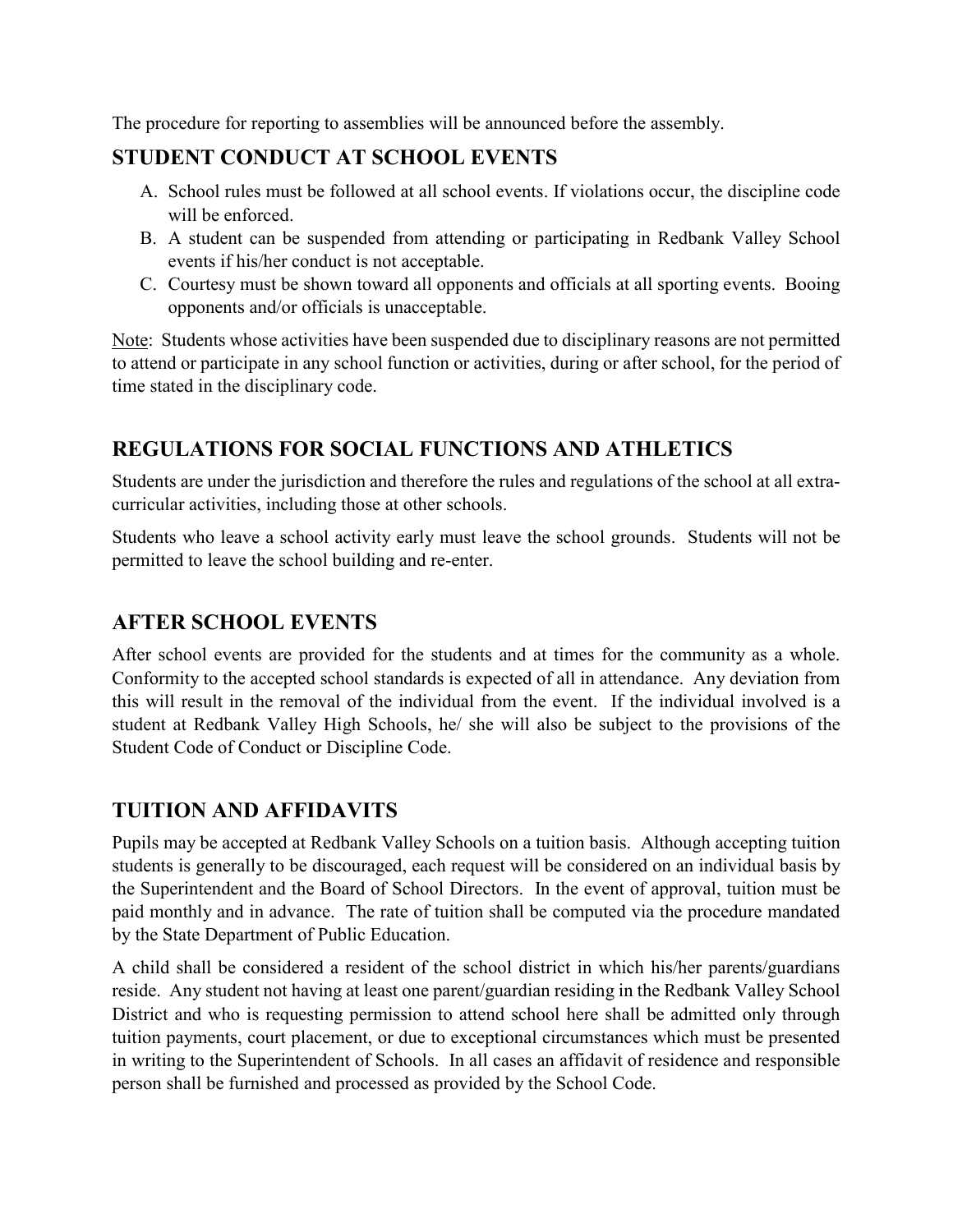# **LEAVING SCHOOL GROUNDS**

No student may leave the building or school grounds during the school day unless accompanied by a staff member or designee. Any student failing to check out properly will be considered truant from classes and will be subject to disciplinary action. This includes students who go to the parking lot without permission from the office.

# **STUDENT ASSISTANCE PROGRAM**

A Student Assistant Team exists at the school consisting of a multi-disciplinary team composed of school personnel and invited specialists from the community; only those people who have received formal training in understanding adolescent chemical use, abuse, and dependency as well as adolescent depression and suicide may be members. The current membership is comprised of the principal, guidance counselors, school nurse, and faculty members.

Certain students in the district can be classified as being "at risk" relative to expected performance in school when measuring their achievement against their abilities. The district recognizes that these students may need some form of intervention in order to prevent or ameliorate deviate or harmful behaviors.

SAP evaluates referrals made to them by faculty, parents, students, or any other source. Should a need be established, then the team serves as a referral source to assist the student in getting appropriate help as soon as possible. This help could consist of individual counseling or followup, participation in one of the various "groups" that meet at the school to address common problems, or referral to an outside agency.

# **DECLARATION OF EMANCIPATION**

"Minor children may be released from legal subjection to their parents by Emancipation. Emancipation results not from any conduct of the child but from some juristic act, or other conduct of the parent from which the extinguishment of parent rights and filial duties may be inferred."

In compliance with the above opinion, emancipation of eligible students attending Redbank Valley High School shall be determined or denied based upon the following information:

a. A written statement from the parent(s), notarized or signed in the presence of a school official, asserting that the minor is emancipated. In the absence of the parent(s), an affidavit, declared and signed by the minor before a licensed official of the courts, may be accepted.

- b. Verification of date of birth of the minor. (Birth Certificate, Baptismal Certificate, etc.)
- c. Evidence of financial independence.

d. Written statement or some proof to show that there has been a "total severance of the filial tie."

- 1. Student's residence
- 2. Parent(s) residence
- 3. Marital status and/or responsibility as a parent, if appropriate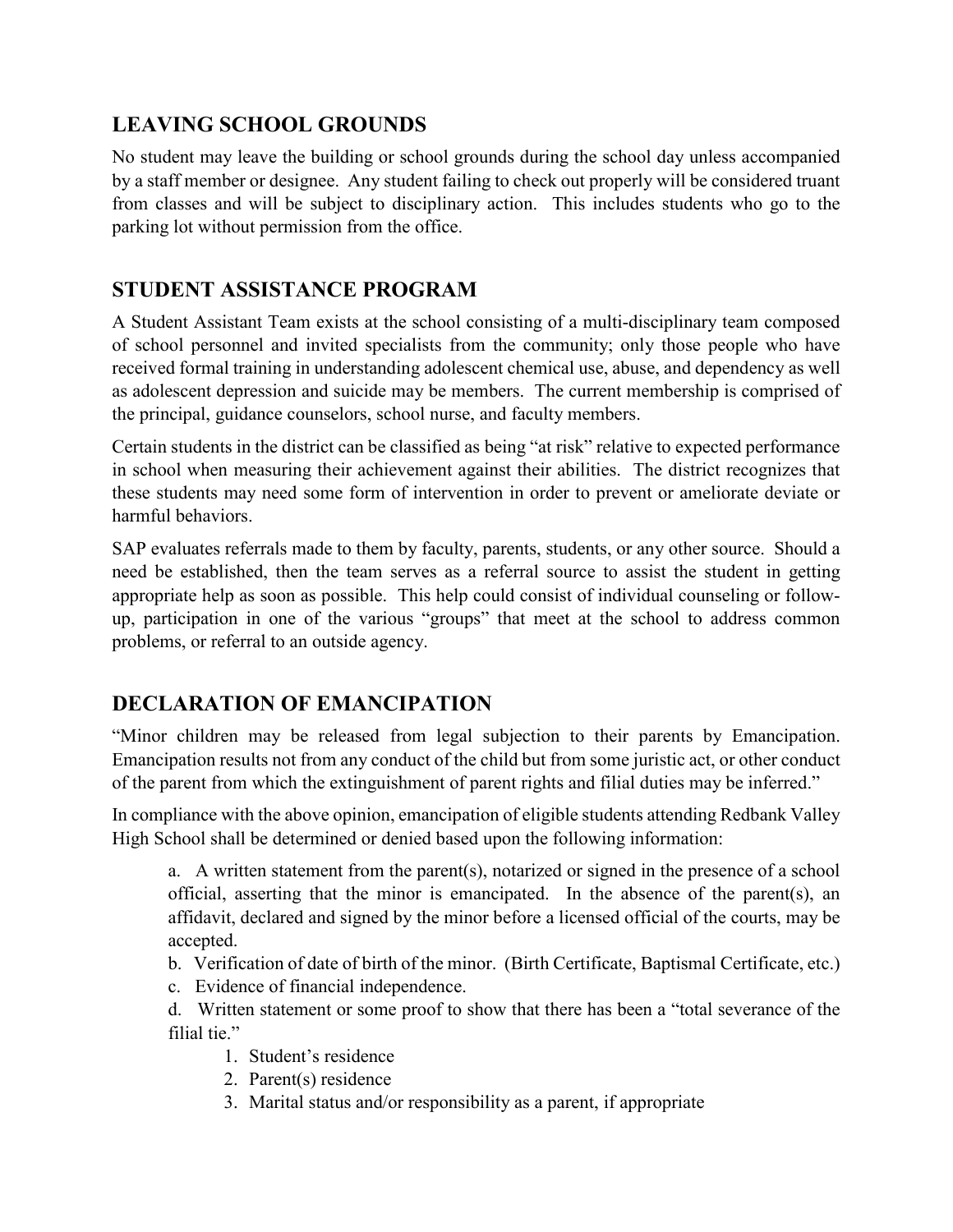A minor who is determined to be emancipated, on the basis of the above procedure, shall be deemed responsible for his/her own affairs and does not have a guardian for school purposes.

# **CODE OF STUDENT BEHAVIOR**

The Board of Education shall require each student of this district to adhere to the rules and regulations promulgated by the board and administration and to submit to such disciplinary measures as are appropriately assigned for infraction of those rules. The rules govern the student conduct in school, during the time spent in travel to and from school, during school field trips, and while participating in school activities. Such rules shall require that students:

- Conform to reasonable standards of socially acceptable behavior;
- Respect the rights, person and property of others;
- Preserve the degree of order necessary to the educational program in which they are engaged; and
- Obey constituted authority and respond to those who hold that authority.

It is understood that common sense and reason should prevail when school personnel responds to a student discipline violation.

When a student violates the Code of Student Behavior, the parent(s)/guardian(s) will be notified by e-mail, mail, or telephone. All violations will be kept in a file and can result in documentation toward future Board Action. The Superintendent, or his designee (principal), holds the right to review each violation and make decisions on an individual basis that may differ from the listed consequences.

#### **Level I Violations** (include but not limited to): **Handled by classroom teachers**

- 1. Class disruption.
- 2. Hall disruptions (shouting, running, pushing, loitering, etc.).
- 3. Cafeteria disruption.
- 4. Throwing objects.
- 5. Tardiness to class or assigned area (except for homeroom; which is tardy to school).
- 6. Outside assigned area without a pass or abuse of pass.
- 7. Locker violation.

8. Consuming food or drink outside of cafeteria (Notes: No open or partially full containers are allowed outside the cafeteria. No food/drink is allowed in any class unless it is pre-approved by the administration).

9. Being in building, including locker areas, after 4:00 without approval or supervision.

10. Being in undesignated areas prior to 8:03 without permission; (designated areas include: lobby, cafeteria, music hallway).

- 11. Failure to turn in parental/guardian signature forms.
- 12. Inappropriate displays of affection (at the discretion of administration).
- 13. Dress code violation. (See Dress and Grooming)
- 14. Use of electronic devices during school day (See Electronic Devices).
- 15. Violation of school safety including letting students/visitors in unauthorized entrances.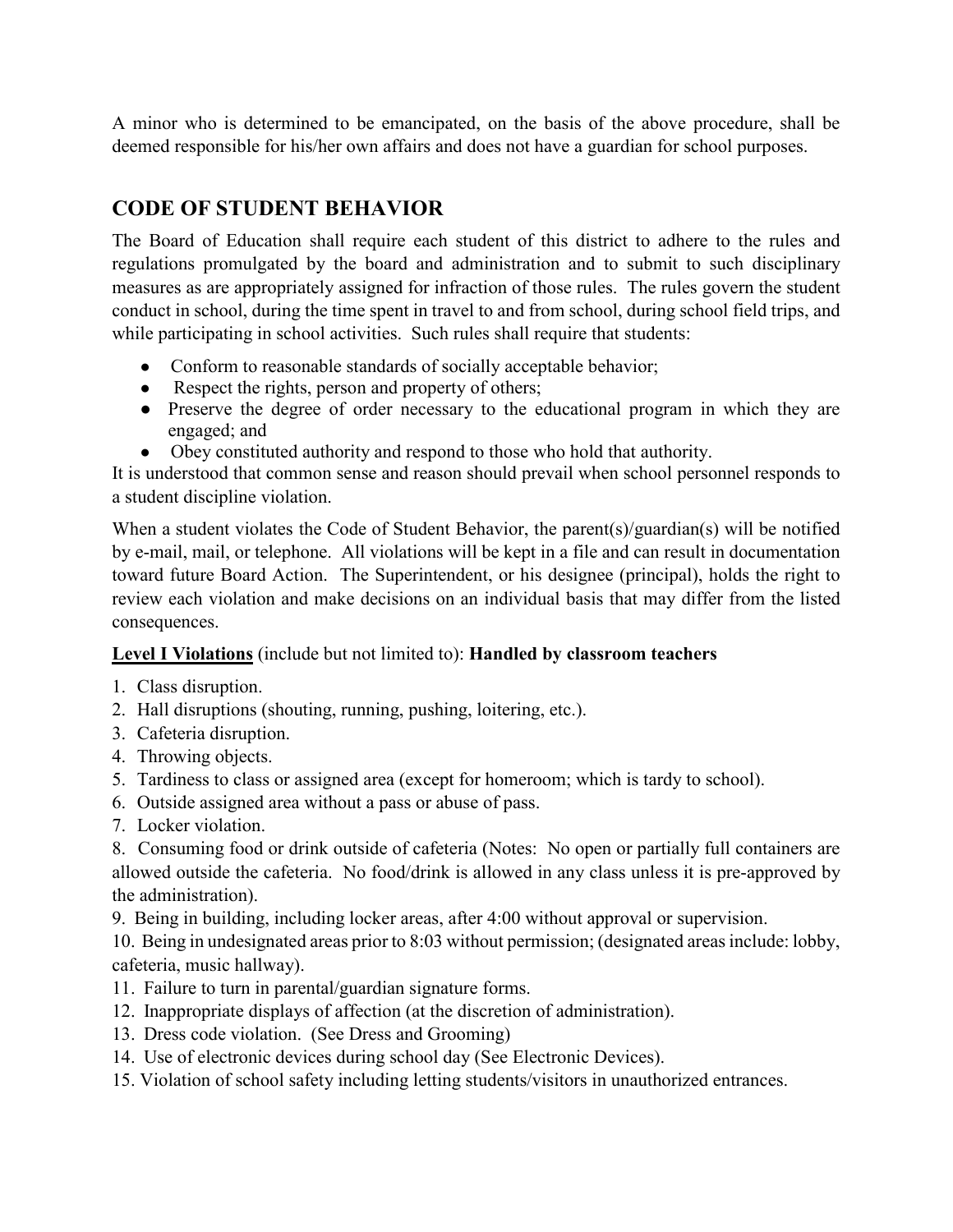#### **DISCIPLINE**

1st Offense: Student assigned one-hour after school detention. (Cell phone violation = Confiscation and parent/guardian must pick up phone in main office.)

2nd Offense: Student assigned two-hours of detention

3rd Offense: Student assigned one to three days OSS

#### **NOTES:**

- A. No after school activities on the day(s) of the detention(s).
- B. After a student has accumulated a total of three (3) Level I violations, future violations will be dealt with as Level II violations and a parent conference will be held.

Level II Violations (include but not limited to):.

- 1. Cutting class. (Two hours detention per class period cut.)
- 2. Disrespect toward staff.
- 3. Lying/Cheating/Plagiarism (Students will receive a zero on that assignment)
- 4. Unacceptable written or oral language, gestures, or actions.
- 5. Defacing school property (Note: Defacing school property includes writing on walls, desks, computers, lockers, other school property, etc., that can be removed by routine cleaning.)
- 6. Parking / driving violations / non-registered student drivers (See Parking and Driving rules).
- 7. Tampering with the emergency call system to the office.
- 8. Cutting after-school detention. (Student must make-up missed detention.)
- 9. Gambling (Includes flipping coins, playing cards, betting, etc.)
- 10. Tampering/unauthorized use of computers, computer equipment and software.
- 11. Violation of the chromebook usage policy.

#### **DISCIPLINE**

1st Offense: Student assigned a two hour detention. No activities on the day(s) of the detention(s).

2nd Offense: Student assigned one-day OSS.

3rd Offense: Student assigned one to three-day OSS.

#### **NOTES**:

A. Students are not permitted to participate nor attend extra-curricular activities effective immediately and until the OSS is completed, including the day(s) of OSS.

B. After a student has accumulated a total of three Level II violations, future violations will be dealt with as Level III violations.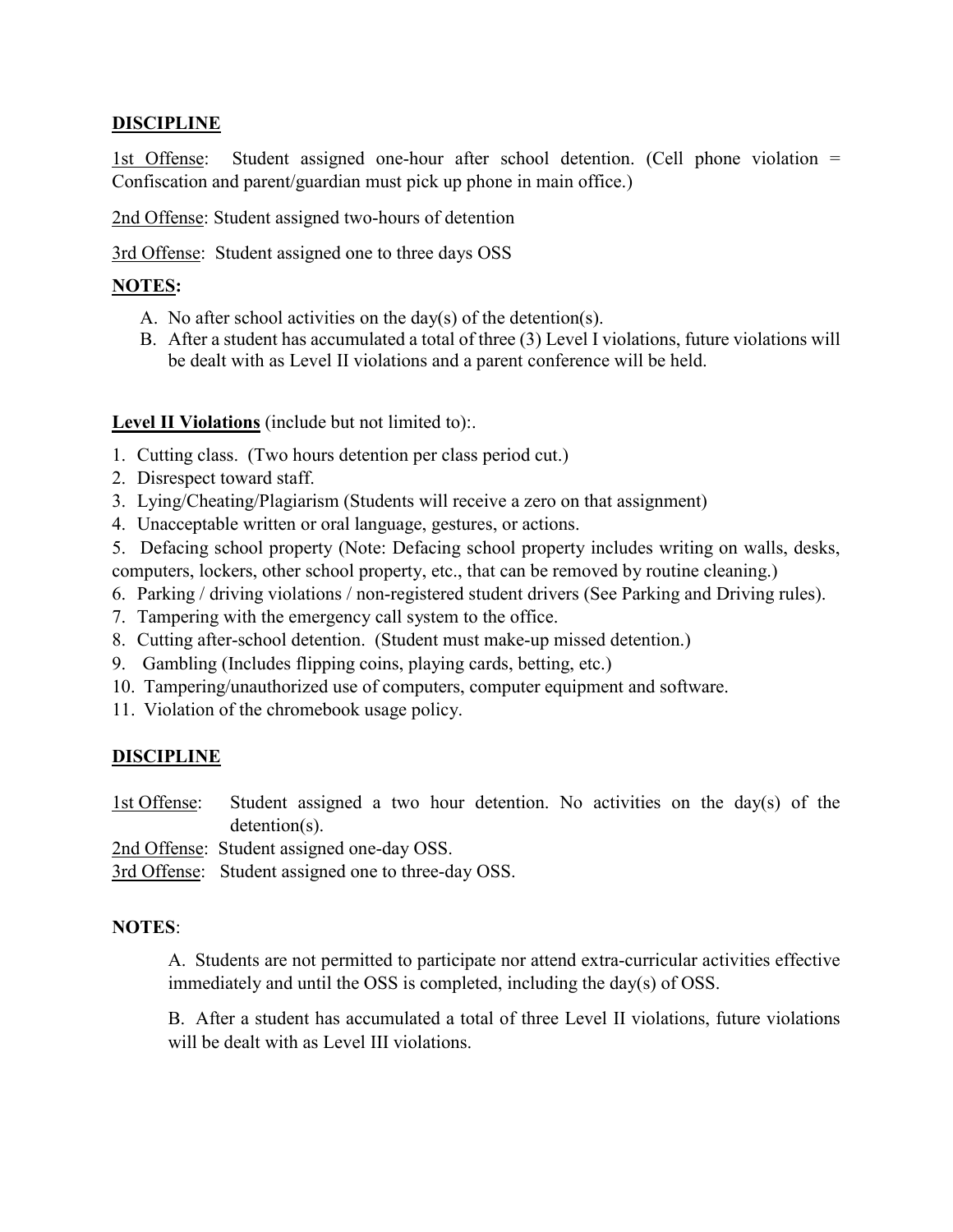**Level III Violations** (include but not limited to):

- 1. Bullying (repeated teasing, tormenting, written, verbal, or third party.) See also bullying policy.
- 2. Leaving school grounds without administrative approval.
- 3. Skipping detention (includes doubled make up detention)
- 4. Truancy (verified skipping of school day).

5. Stealing/Possession of stolen property. (NOTE: Students found guilty of stealing will be required to make complete restitution.)

6. Possession of tobacco products and tobacco look-alikes, vaping products and paraphernalia. (NOTE: PA Act 168 of 1988 School Tobacco Control Act prohibits tobacco use by students in buildings, grounds, buses, school activities, enroute to and from school.

- 7. Insubordination/Defiance of Authority.
- 8. Inappropriate computer usage.

9. Student threats that would cause physical, mental or emotional harm to another/Student fighting (attempt to injure another).

10.Destruction of property (vandalism). (NOTE: Destruction of property includes any damage that cannot be removed by routine cleaning; for example, carving or scoring into materials, etc.) At the student's expense, the property will be restored to its original condition/appearance or replaced. This includes school and student property.

11. Verbal assault on a staff member. (NOTE: Verbal assault includes swearing, threats and related infractions.)

12. Videoing a fight on school property.

13. Harassment/Sexual Harassment - defined as annoying or harming another person by:

- a. striking, shoving, kicking, or making physical contact of a threatening nature;
- b. following a person about in a less than friendly manner;
- c. engaging in conduct that alarms or seriously annoys another; and
- d. sexual harassment (this includes physical, verbal, or written actions).
- e. social media threats that affect the learning environment at school.

#### **DISCIPLINE**

- 1st Offense: Student assigned one to three-days OSS. No after school activities on the days of OSS. Vaping infractions- 30 day suspension from all extra-curricular activities and referral to Magistrate.
- 2nd Offense: Student assigned three to five-days OSS (out of school suspension) No activities for two weeks. Vaping Infractions-suspension from all extra-curricular activities for a full calendar year and referral to Magistrate.
- 3rd Offense: Student assigned six to ten-days OSS. No activities for four weeks.

Vaping Infractions-suspension from all extra-curricular activities for an additional calendar year and referral to Magistrate.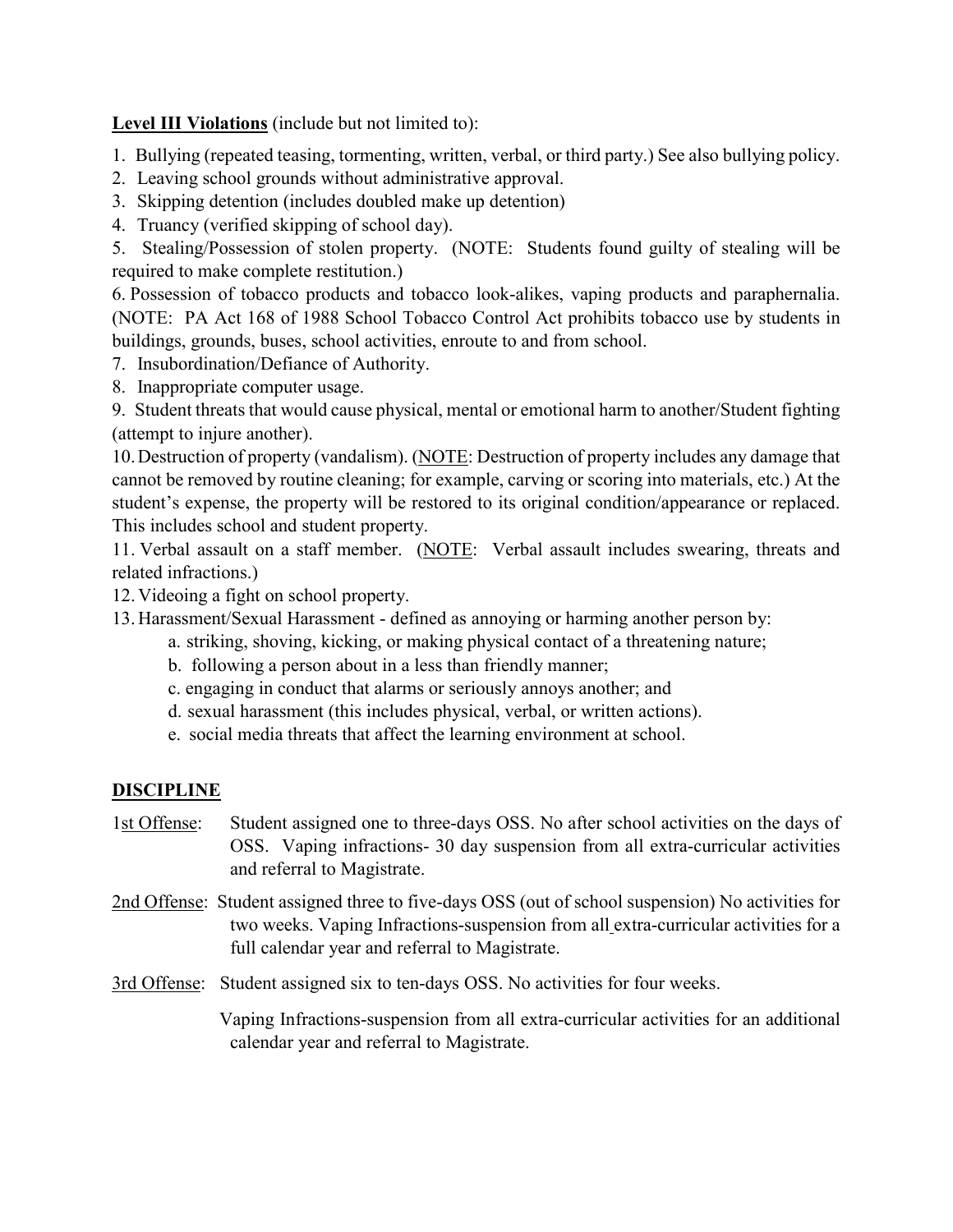#### **NOTES:**

A. Students are not permitted to participate or attend extra-curricular activities effective immediately and for the duration indicated, including all the days of ISS or alternative placement.

B. A mandatory conference must be held prior to the student returning to his/her regular classes.

C. All out of school suspensions prohibit presence on school property for the duration of the suspension.

D. After a student has accumulated a total of three Level III violations, future violations will be dealt with as Level IV violations.

E. The Police may be involved immediately on any Level III violation.

F. Mandatory referral to S.A.P. team for review. (See Student Assistance Program)

#### **Level IV Violations** (include but not limited to):

1. Under the influence or in possession of alcohol, or under the influence or in possession of illegal or prescription drugs, controlled substances or any related paraphernalia or vaping products;

2. Use of tobacco products and tobacco look-alikes, vaping products and paraphernalia. (NOTE: PA Act 168 of 1988 School Tobacco Control Act prohibits tobacco use by students in buildings, grounds, buses, school activities, enroute to and from school. )

- 3. Distribution/sale of drugs, alcohol or look-alikes;
- 4. Possession of and/or use of lethal weapons or look-alikes or ammunition/casings;
- 5. Physical assault on staff members;
- 6. Indecent exposure; possession of pornographic material;
- 7. Extortion;
- 8. Arson;
- 8. Tampering with fire-fighting systems and/or alarms;
- 9. Terroristic threats;

10. Reckless endangerment (Reckless endangerment includes any actions that could seriously injure another person, whether intentional or not.);

- 11. Fireworks (Fireworks resulting in bodily harm will be considered reckless endangerment);
- 12. Written or verbal bomb threats.
- 13. Stealing/possession of stolen property in excess of \$50.

#### **DISCIPLINE**

1st Offense:

- a. Immediate 10 day OSS. (At the discretion of the principal, the student may be placed in an alternative placement setting during the suspension period.)
	- All out of school suspensions prohibit presence on school property for the duration of the suspension.
- a. Mandatory Parent Conference.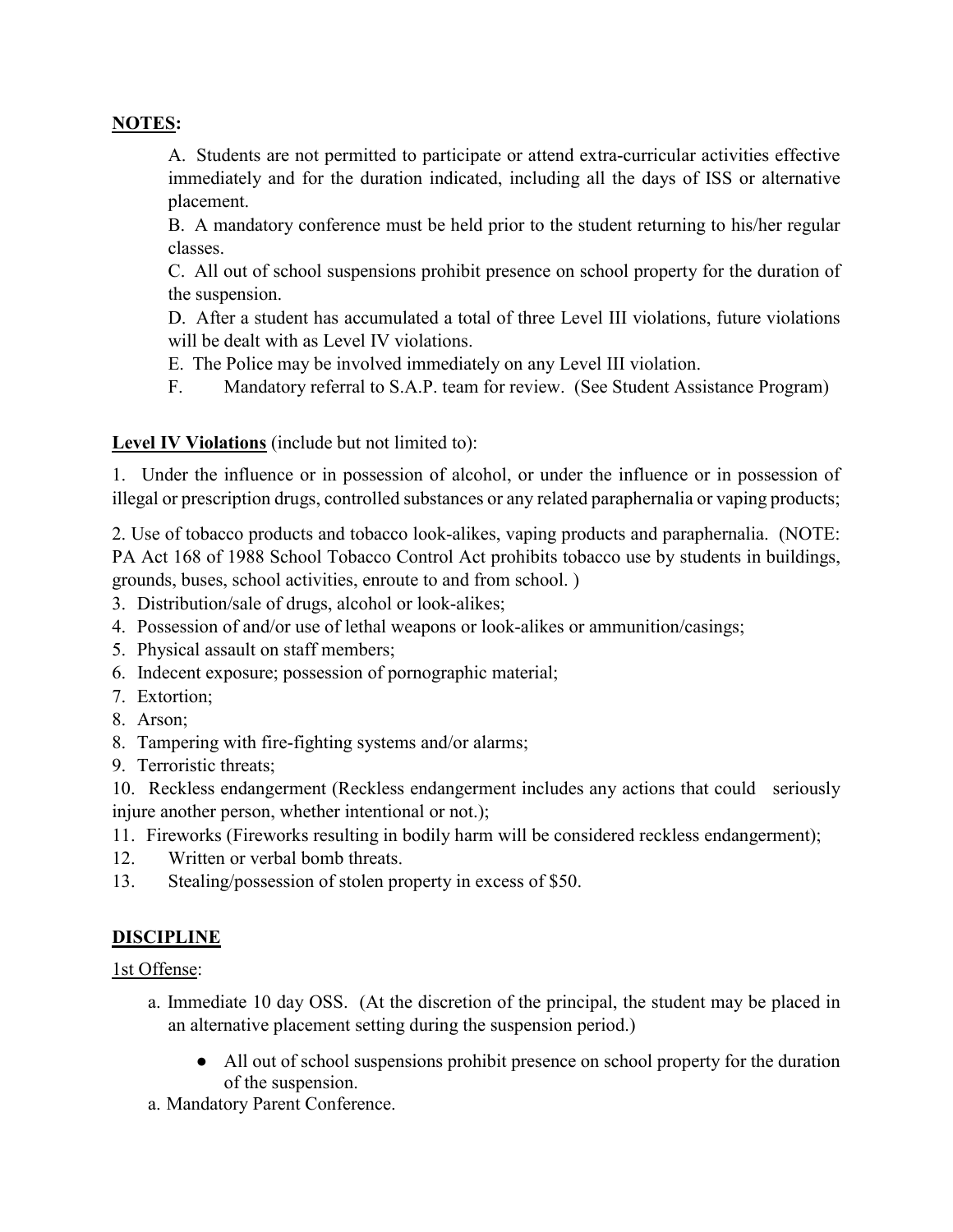- b. Mandatory referral to S.A.P. team for review. (See Student Assistance Program)
- c. No activities for the remainder of the current sports season.
- d. Police Notification at the discretion of administration.
- e. Vaping, drug and alcohol infractions- 30 day suspension from all extra-curricular activities and referral to Magistrate.
- $2<sup>nd</sup>$  Offense: All of the above plus vaping, drug and alcohol Infractions-suspension from all extracurricular activities for a full calendar year and referral to Magistrate.
- $3<sup>rd</sup>$  Offense: All of the above plus vaping, drug and alcohol Infractions-suspension from all extracurricular activities for an additional calendar year and referral to Magistrate.

#### **Notes:**

A. At the Principal's discretion, the following additional disciplinary action may take place:

 1. Alternative School Placement which will include exclusion from all extracurricular activities for the duration of the placement.

- 2. Probationary contract upon return to school.
- 3. Referral to school board for expulsion purposes.

B. This includes school buildings, school grounds, school buses, school activities, the Career Center, and all activities under the control or direction of school personnel whether on or off school property.

C. Redbank Valley School District has a ZERO tolerance policy pertaining to drugs, alcohol, and weapons.

# **WATER BOTTLES DURING THE SCHOOL DAY**

These procedures apply to all students in grades 6-12 who attend Redbank Valley School District.

Water refill stations are available in the high school. Students are permitted to refill between classes. In addition, students may be excused from class to get a drink.

Should students wish to carry a water bottle to class with them, the following guidelines will apply:

Bottles of water can be purchased at breakfast or lunch, or brought to school in original packaging

- Clear water only; there shall be no flavor packets added to the water bottles.
- All bottles must be disposed of properly by the end of the school day.

#### RESTRICTIONS

Reusable water bottles from home must be clear and only contain water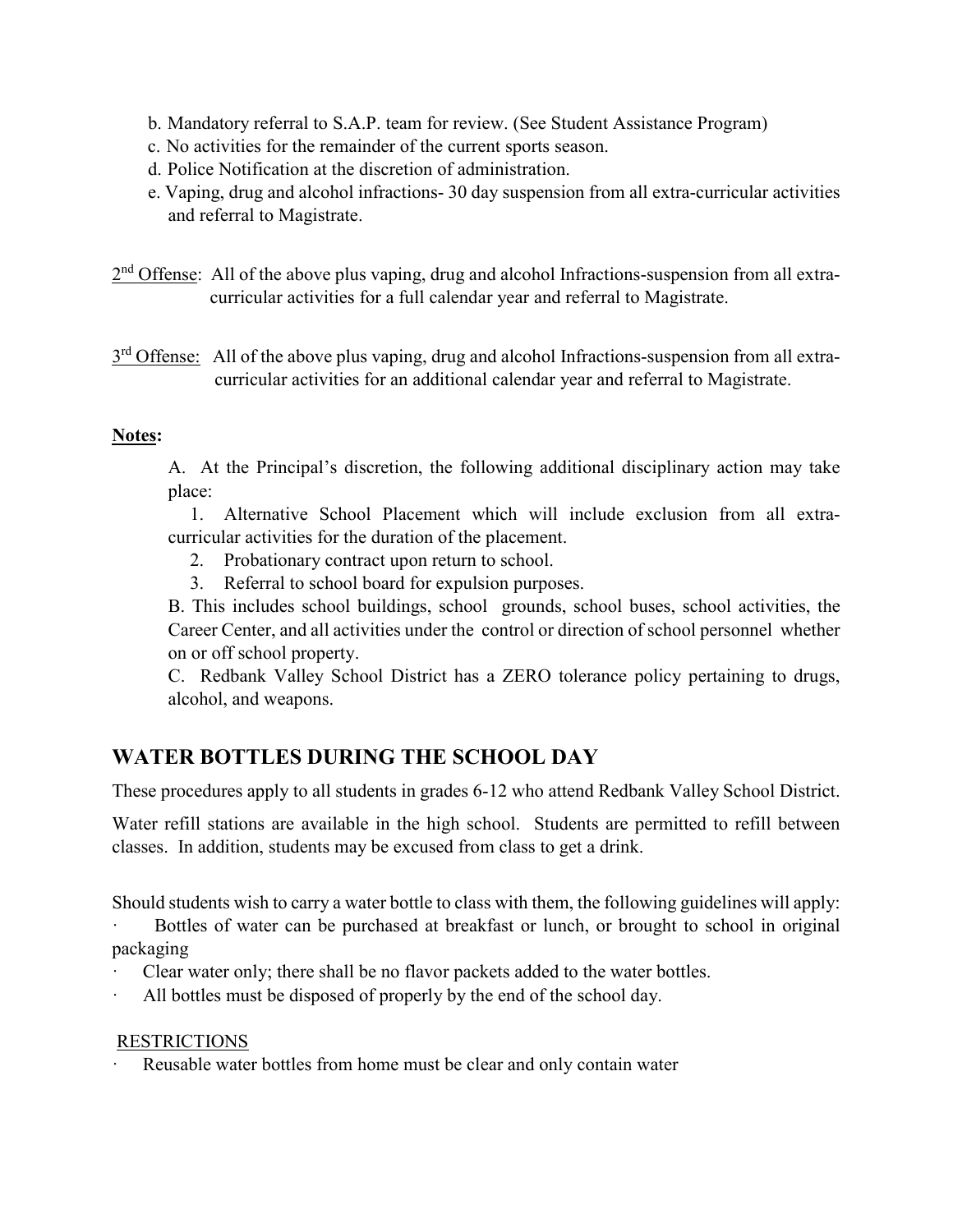Water bottles are not allowed in computer labs or around computers. If brought to class, they must be sealed and placed on the floor or under a chair.

- Water bottles are not permitted during standardized testing (PSSA/Keystone testing).
- Teachers reserve the right to inspect any water bottles at any time.
- Students who are misusing the water bottles (ie. Bottle flipping, littering, popping tops, etc) will lose the privilege of carrying a water bottle.

# **ELECTRONIC DEVICES/CELL PHONES**

Use of cellular phones is prohibited during instructional time. Cellular phones are to be kept in the off position. Students may use their cell phones at lunch time and between classes. At no time should the phone be used for phone calls or to take pictures or videos. Teachers will be provided with a pocket chart for the wall for students to place devices during class. Students are not permitted to have radios, ipods, CD players, beepers or laser pointers during the school day. In certain classes when the use of a smartphone is needed to enhance the content being presented in class, a teacher may permit the use. This permission is granted on a day by day basis. Parents/guardians are required to pick up electronic devices confiscated during the school day. In addition to the Level I offenses, a student may be assigned to turn their cell phone into the main office upon arriving to school and pick up after the dismissal bell.

#### **WEAPONS POLICY**

The Board recognizes the importance of a safe school environment and its impact upon the educational process. Possession of weapons in the school environment is a threat to the safety of students and staff and is prohibited by law.

The Board prohibits possession of weapons and/or replicas of weapons in any school district building or on school property during the regular school day and/or during any school sponsored or district approved event or activity.

For the purposes of this policy a "weapon" shall be defined as follows:

"Weapon" - any device, instrument, material or substance, which under the circumstances in which it is used, attempted to be used, or threatened to be used, is readily capable of causing physical injury or terror.

This definition includes, but is not limited to, any knife, cutting instrument, cutting tool, nunchuks, brass knuckles, firearm, shotgun, rifle, BB or pellet gun, look-alike gun, chemical agent, explosive device, and/or instrument, tool, or implement capable of inflicting bodily injury or causing fear of same. This includes ammunition.

For the purposes of this policy "possession" shall be defined as follows:

"**Possession**" - a student is in possession of a "weapon" when the weapon is found on the person of this student, in the student's locker, or under the student's control while he/she is on school property, on property being used by the school, at any school function or activity, at any school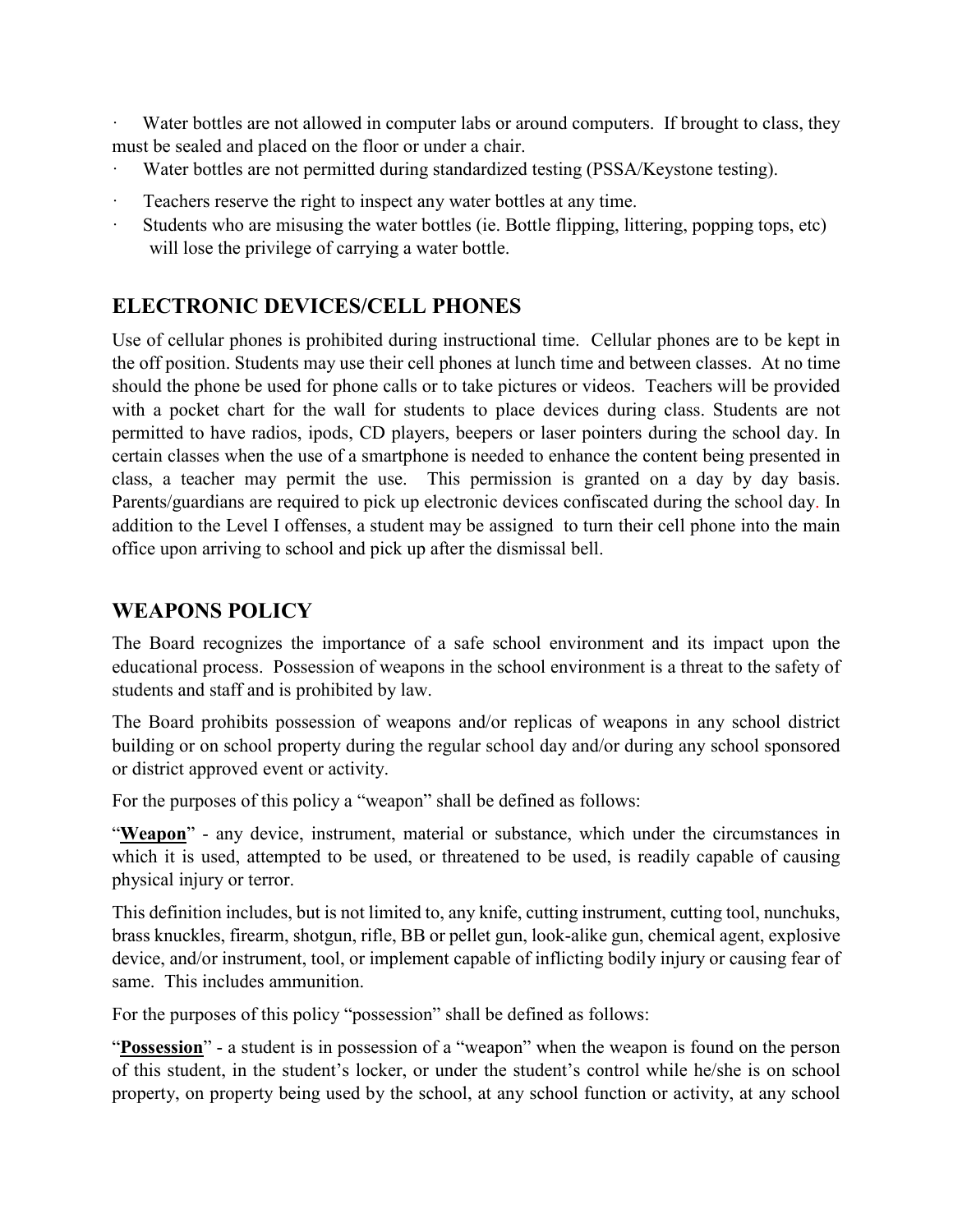event held away from the school, or while the student is on his/her way to or from school. Additionally, any student who is responsible for bringing a weapon into the school environment or to school activities, regardless of whether or not the weapon is in his/her possession at the time of discovery, shall be guilty of violating this policy and shall be treated as if in possession. Violation of Section 912 of the Pennsylvania crimes code shall also constitute a violation of this policy.

The school district, in compliance with Act 26 of 1995 of the Public School Code, shall expel for a period of not less than one (1) year any student found to be in possession of this weapons policy. Such expulsions shall give in conformance with formal due process proceedings as required by law.

The Superintendent may, on a case-by-case basis, recommend discipline short of expulsion and in the case of an exceptional student take all necessary steps to comply with the Individuals with Disabilities Education Act.

The Superintendent or a designee shall report the discovery of any weapon prohibited by this policy to the student's parents/guardians and to local law enforcement officials. Further, the Superintendent shall report acts of violence and/or possession of a weapon on school property in violation of this policy to the Office for Safe Schools on the designated form twice per year, as required.

The Superintendent or a designee shall take the necessary actions to develop a memorandum of understanding with local law enforcement officials that set forth procedures to be followed when an incident occurs involving an act of violence or possession of a weapon on school property.

An exception to this policy may be made by the Superintendent, who shall prescribe special conditions or procedures to be followed.

Weapons under the control of law enforcement personnel in conjunction with their duties are permitted.

# **BULLYING**

Redbank Valley High School is committed to providing a safe, positive learning environment for district students. We recognize that bullying creates an atmosphere of fear and intimidation, detracts from the safe environment necessary for student learning, and may lead to more serious violence. Therefore, the Board prohibits bullying by district students.

**Bullying** is an intentional electronic, written, verbal or physical act or series of acts directed at another student or students, which occurs in a school setting that is severe, persistent or pervasive and has the effect of doing any of the following:

- 1. Substantial interference with a student's education.
- 2. Creation of a threatening environment.
- 3. Substantial disruption of the orderly operation of the school.

Bullying as defined above also includes cyberbullying.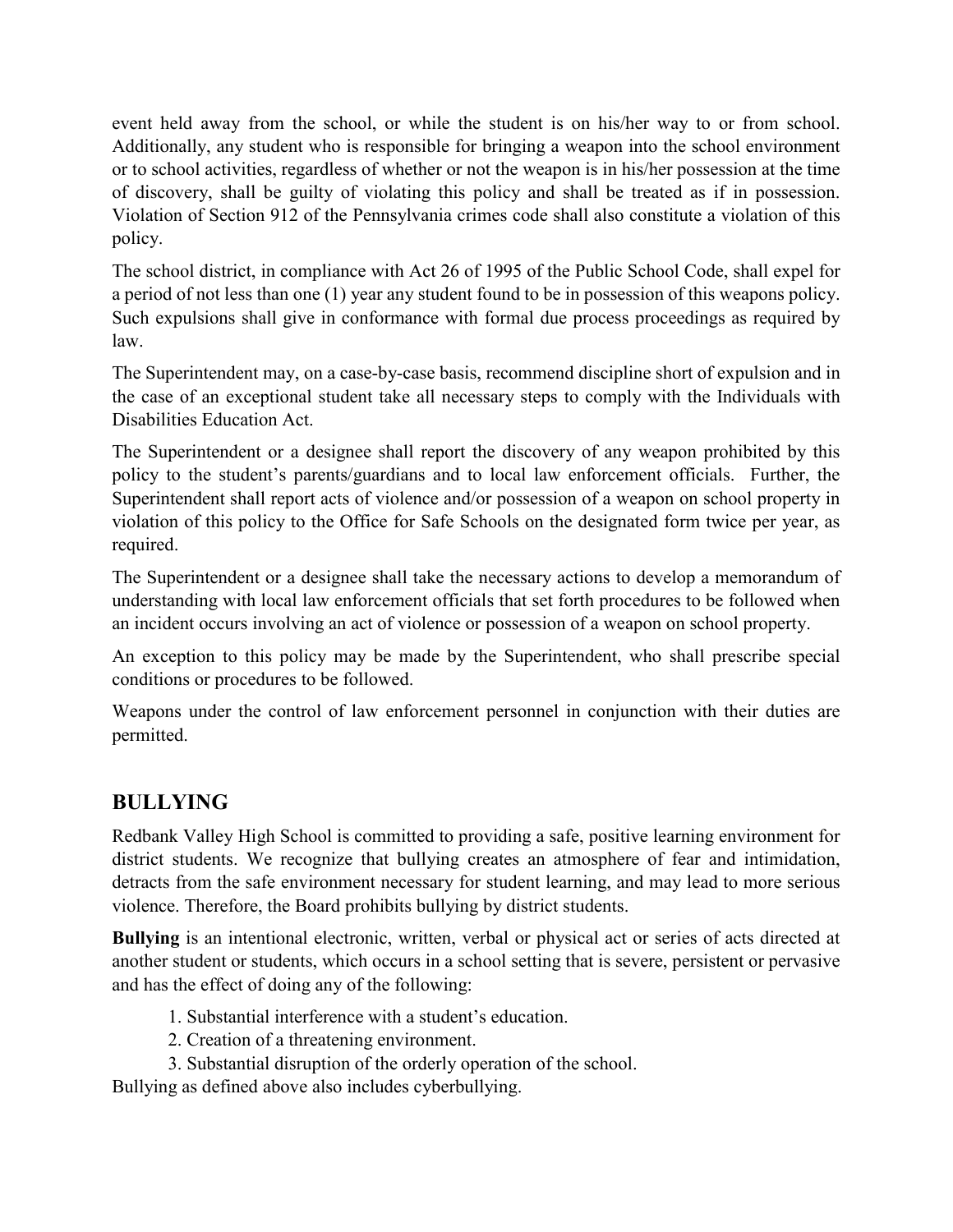School setting means in the school, on school grounds, in school vehicles, at a designated bus stop or at any activity sponsored, supervised or sanctioned by the school.

Any bullying that occurs outside of school and results in the effects listed above will be handled the same as an incident happening in the school setting.

All instances of bullying must be reported immediately to the office. This is the only way the problem can be addressed.

# **SEXUAL HARASSMENT/MISCONDUCT**

Sexual harassment, abuse, and misconduct is counter-productive to an appropriate learning environment because it is degrading, humiliating, offensive and unpleasant; moreover, it produces adverse physical manifestations and it adversely affects everyone's performance.

Therefore, it is the policy of the Redbank Valley School District to prohibit any person including but not limited to; administrators, professional employees, staff members, visitors, parents, independent contractors, and students, from sexually harassing or abusing another.

It is the policy of the Redbank Valley School District that sexual abuse and harassment will not be tolerated and such conduct will be subject to discipline up to and including dismissal and/or expulsion.

The administration, the professional employees, the staff and the students of the Redbank Valley School District are charged with maintaining an environment free from sexual harassment and abuse. Therefore, any administrator, professional employee, staff employee, student, volunteer, or parent who has any knowledge of any sexual harassment, abuse, or misconduct is charged with reporting that knowledge consistent with this policy.

#### **Safe2Say Hotline**

Safe2Say Something is a youth violence prevention program run by the Pennsylvania Office of Attorney General. The program teaches youth and adults how to recognize warning signs and signals, especially within social media, from individuals who may be a threat to themselves or others and to "say something" BEFORE it is too late.

- **●** Submit an anonymous tip report through the Safe2SaySomething system
- **●** Crisis center reviews, assesses and processes all submissions
- **●** Crisis center sends all submissions to school administration and/or law enforcement for intervention
- **●** If needed, crisis center may contact tipster anonymously through the app

**Contact information**: Phone: 1-844 - SAF2SAY Website: www.safe2saypa.org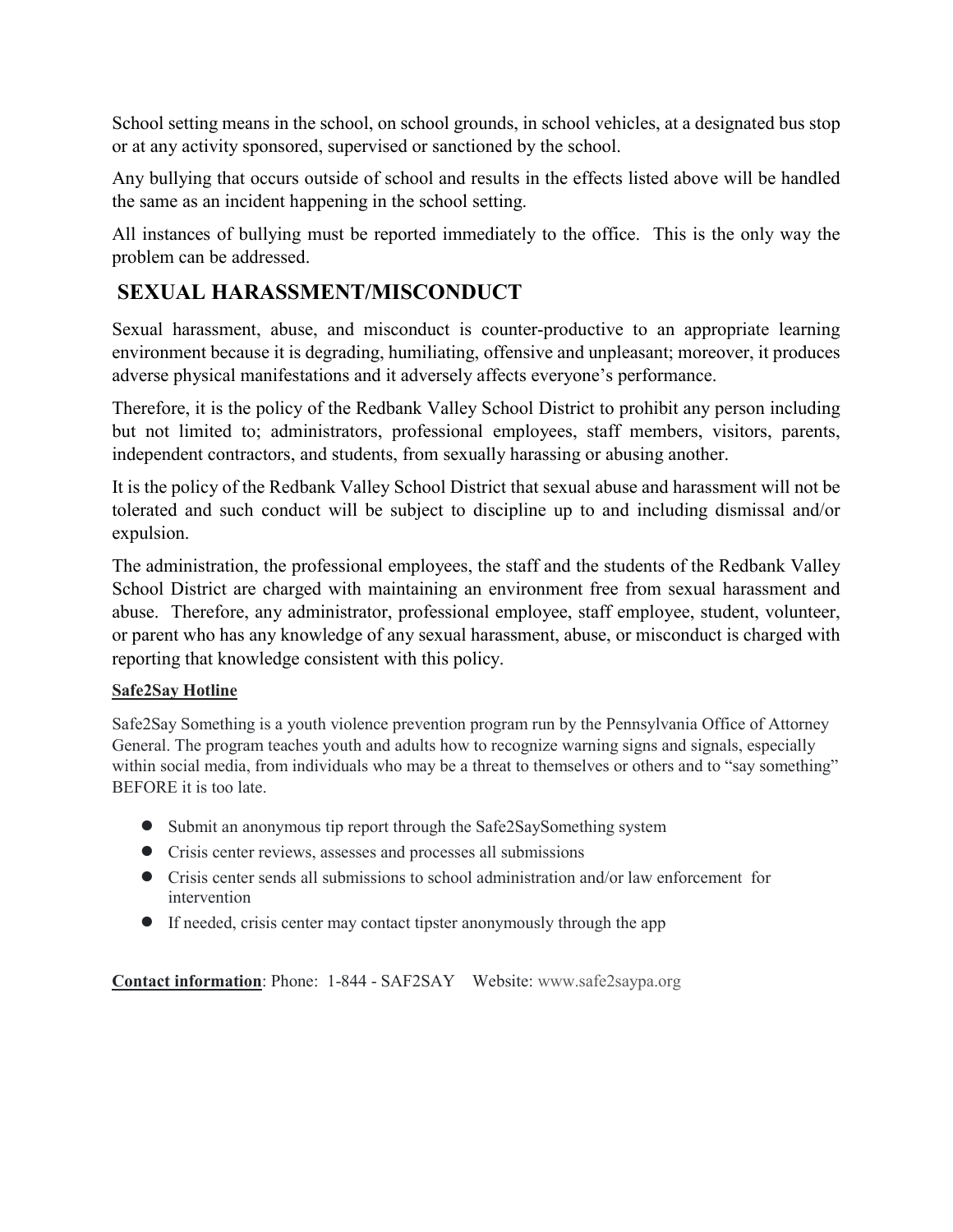#### **Definitions**

**Sexual harassment and abuse** - unwelcome sexual advances, requests for sexual favors, inappropriate oral comments, inappropriate written or printed material, or physical conduct of a sexual nature when:

A. Submission to such conduct is made either explicitly or implicitly, at term or condition of an individual's employment, continued employment, grade, evaluation, recommendation, or other term or condition of one's employment or education; or

B. Such conduct has the purpose of effect of substantially interfering with an individual's academic or professional performance or creates an intimidating, hostile or offensive environment.

Sexual harassment and abuse, as defined above, may include but is not limited to the following: verbal harassment or abuse, including jokes, name calling, sexual rumors; pressure for sexual activities; remarks with sexual or demeaning implications; unwelcome touching; pulling clothes; pictures, suggesting or demanding sexual involvement accompanied by implied or explicit threats concerning one's grades, job, evaluation, etc.

#### **Reporting**

At the option of the victim, or any party who has knowledge of sexual harassment, abuse or misconduct, the report/complaint may be submitted to the building principal or the Guidance Counselor for the school district. In addition, there is a hotline set up for reporting, see above.

If appropriate, that person will attempt to resolve the situation informally, provided all parties involved agree.

In the event the first level contact person is unable to resolve the problem informally, or in the alternative, in the event the situation is too serious to resolve, it shall be reported to the Superintendent of the school district, unless the Superintendent is accused. In such case, it shall be reported to the High School Principal, who henceforth, for the purpose of this policy, shall perform the duties of the Superintendent.

The first level contact person or the Superintendent, as the case may be, shall investigate the accusations in a prompt, confidential, and unbiased manner. In doing so, the investigation shall comply with the following:

- 1. The School Solicitor shall immediately be consulted;
- 2. All parties and cooperating witnesses will be interviewed and statement secured;
- 3. When at all possible, the investigator shall include a second administrator in all interviews;

4. The investigator shall, so far as possible, provide an atmosphere designed to make the victim comfortable including the permitting of a parent/friend to attend interviews;

- 5. Appropriate steps will be taken to ensure all allegations are heard and investigated;
- 6. Parents will be notified when appropriate;
- 7. Police will be notified when appropriate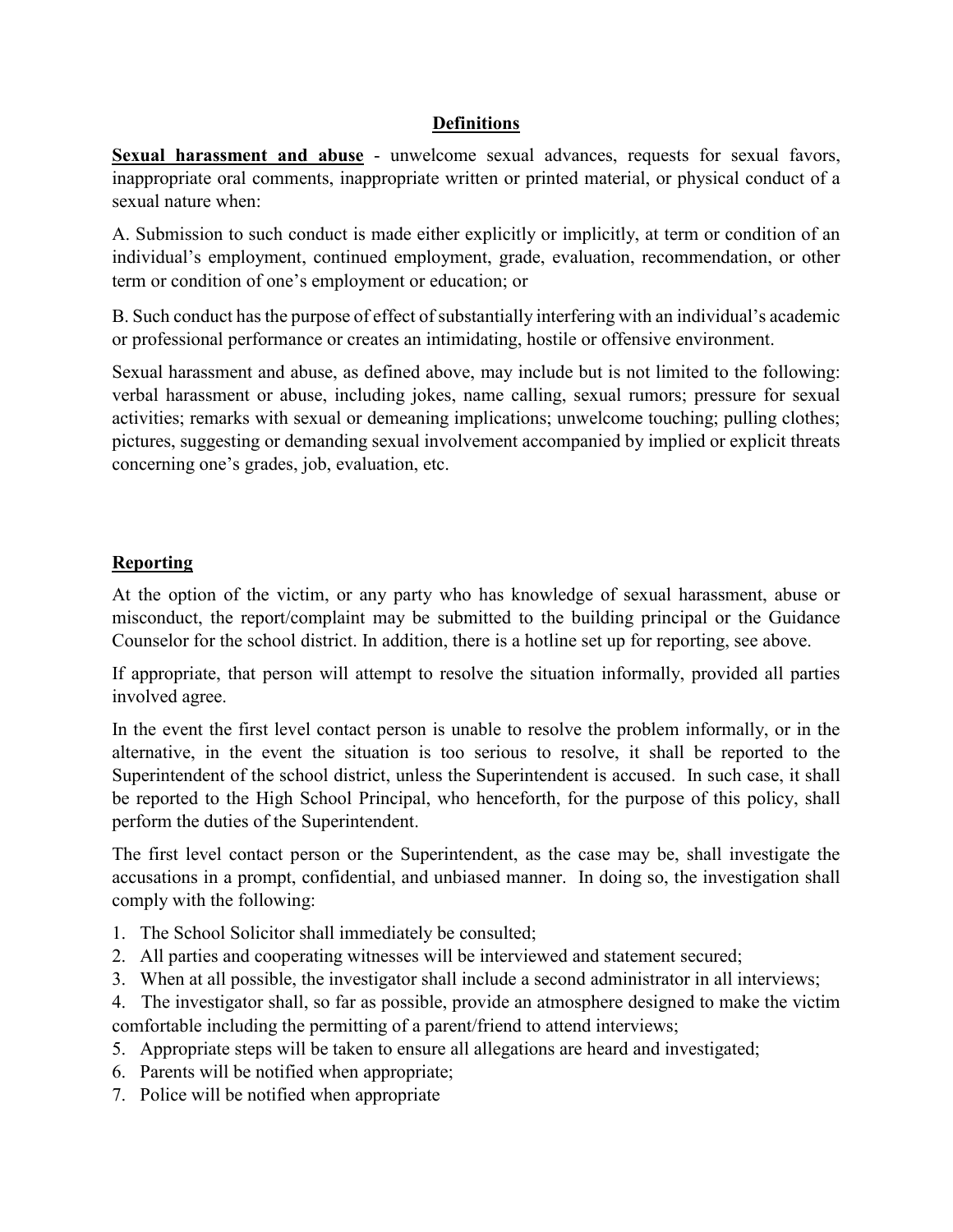8. When appropriate, the disciplinary procedure will be explained to the victim, taking care not to discourage the victim from proceeding.

9. The victim will be informed that the failure to proceed may endanger the victim and/or future victims to further harassment/abuse;

10. The accused will be informed of his/her rights to counsel, including union/ association representation;

11.. If possible, the complaint shall be resolved informally;

12. A complete investigation will ensue even if the victim recants his/her statement;

13.The victim will be advised as to how to respond in the event of any future sexual harassment/abuse;

14. If appropriate and necessary, the administration shall discipline consistent with any applicable discipline code, contracts and/or State law;

15. Every step shall be documented in detail.

#### **Miscellaneous**

The investigator of any allegations shall inform the School Board on a regular basis as to the progress of the investigation/disciplinary proceeding, although said information need not include proper names.

No party shall suffer retaliation/retribution for truthfully reporting any act of sexual harassment or abuse. A false report of sexual harassment/abuse shall, however, be subject to discipline. Discipline shall include but is not limited to, criminal sanctions as defined by the Pennsylvania Crimes Code, such as false reports to authorities, false swearing, and perjury; and civil penalties, as defined by Pennsylvania tort law, defamation, libel, slander, false light in the public eye. In addition, discipline shall include any and all penalties or sanctions determined by the Redbank Valley School District's Policy on discipline, when applicable.

#### **Terminology**

The following terms, which have been used in this disciplinary code, shall have the following meanings:

A. "**Drugs**" - Any chemical, organic or inorganic substance classified as a "controlled substance" by the Pennsylvania Controlled Substance, Drug, Device and Cosmetic Act, Act of April 14, 1972, P.L. 233, No. 64, as amended, 35 P.S. 780-101 et seq. "Drug" shall include but not be limited to:

1. Any opiate, or derivative or compound of opium;

2. Any hallucinogenic substance including lysergic acid diethylamide, mescaline, peyote, psilocybin and tetrahydro-cannabinols;

3. Marijuana, including all forms, species and/or varieties of genus cannabis sative L., seeds, resins, oils and compounds thereof;

4. Cocaine, coco leaves and any compound, derivative or preparation thereof;

5. Stimulants, including amphetamine, phenmetramine, methylphenidate, meth-amphetamine, and any compound, mixture or preparation containing any quantity thereof;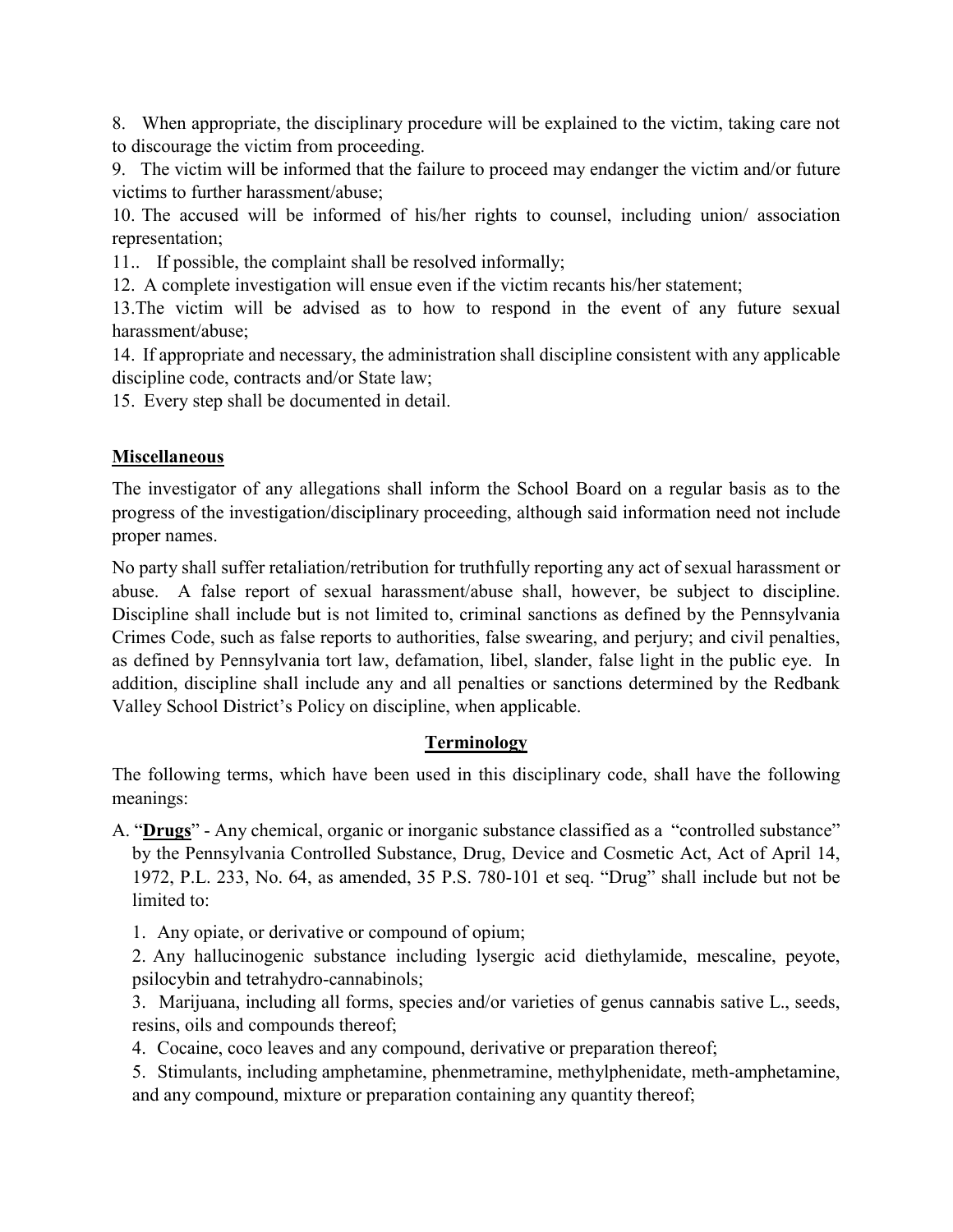6. Depressants, including barbituric acid or any compound or derivative thereof;

7. So-called "look-alike drugs" or compounds containing caffeine, ephedrine or similar substances, packaged or intended to look like a controlled substance as further defined in the "Controlled Substances, Drug, Device and Cosmetic Act";

8.Inhalants, such as amyl nitrates or so called "Rush", airplane glue, ether, kerosene, gasoline or compounds thereof.

"Drug" shall not include any substance prescribed by a licensed physician for a student, provided that the student first registers the drugs with the school nurse or health office at the time they are first brought onto school premises and used in accordance with instructions of the prescribing physician.

B. "**Alcohol**" - Any alcoholic beverage, a beverage containing any alcohol, malt or fermented beverages, or combination thereof.

C. **SAP** - Student Assistance Program. SAP is a student assistance/referral program for students at risk in the Redbank Valley School District.

D. **Excused Absence/Tardy** - An excused absence/tardy is defined as one of the following; sickness, injury, death in the family, or any other urgent reasons determined by the administration.

E. **O.S.S.** - Out-of-School-Suspension. A student is excluded from school for a period of time indicated. Re-admittance to school must be preceded by a Parent Conference (parent/guardian meeting with the administration), as arranged by the administration.

F. **Parent Contacted** - Parents/guardians may be contacted by either phone and/or mail. All disciplinary forms will be mailed to the parents/guardians.

G. **Unexcused Absence/Tardy** - Include but are not limited to: oversleeping, car break downs, missing bus, baby-sitting, haircuts, etc. Final determination will be made by the administration.

H. **Vandalism** (Destruction of Property & Defacing School Property) - Section 777, School Code, states that the legal penalty is a fine of up to \$1000 and /or a jail term not to exceed 6 months, at the court's discretion.

# **Computer Technology, Internet, and District Web Site Use Policy**

NOTE: This policy is also available on the district website at: [www.redbankvalley.net.](http://www.redbankvalley.net/)

#### **Computer Technology & Internet Use Policy**

Students at Redbank Valley School District are eligible to receive access to the Internet through the computer network. This network includes connections to computers in the school, library, and throughout the world by way of the Internet. The purpose in providing this service to the students of Redbank Valley is to facilitate learning and teaching through interpersonal communications, access to information, research and collaboration. The Internet offers vast, diverse and unique resources to students.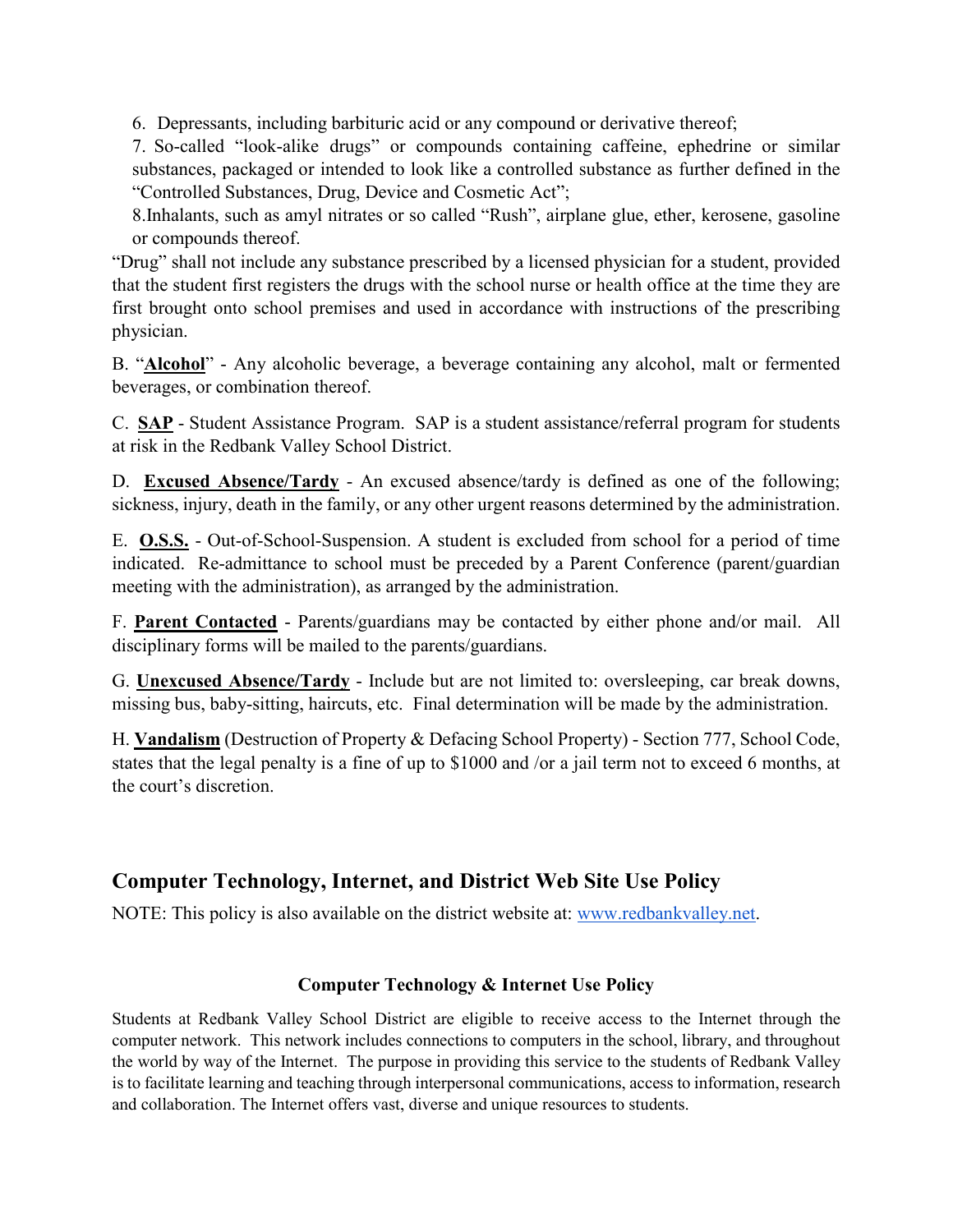The use of computer technologies shall be consistent with the curriculum adopted by the school district as well as the varied instructional needs, learning styles, abilities, and developmental levels of students. Although the network is filtered to block unwanted content, it is possible that material that may not be considered to be of educational value in the context of the school setting may be available. The district has a filter installed on the network to protect users from viewing unwanted material.

Redbank Valley firmly believes that the valuable information and interaction available on this worldwide network far outweighs the possibility that users may procure material that is not consistent with the educational goals of this district. The smooth operation of the network relies upon the proper conduct of the end users who must adhere to the following guidelines. The use of computer technologies and the Internet is a privilege, not a right, and inappropriate use will result in cancellation of those privileges and /or disciplinary action as specified in the district discipline policy.

#### **Disclaimer:**

The electronic information available to students and staff does not imply endorsement by the district of the content, nor does the district guarantee the accuracy of information received on the Internet. The district shall not be responsible for any information that may be lost, damaged or unavailable when using the network or for any information that is retrieved via the Internet. The district shall not be responsible for any unauthorized charges or fees resulting from access to the Internet. The district reserves the right to log network use and to monitor file server space utilization by district users, while respecting the privacy rights of both district users and outside users.

#### **Guidelines**:

1. Students shall submit a signed consent form annually by the parent or guardian to be permitted to gain access to the Internet.

2. Network accounts shall be used only by the authorized owner of the account for its authorized purpose. All communications and information accessible via the network should be assumed to be private property and shall not be disclosed. Network users shall respect the privacy of other users on the system.

3.Redbank Valley reserves the right to monitor usage of computer technology and Internet including but not limited to electronic mail.

4. All use of the Internet, computer equipment, and computer software must be in support of the educational program at Redbank Valley.

5. The Internet, computer equipment, and computer software will not be used for illegal activity, for personal profit, non-school related activities, lobbying, advertising, to transmit or receive offensive materials, hate mail or discriminating remarks. Using profanity, obscenity, or other media either written or visual that may be considered obscene and/or offensive to other users is strictly forbidden.

6. Users shall not seek information on, obtain copies, or modify files, other data, or passwords belonging to other users, or misrepresent other users on the Redbank Valley network or the Internet.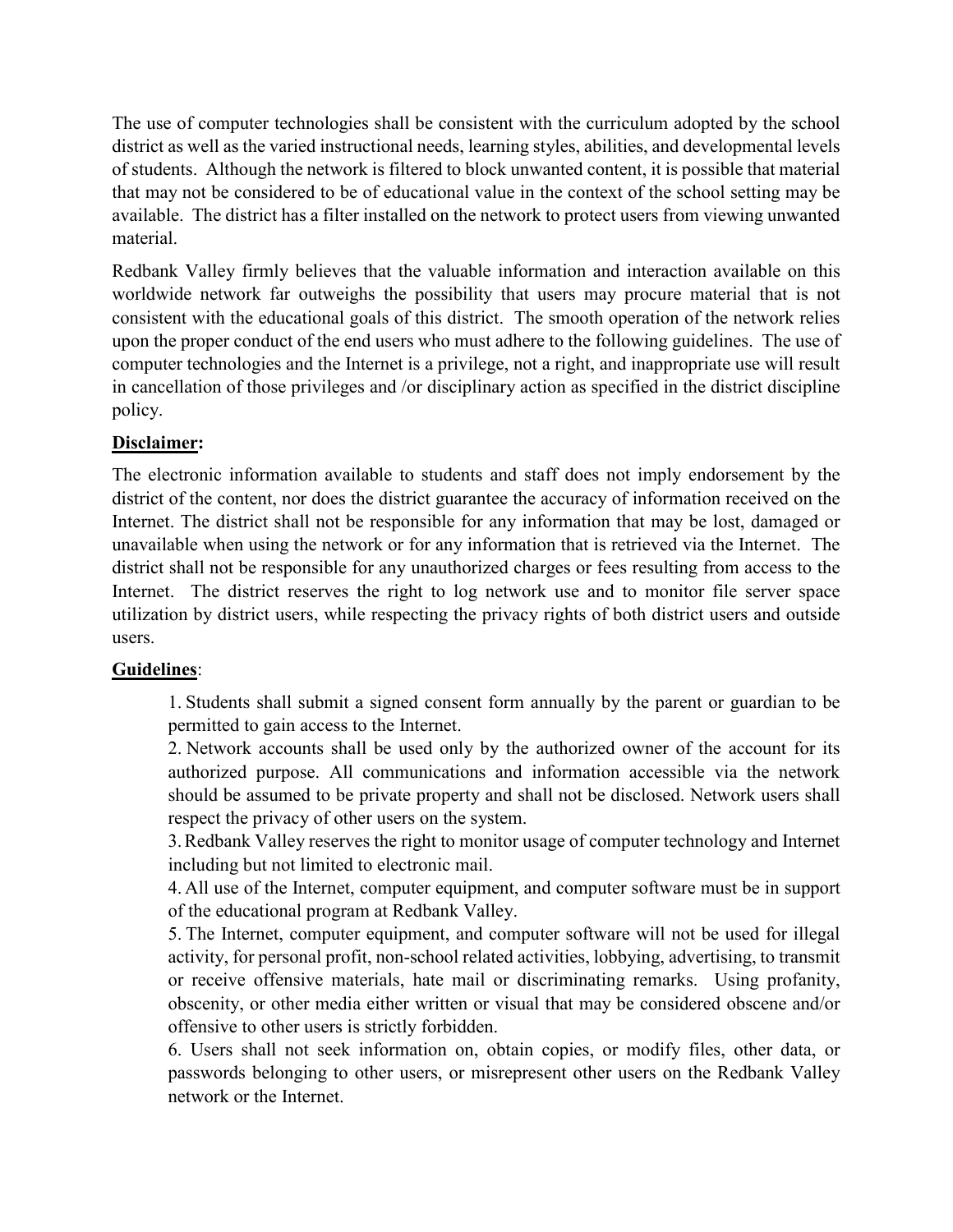7. Use of the Internet, computer equipment and computer software for fraudulent of illegal copying, communication, taking or modification of material in violation of law is prohibited and will be referred to appropriate authorities.

8. Loading or use of unauthorized software, games, programs, files, or other electronic media is prohibited. The illegal use of copyrighted software is prohibited. Violation of this rule represents a criminal act under Federal Copyright Law.

9. The network shall not be used to disrupt the work others; hardware or software shall not be destroyed, modified, or abused in any way.

10. No software is to be installed onto the network by students at any time for any purpose.

#### **Safety & Security**

- Students shall not reveal their passwords to another individual.
- Internet or technology users shall not reveal personal addresses or telephone numbers to other users on the Internet or network.
- Any user identified as a security risk or having a history of problems with other computer systems may be denied access to the network.
- To the greatest extent possible, users of the network will be protected from harassment and unwanted or unsolicited communication. Any network user who receives threatening or unwelcome communications immediately shall bring them to the attention of a teacher or administrator.

#### **Consequences for Inappropriate Use**

Vandalism will result in cancellation of access privileges. Vandalism is defined as any malicious attempt to harm or destroy data of another user, Internet or other networks, or any of the agencies that are connected to the Internet backbone. This includes, but is not limited to, the uploading or creation of computer viruses. The user shall be responsible for damages to the equipment, system, and software resulting from deliberate or willful acts. Illegal use of the network; intentional deletion or damage to files of data belonging to others; copyright violations; and theft of services will be reported to the appropriate legal authorities for possible prosecution.

#### **Student Issued Chromebooks**

#### RVHS Computer Use/Loan Agreement

In an effort to prepare High School students for their future by engaging them through collaboration, creativity, critical thinking, and communication, Redbank Valley High School uses 21st Century teaching and learning environments. With teachers as leaders, facilitators, mentors, and partners, our students are preparing to live and work as responsible citizens and lifelong learners in a global society. Partnerships between school, home and community provide support and equitable access to a variety of high quality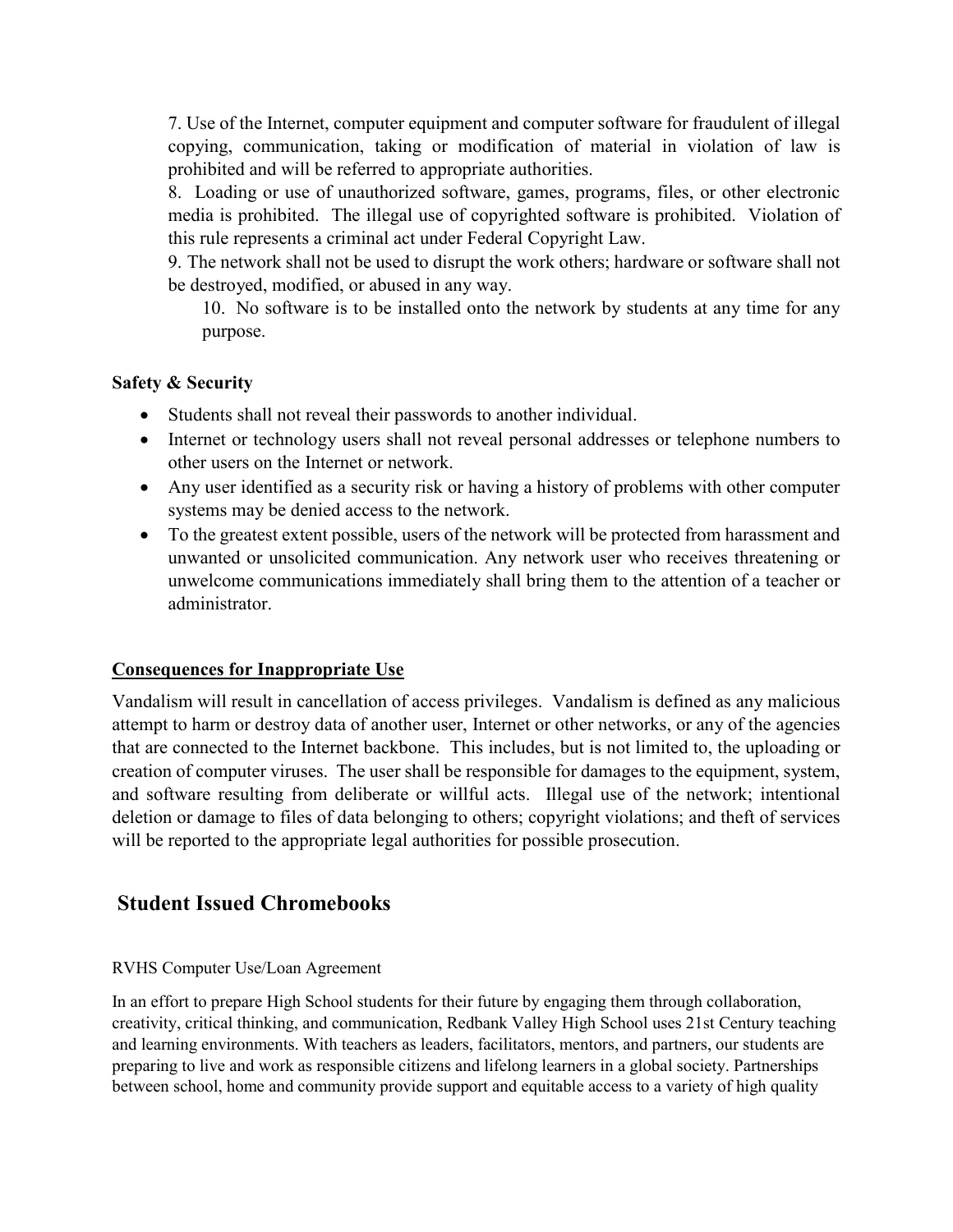resources and technical tools. In order to help facilitate the communication, students starting in  $9<sup>th</sup>$  grade will be issued a chromebook for use during all classes.

Desired Outcomes:

- Course alignment with the PA Core State Standards
- Empowering students by creating an equal opportunity for all learners in a technology saturated world
- Improving students' ability to self-assess and set learning goals
- Engaging all students in authentic real -world activities and projects
- Allowing student access to current information
- Preparing students for the real world of college and the workplace
- Increasing enthusiasm due to the ability to use Web 2.0 tools
- Reducing the need for textbooks and worksheets
- Promoting collaboration between students, teachers, parents, and the extended local and global community
- Sustaining our community with a culture of lifelong learning
- Allowing students to participate in schooling remotely

We hope that you will share in your son's or daughter's excitement about this opportunity and learn along with them as they use this instructional tool to enhance their learning.

#### Terms of Use

.

- Students and parents must sign the Redbank Valley Student Computer Use/Loan Agreement before receiving the chromebook. The chromebook will be assigned to an individual student and the serial number will be recorded.
- Grades 9-12 and remote/cyber students:
	- Students will pick the chromebook and charger up in the assigned location. Students will be responsible for overnight charging each night.
	- Students will transport their computers to and from school each day.
- Grades K 8 utilizing a classroom chromebook;
	- Students will retrieve a chromebook from a cart for use in the desired class time. The computer needs to be returned to the cart at the end of class time or when directed by the teacher.
- Failure to return and/or use the Device for non-school purposes maybe considered unlawful use of District property and/or theft. If the device is not returned upon request, the parent/student shall be charged the full replacement cost of the device.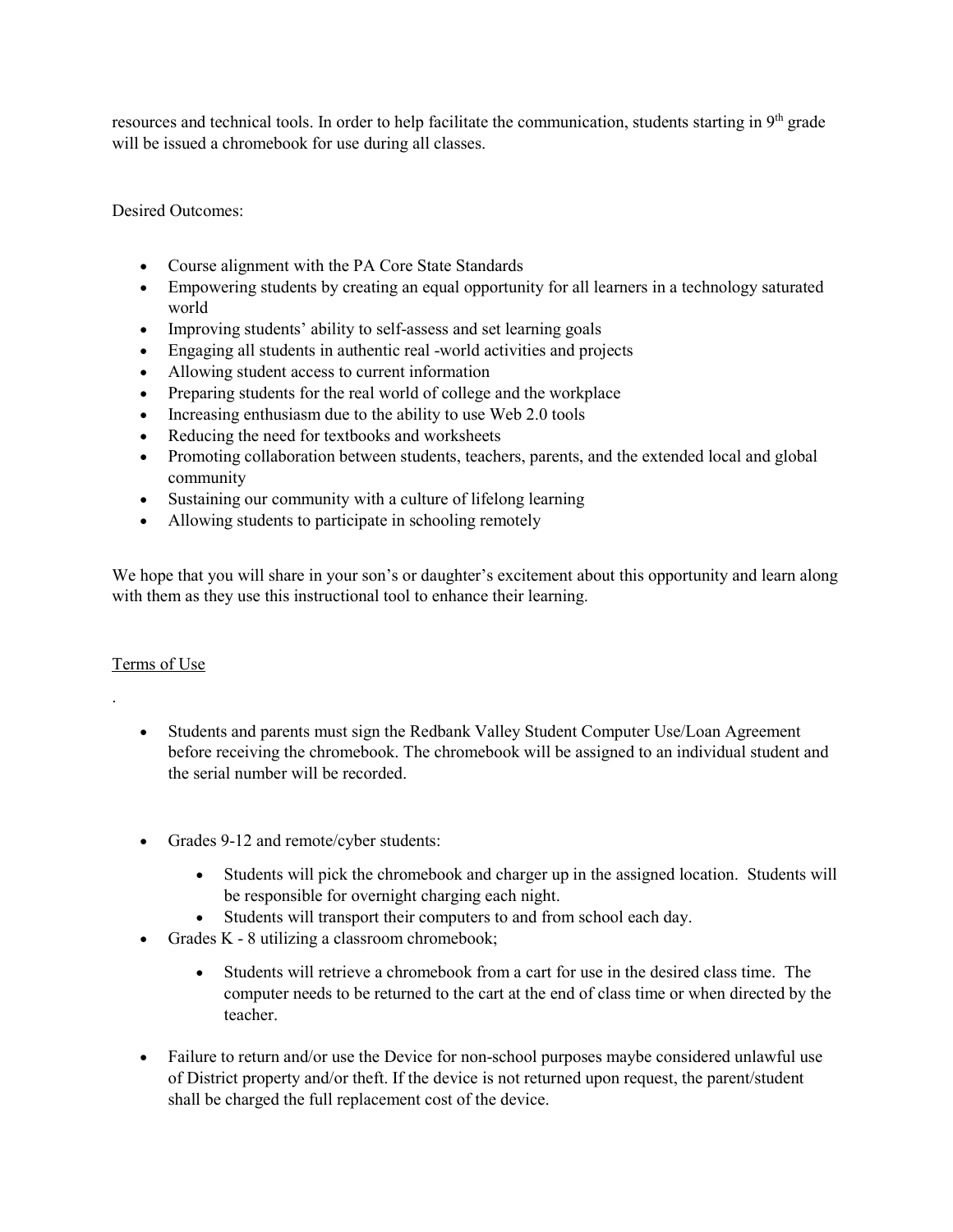#### Conditions of Loan:

RVHS will lend a device to students enrolled in RVHS upon compliance with the following:

- RVHS Computer Use/Loan Agreement signed by students and parents.
- Possession and use is limited to and conditioned upon full and complete compliance with this Agreement

Hardware and Software Issued Hardware

- Device: Chromebook
	- Chromebooks run Google's Chrome Operating System. These machines are designed to be used primarily while connected to the Internet, with most applications and documents living in the cloud.

#### Device Care Guidelines

- Taking Care of Your Laptop
	- Students are responsible for the general care of the device they have been issued by the school.
	- Laptops that are broken or fail to work properly must be taken to the High School office as soon as possible so that they can be taken care of properly. The student will complete a repair form and a loaner device may be issued.
	- Students should never leave their chromebooks unattended.
	- Liquids, food ,and other debris can damage the device. DO NOT eat or drink while using the Device.
	- DO NOT store drink, food, or food wrappers in the same bag as the device
	- Take extreme caution with the screen. DO NOT pick up the device by
	- the screen. The screens are susceptible to damage from excessive pressure

or weight.

- DO NOT lift the device by the screen or place your finger directly on the screen with any force.
- DO NOT touch the screen with fingers, pens, pencils, or any sharp instrument. DO NOT place pencils/pens, ear buds, or other materials on top of keyboard.DO NOT leave pencils, pens or papers on the keyboard when closing the screen. If you close your device on materials, the screen will be damaged.
- **Never attempt to repair or reconfigure the device.**
- DO NOT open or tamper with the internal components of the device or remove any screws; doing so will render the warranty void.
- Take Care when inserting cords, cables , and other removable storage devices to avoid damage to the Device ports.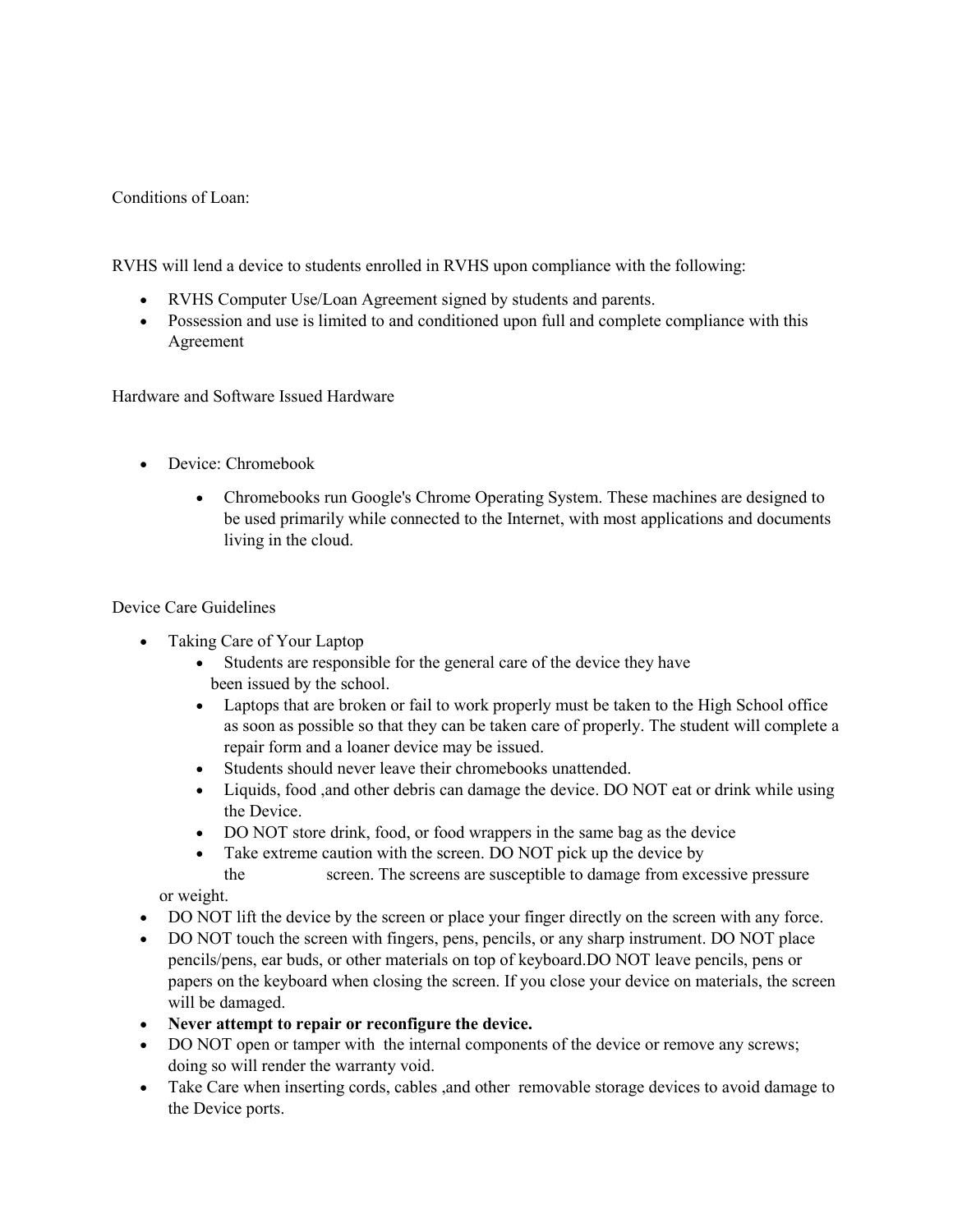- A label has been applied to your computer for ID purposes.
- The Devices are the property of Redbank Valley Area School District.
- Keep your device away from magnets and magnetic fields, which can erase or corrupt your data; this includes, but is not limited to, large speakers, amplifiers ,transformers, vacuum cleaners, and older television sets.
- Clean the screen and touch pad with lint-free, anti-static cloth. Never clean the screen with glass cleaner.
- Wash hands frequently when using the device.
- Carrying the device
- The Device and components are to be carried with 2 hands at all times.
- Always close the lid before moving or carrying the Device.
- Carefully unplug all cords, accessories, and peripherals before moving the Device. (Charging cords should be left at home for overnight charging.)
- Textbooks, note books, binders, pens, pencils, etc. are not to be placed in the same bag as the device.

#### Security

- DO NOT leave Devices unattended. Secure your device in your **locked** locker or keep with you at all times.
- Unsupervised or abandoned devices will be confiscated by staff.
- Avoid using the device in areas where damage or theft is likely.
- When students are not using the devices, devices should be stored in their locked lockers. (High School)
- Students are expected to maintain the security of the device at all times.
- Each device has identifying labels including the serial number and assigned student name. DO NOT modify or destroy these labels.
- Students may not lend devices or device components to others for any reason.

#### Power Management

- It is the student's responsibility to plug their laptop into the charging cart or power cord at home prior to each school day. Power outlets will not be accessible in classrooms for recharging.
- Uncharged Devices or failure to bring the Device to class will not be an acceptable excuse for late or incomplete work or inability to participate in class activities.

#### Conserving Battery Power

- Dimming the brightness of the screen will extend battery runtime.
- For prolonged periods of inactivity, shut down the Device.

#### Device Management

Student Storage/Saving Files: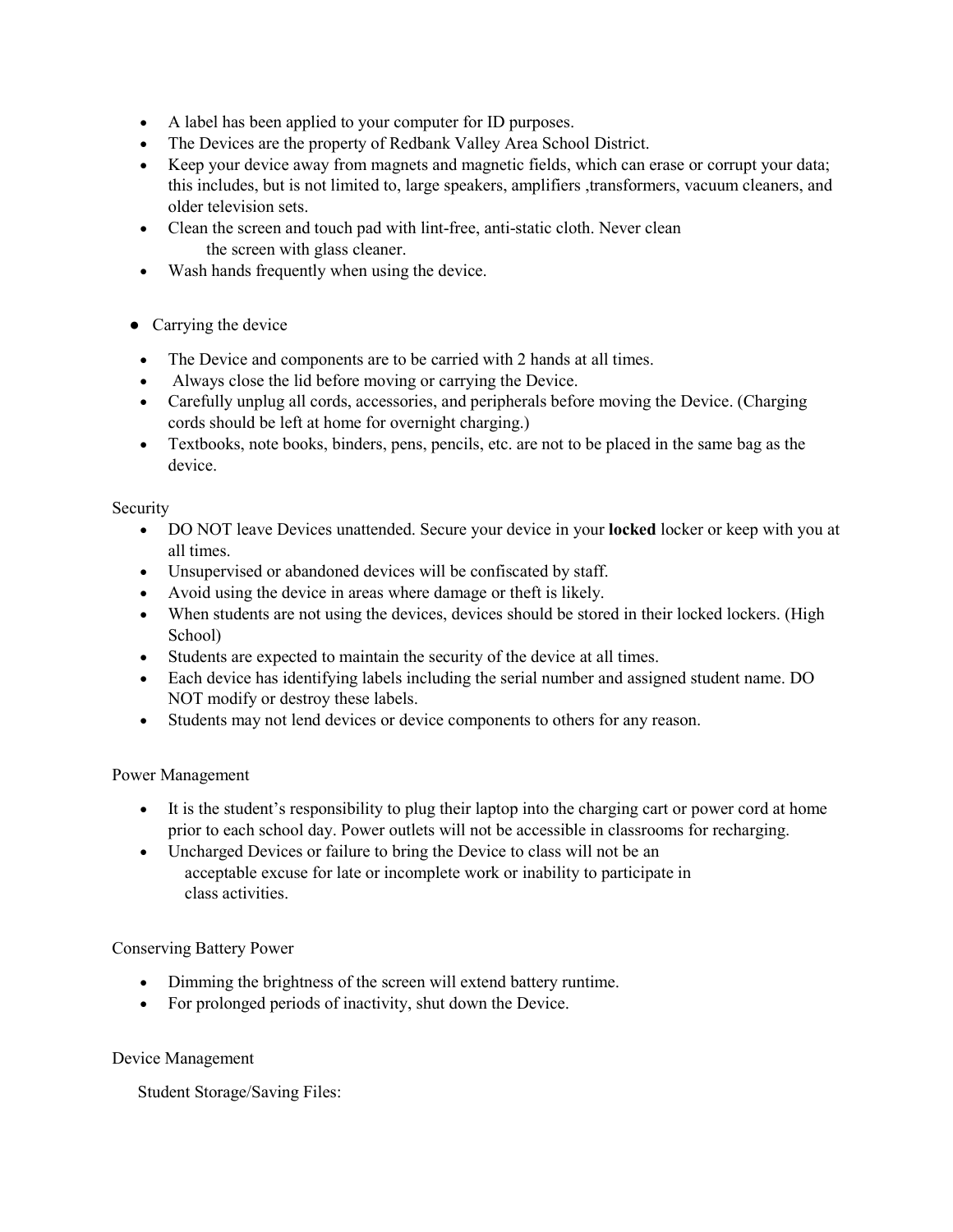Students may backup data to the Google Drive. No other online backup drives are available, and anything lost from the Google Drive will not be backed up. The district does not maintain a backup for student accounts.

Email and Internet Use:

Email and other Digital Communications Accounts

- Students are provided an email account by the District. Email correspondence will be used for educational purposes only and is limited to users inside the RVSD. Students are not able to send or receive e-mails outside of the school district list.
- Electronic communication will be monitored.
- Digital communications etiquette is expected by all students using all communications accounts, sites, or applications including, but not limited to, wikis, blogs, forums, interactive video conferencing, podcasts, vodcasts, online training, online courses, and online collaboration sites.
- An Internet filter is maintained by the district for school use on the device. Filtering restricts access to unacceptable sites and inappropriate materials.

#### Safety

- The Redbank Valley School District cannot guarantee that access to all inappropriate sites will be blocked. No filter is as reliable as adult supervision.
- Log files are maintained on each Device with a detailed history of all sites accessed.
- It is the responsibility of the user to appropriately use the Device, network, and the Internet.
- The RVSD will not be responsible for any harm suffered while on the District network or the Internet.
- Students are required to notify a teacher or administrator if they access information or messages that are inappropriate ,dangerous, threatening, or that make them feel uncomfortable.
- Students will be instructed about appropriate online behavior, including interacting with other individuals on social networking web sites and in chat rooms
- •

To maintain a safe online atmosphere, students shall adhere to the following rules:

- Immediately report any unauthorized activity on the network or Internet.
- Notify a teacher immediately if you accidentally access an inappropriate site.
- Never read someone else's email or open their files or folders.
- Never use or transmit anything with racist, abusive, threatening, demeaning, slanderous, objectionable, sexually explicit or inflammatory content.
- Never arrange to meet an Internet contact in person.
- Observe all copyright laws.
- Do not claim authorship of work copied from a website or from any other source.
- Accurately cite sources of information.
- Protect your user account by keeping your password secure and logging off or locking out when not using your laptop.
- All email, network, and Internet activity is the responsibility of the individual whose account is logged in to the computer at the time of the activity. If your account is logged in, you are responsible.
- Keep your password a secret!
- Protect personal information. Never give full name, addresses, phone numbers, passwords, and social security numbers for yourself and others.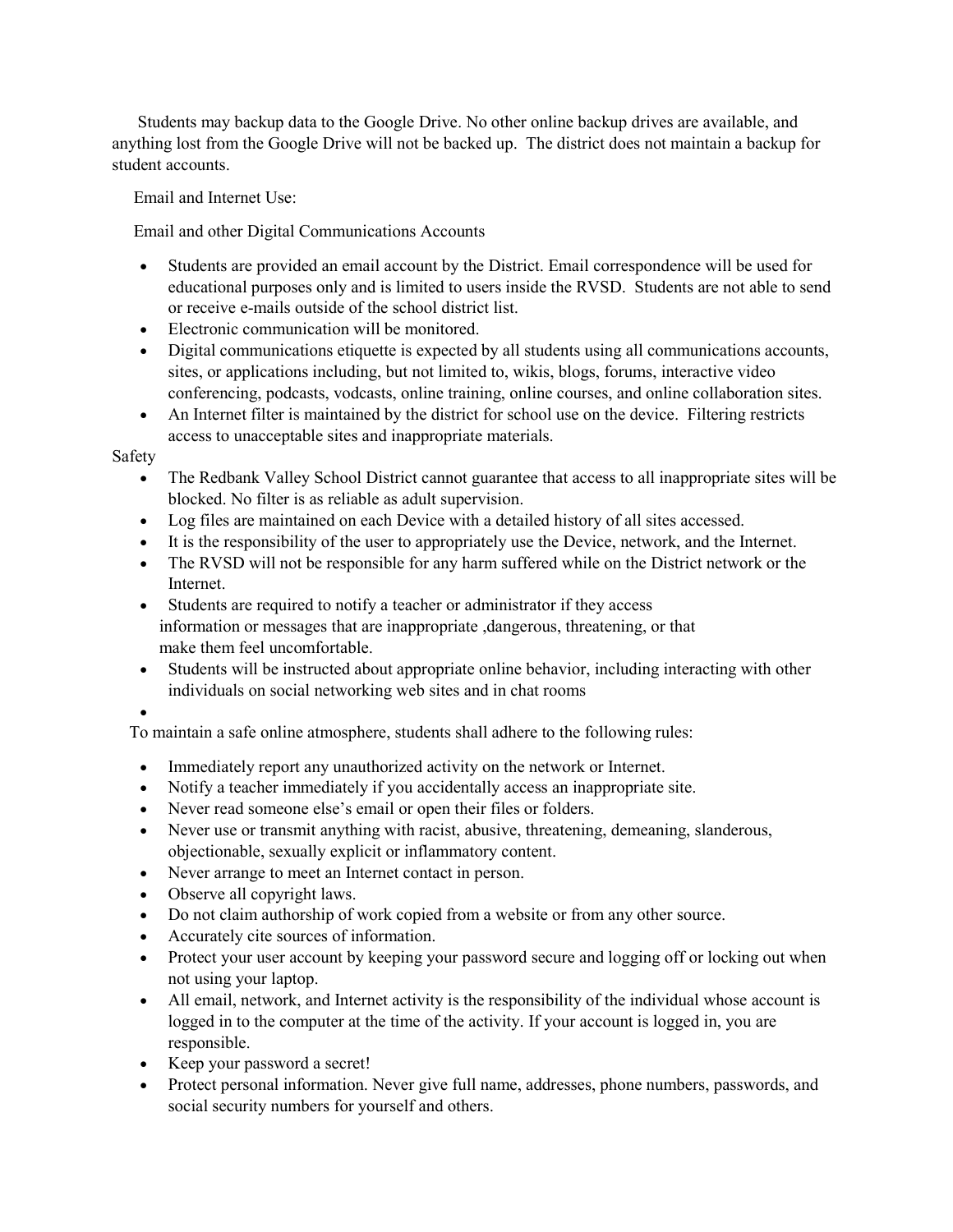- Use a "code name" that does not identify you personally to online viewers/organizations you do not know.
- Avoid online sites and materials that do not support the curriculum or are otherwise inappropriate for educational use.

#### **Monitoring Device Usage**

Monitoring and Supervision:

RVSD also takes technical measures to filter Internet access to protect students from inappropriate content. School district personnel supervise student use of technical resources, including Internet browsing. These measures are in place to protect students and help them become informed consumers of Internet content. However, no technical measure or human supervision is failsafe. Students may be exposed to inappropriate content, intentionally or accidentally. Ultimately it is the responsibility of the student to practice Internet safety measures and use the resources to access appropriate educational resources. Students will provide access to the device and any accessories assigned to them upon request by the school or District. RVSD Technical Staff has the ability to remotely monitor student computer use.

#### Privacy

There is no expectation of privacy regarding the contents of computer files or communication when using any school-owned device or network. RVSD reserves the right to investigate, review, monitor and restrict information stored on or transmitted via RVSD equipment, including any students' device. Parents/guardians and students do not have the right or exception of privacy for any use of school-owned devices, computers, or other equipment. School system personnel may conduct an individual search of the device, files and communications. The District will cooperate fully with local, state or federal officials in investigations of suspected illegal activities conducted through District-owned computer systems.

#### Passwords

Students should log in only under their assigned username and password. Students may not share their passwords with other students.

#### Copyright Compliance

All students are expected to adhere to federal copyright laws. The following guidelines will help students be in compliance:

• "Copyright" is legal protection for creative intellectual works, which is broadly interpreted to cover virtually any expression of an idea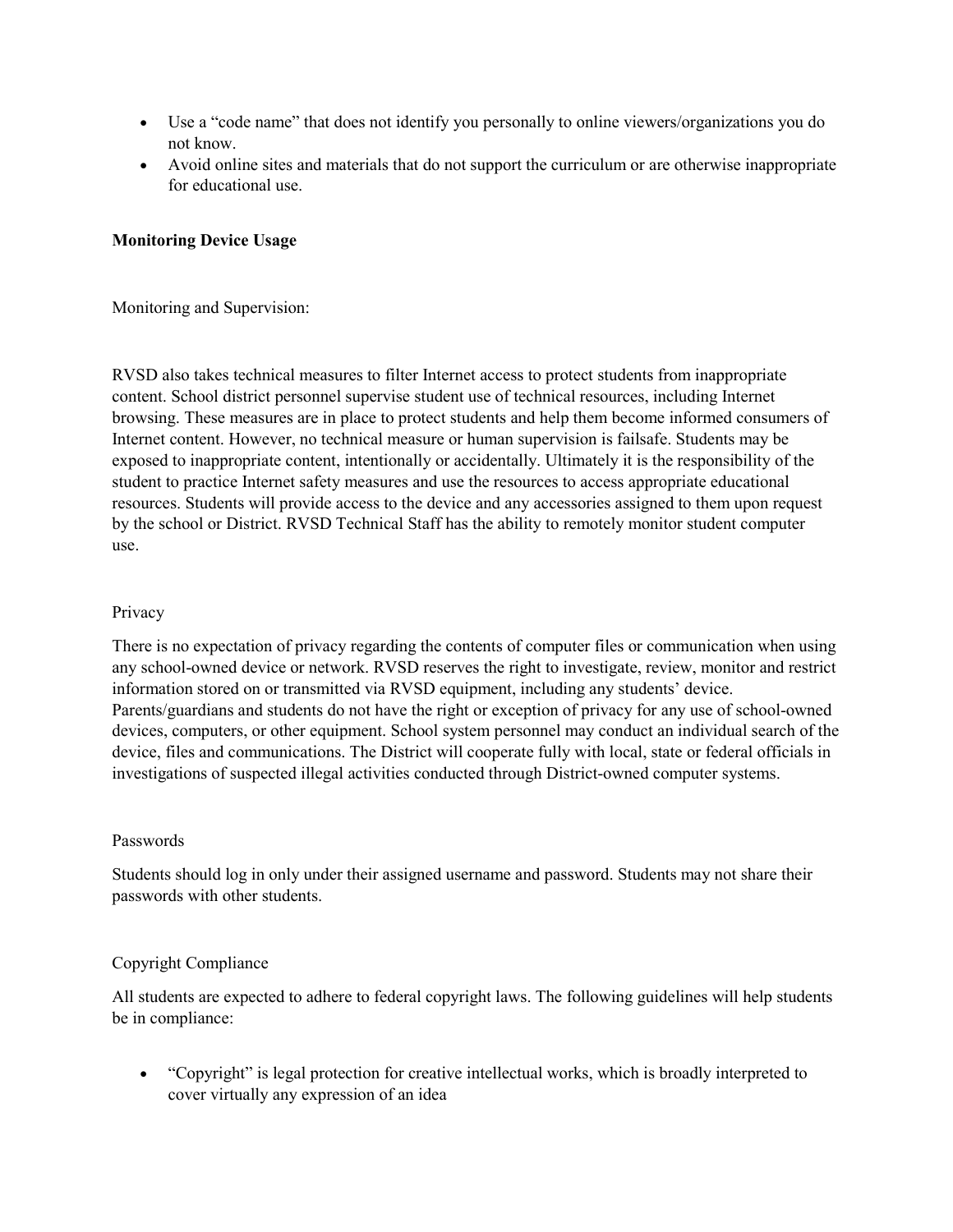- Text (including email and web information), graphics, art, photographs, music and software are examples of types of works protected by copyright
- Copying, distributing, downloading and uploading information on the Internet may infringe the copyright for that information.

#### Social Networking

 Social Networking activities will only be used when assigned by and supervised by a teacher for academic purposes. Students will avoid the posting of personal information online. They will understand that postings are permanent. Students will exercise mature and responsible conduct at all times. Students that violate district policies or the RVHS Code of Student Conduct will result disciplinary action against that student. If it is determined that the student used a school Device in connection with the misconduct and/ or the misconduct impacts the orderly and efficient operation of the school and/or the safety of the school environment further disciplinary action may apply. Device Inspections: Students may be randomly selected to provide the device for inspection.Students with damaged devices who fail to report the damage will be subject to additional fines and disciplinary action.

#### Unacceptable Behavior

In addition to any other district or RVHS policy, unacceptable conduct includes,

but is not limited to, the following:

- Using the network for illegal activities, including copyright violations.
- Accessing online sites or materials that do not support the curriculum or are inappropriate for school purposes while on campus, including sites that contain pornography or are otherwise vulgar or lewd.
- Downloading inappropriate materials, viruses,or software.
- Using or possessing hacking or file-sharing software, including keystroke loggers, batch files or applications used to bypass Device or network security
- Gaining unauthorized access anywhere on the network, including attempting to log onto the Internet, network, servers, routers, switches, printers or firewall as a system administrator.
- Using the Device or network for financial gain or advertising.
- Vandalizing or tampering with the Device, files, software, system performance, or other network equipment.
- Attempting to repair, remove, or install computer hardware or software.
- Opening the computer to access internal parts.
- Causing network congestion or interfering with the work of others, including sending chain emails or broadcast messages.
- Subscribing to mailing lists, mass emails, game, or other services that cause network congestion.
- Intentionally wasting finite Internet or network resources. This includes downloading files, streaming music, videos, games, or installing, activating or creating programs that interfere with the performance of the network, Internet or computer hardware.
- Revealing, sharing, or posting personal information including full names, addresses, phone numbers, social security numbers, driver's license numbers, or passwords for yourself or others.
- Invading the privacy of others.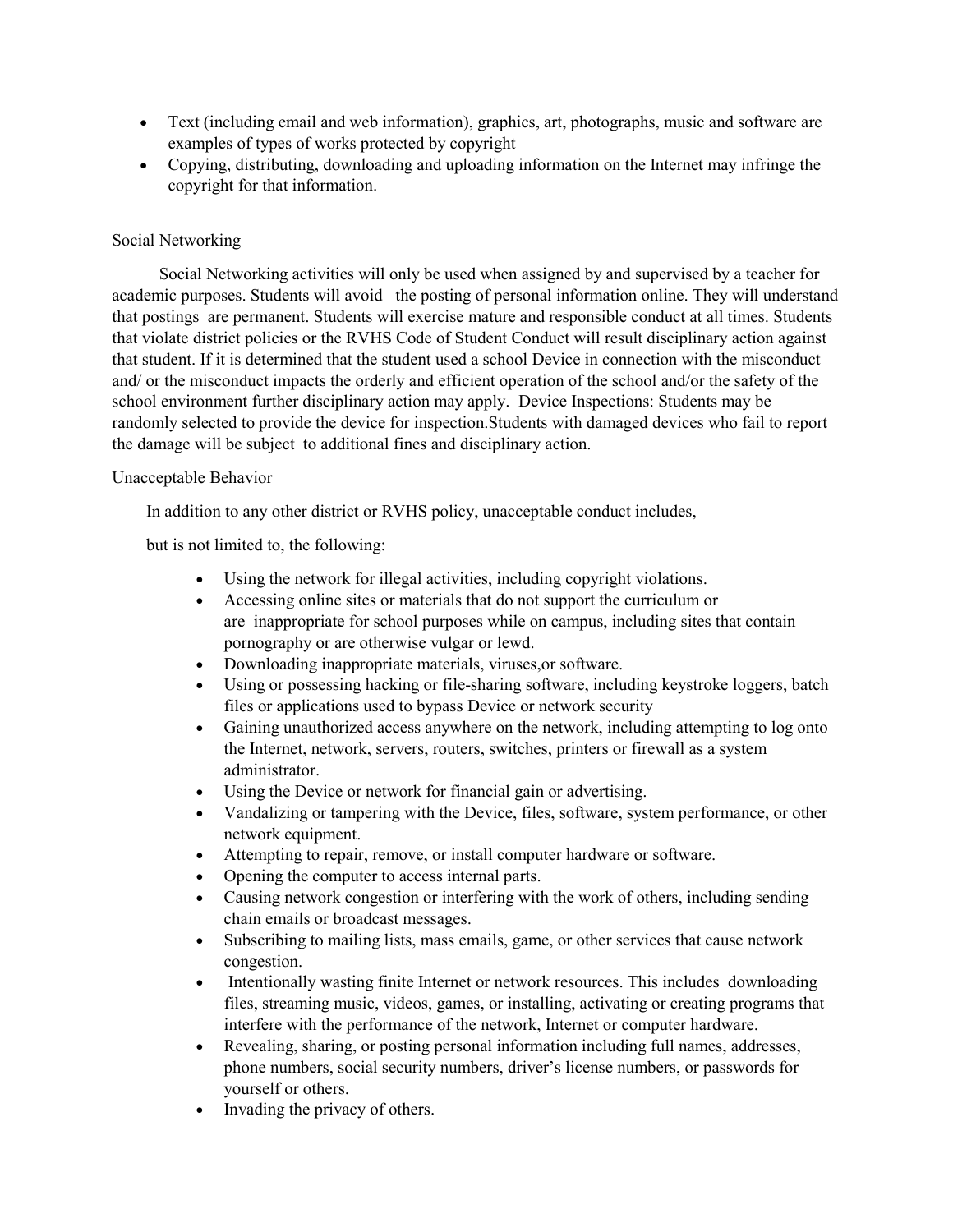- Using another person's username or password or allowing another to access your account using your username or password.
- Pretending to be someone else when sending or receiving messages.
- Forwarding or distributing inappropriate email messages.
- Engaging in harassment or transmitting obscene messages, pictures, websites, or other files, including racist, terrorist, abusive, sexually explicit, vulgar, threatening, stalking, demeaning, slanderous or any other inflammatory content.
- Utilizing sites to sell or purchase written papers, book reports, and other student work or to commit any act of plagiarism.
- Using unauthorized technology to gain advantage on assessments by providing or receiving information not allowed by the instructor or that is unavailable to other students.
- Assisting, observing, or joining any unauthorized activity using the Device, Network or Internet
- Accessing or attempting to access Internet sites not approved by the District/teacher, including non-educational chat rooms, instant messaging, or social networking sites, including, but not limited to, Twitter, Instagram, Facebook, and other sites that could expose students to harm or distract from engagement in academic and school related pursuits.
- Attempting to disable or circumvent the RVSD's Internet content filter and firewall or attempting to use proxies to access sites that would otherwise be restricted.
- Falsifying permission or identification information.
- Copying or modifying files, data, or passwords belonging to others or using technology to circumvent doing your own work for your courses.
- Knowingly placing a virus on a Device or network. (Additionally, legal charges may be filed.)
- Writing, drawing, painting, defacing or placing stickers or labels on school-owned Devices or Device accessories or causing other intentional damage.
- Attempting to alter data or the configuration of a Device or the files of another user.
- Accessing or attempting to access the District's secured wired or wireless network with any Device that is not property of the RVSD.
- Presence of images of guns, weapons, pornographic materials, inappropriate language, alcohol, drugs, or gang-related symbols are subject to disciplinary action.
- Cyber-bullying in any form is unacceptable. Students will not engage in any cyberbullying activity, which may include efforts to harass, threaten, torment, embarrass or intimidate students or school staff through the use of digital media.
- In situations in which cyber-bullying originates from off campus conduct but is brought to the attention of school officials, any disciplinary action will be based upon whether the conduct is determined to be materially and substantially disruptive to the school environment or have a direct and immediate effect on school safety or on maintaining order and discipline in the schools. Discipline for cyber-bullying will be handled on a case-by-case basis as deemed appropriate by the school principal.

Technology Acceptable Use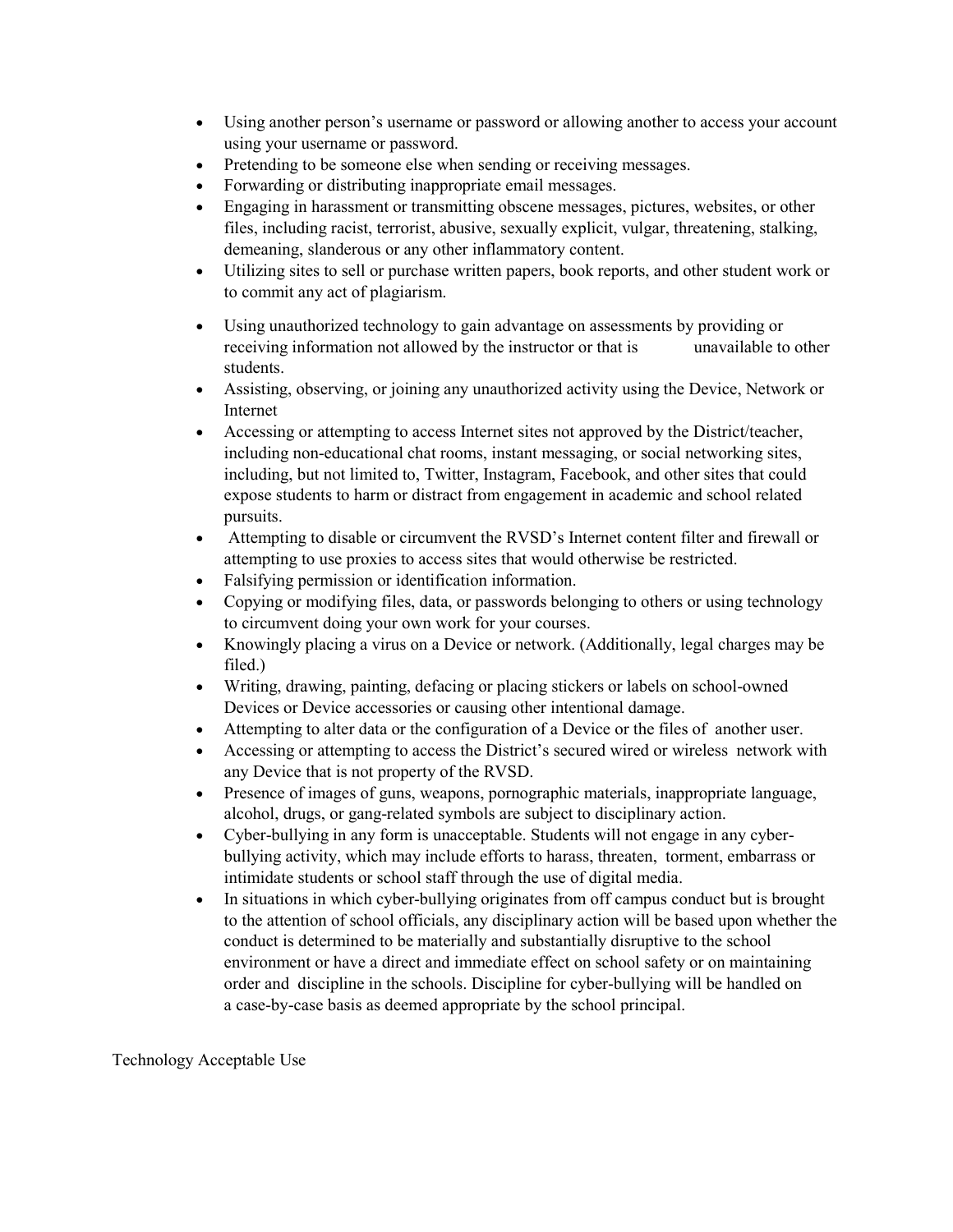• Consequences for non-compliance with the policies and procedures in these documents include disciplinary actions and financial responsibilities. Any failure to comply may immediately end the student's right to access the device or other devices or services. The student will also be subject to disciplinary action as set out in the RVHS Student Code of Conduct. The school principal will have authority to decide appropriate consequences regarding non-compliance.

\*NOTE: The school principal has the discretion to permanently confiscate the device from the student at any time.

Technical Support and Help Desk

Every effort will be made to repair or replace the laptop in a timely fashion. Services provided include the following:

- Hardware or software support/maintenance and repairs
- User account support
- Operating system and software support
- Updates
- Warranty repairs
- Basic troubleshooting
- Loaner Devices

#### **Maintenance Fee**

Hardware Warranty Damage:

 Parents/Students shall be held financially responsible for damage or loss of the Device.

- Lost or Stolen Chromebook (\$250.00)
- Damage to Chromebook
	- $\bullet$  1<sup>st</sup> time a replacement will be issued
	- $2<sup>nd</sup>$  time a loaner will be issued while the device is being repaired by the district
	- $\bullet$  3<sup>rd</sup> time the student will lose the privilege to have a personal chromebook issued

 Incidents of damage must be reported to the High School Office the day of the damage. Be prepared to provide the following information when reporting damage:

1. Date of incident

.

2. Complete details of incident

Theft: Thefts must be immediately reported to the school principal or his/her designee. The District will work with the police department to report all model, asset, and serial numbers of stolen or lost laptops.

The parent/guardian, or adult student will be responsible for compensating the school district for any losses, costs or damages.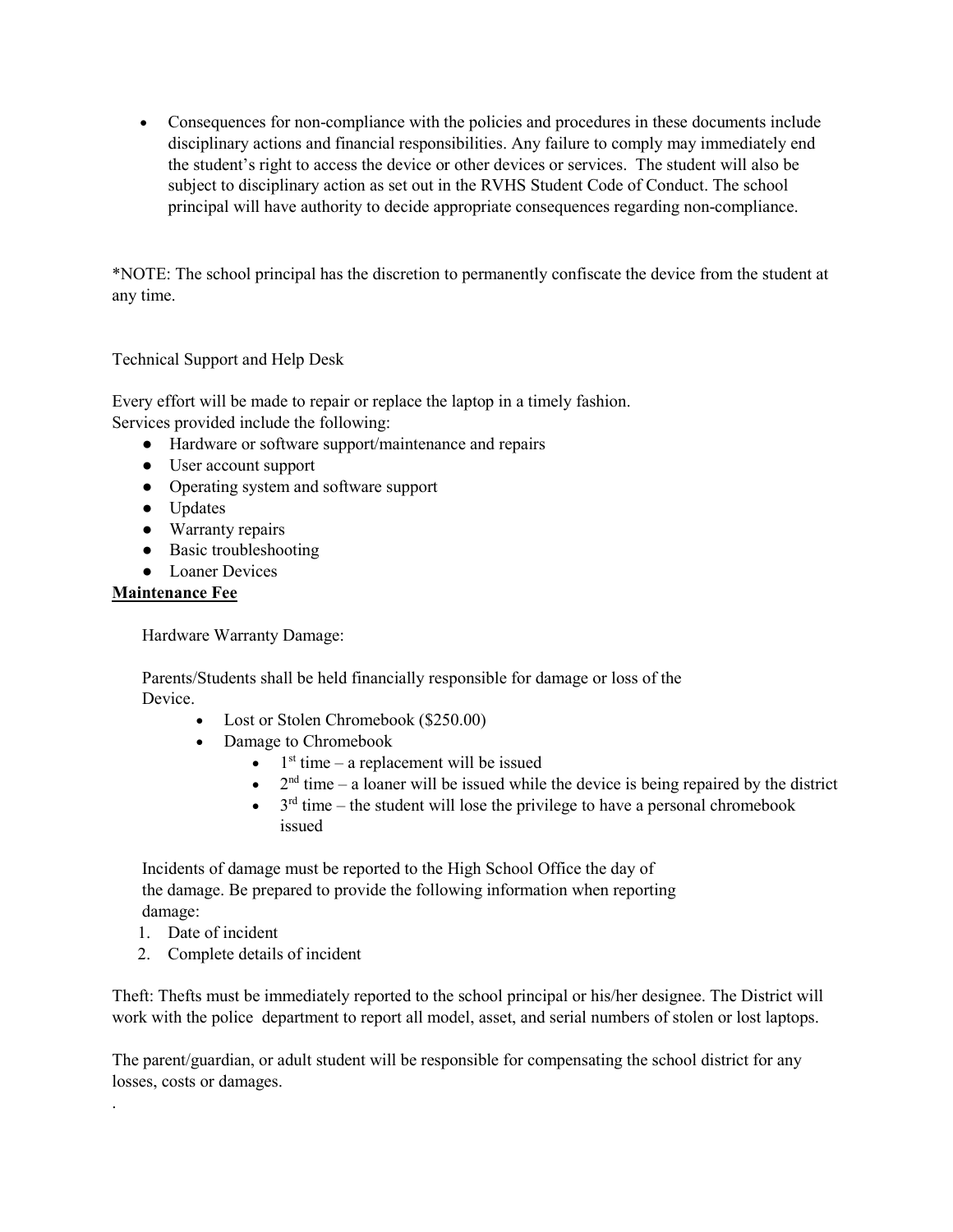Parent Expectations

.

- Ensure your student understands and adheres to laptop and Internet policies and guidelines set forth in this document.
- Sign a copy of the RVHS Computer Use/Loan Agreement at the end of this document.
- Reimburse the school district for any costs incurred or fines assessed due to intentional misuse, neglect, damage or loss including theft.
- Review with your student the contents of this document in its entirety.

The student and their parent/guardian agree to follow and accept:

- RVHS Computer Use/Loan Agreement
- That RVSD owns the chromebook, its accessories, software and issued peripherals and that RVHS may search the Device or its contents at any time.
- If the student ceases to be enrolled in RVHS, the Laptop will be inspected and must be in good working order or pay the full replacement cost of the Device(\$250.00).
- In no event shall RVHS be held liable to any claim of damage, negligence, or breach of duty.
- It is Student/Borrower's responsibility to care for the device and insure that it is kept in a safe environment.
- This Device is, and at all times remains, the property of the RVSD and is loaned to the Student/Borrower for educational purposes only for the academic school year. Student/Borrower may not deface or destroy this property in any way, i.e. modification, etc.
- The school property may be used by Student/Borrower only for non-commercial purposes, in accordance with the District's policies and rules
- The RVSD's network is provided for the academic use of all students and staff.
- The Student/Borrower agrees to take no action that would interfere with the efficient, academic use of the network.
- RVHS does not provide warranties of any kind for the service it is providing.
- RVHS is not responsible for any damages the Student/Borrower may suffer while using the Internet or the Device. This includes loss of data resulting from service interruptions.
- RVHS does not guarantee or endorse the accuracy or quality of information obtained via the Internet. Electronic information available to Student/Borrower does not imply endorsement of the content by the school.
- The Student and/or Parent/Guardian agree upon signing that this is a non-transferable contract. The District shall not be responsible for injuries, damages, penalties, or losses, including legal fees and costs, incurred by the Student and/or Parent/Guardian or other persons due to installation of software, transporting the Device, or any other use described in the Agreement or Handbook.
- The District shall not be made responsible for any unlawful use or security of data transmitted.
- The Student and Parent/Guardian agree to hold harmless the District for any and all injuries, damages, and loss incurred or related to the use of this device due to the intentional or negligent acts of Student /Borrower or others.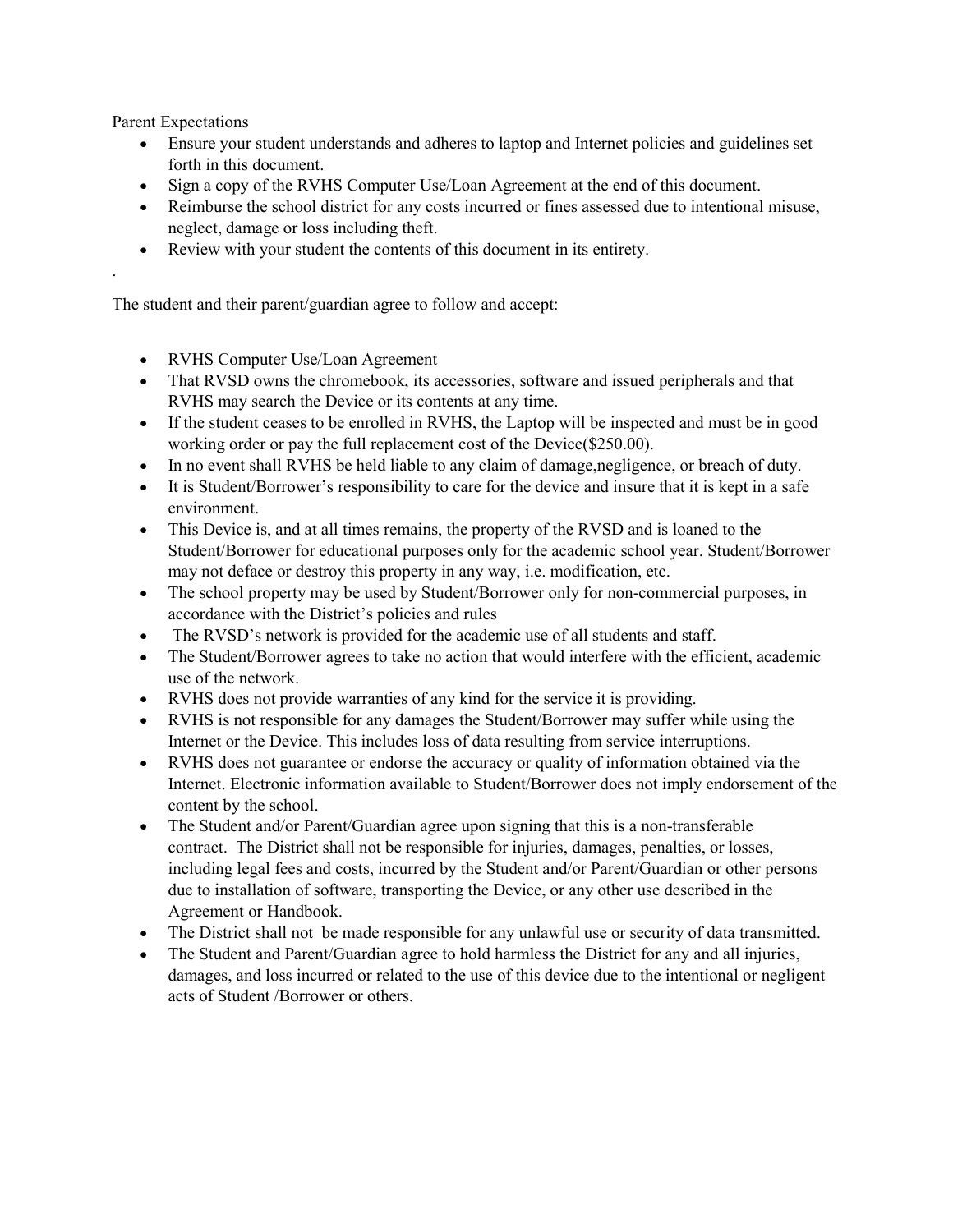#### **Chromebook Insurance**

Redbank Valley School District students and parents/guardians fully acknowledge that use of district technology on and off the premises of Redbank Valley School District is subject to all guidelines, rules and regulations governing acceptable use as established by the Redbank Valley School District $&\#39$ : Board of Education Policy 237.

By accepting a district owned device, parents/guardians are accepting full responsibility for the replacement or repair cost of the device of up to \$300 per claim. Replacements and/or repairs will be exclusively executed by Redbank Valley

School District. Devices are assigned to the individual student. It is the student  $\&\#39$ ; responsibility to maintain control and possession of the device at all times. ANY damaged, lost or stolen devices must be reported immediately to the Building Administration.

The district will offer an optional yearly insurance agreement for student-issued Chromebooks for \$20 with the following coverage:

- Deductible for Claim #1: \$0
- Deductible for Claim #2: \$25 (or actual cost, whichever is less)
- Deductible for Claim #3: \$50 (or actual cost, whichever is less)
- Deductible for Lost/Stolen Power Charger: \$30
- Deductible for Lost/Stolen Chromebook: \$100

Additional charges for damages in excess of the above coverage will remain the responsibility of the parent/guardian. Payment is due with signed usage agreement. Students wishing to purchase after agreement has been returned must submit their Chromebook for inspection before policy takes effect.

# **District Website Use**

#### **Privacy**

1. First name/last name and image may appear on a web site with parent permission.

2. Student work may be posted on the Website with identification of the student's grade level, first initial/last name and/or image.

Students may design web pages as a classroom. No student pages will be posted until they are approved by the Webmaster liaison who has the posting password. The pages will not be accessible to the outside world unless they follow procedures and meet the standards set by this and other school policies. The following are guidelines to follow for students who create web pages for the district web site.

#### **Guidelines**

- 1. Copyrights must be respected.
- 2. All text should be carefully proofread for spelling and grammar.